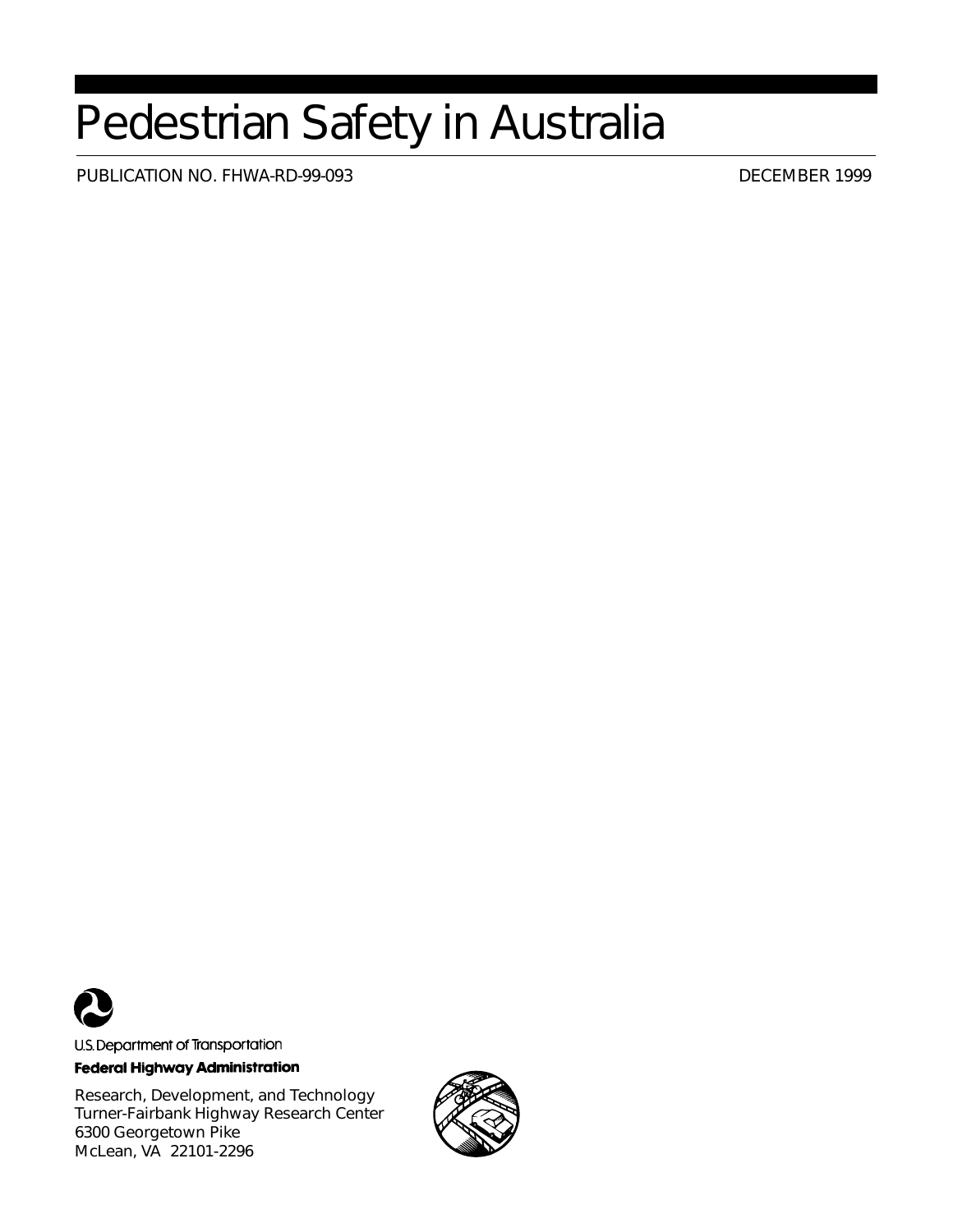#### **FOREWORD**

Creating improved safety and access for pedestrians requires providing safe places for people to walk, as well as implementing traffic control and design measures which allow for safer street crossings. A study entitled "Evaluation of Pedestrian Facilities" involved evaluating various types of pedestrian facilities and traffic control devices, including pedestrian crossing signs, marked versus unmarked crosswalks, countdown pedestrian signals, illuminated pushbuttons, automatic pedestrian detectors, and traffic calming devices such as curb extensions and raised crosswalks. The study provided recommendations for adding sidewalks to new and existing streets and for using marked crosswalks for uncontrolled locations. The "Evaluation of Pedestrian Facilities" also included synthesis reports of both domestic and international pedestrian safety research. There are five international pedestrian safety synthesis reports; this document compiles the most relevant research from Australia.

This synthesis report should be of interest to State and local pedestrian and bicycle coordinators, transportation engineers, planners, and researchers involved in the safety and design of pedestrian facilities within the highway environment.

riched Lhenhorte

Michael F. Trentacoste Director, Office of Safety **Research and Development** 

#### **NOTICE**

This document is disseminated under the sponsorship of the Department of Transportation in the interest of information exchange. The U.S. Government assumes no liability for its contents or use thereof. This report does not constitute a standard, specification, or regulation.

The U.S. Government does not endorse products or manufacturers. Trade and manufacturer's names appear in this report only because they are considered essential to the object of the document.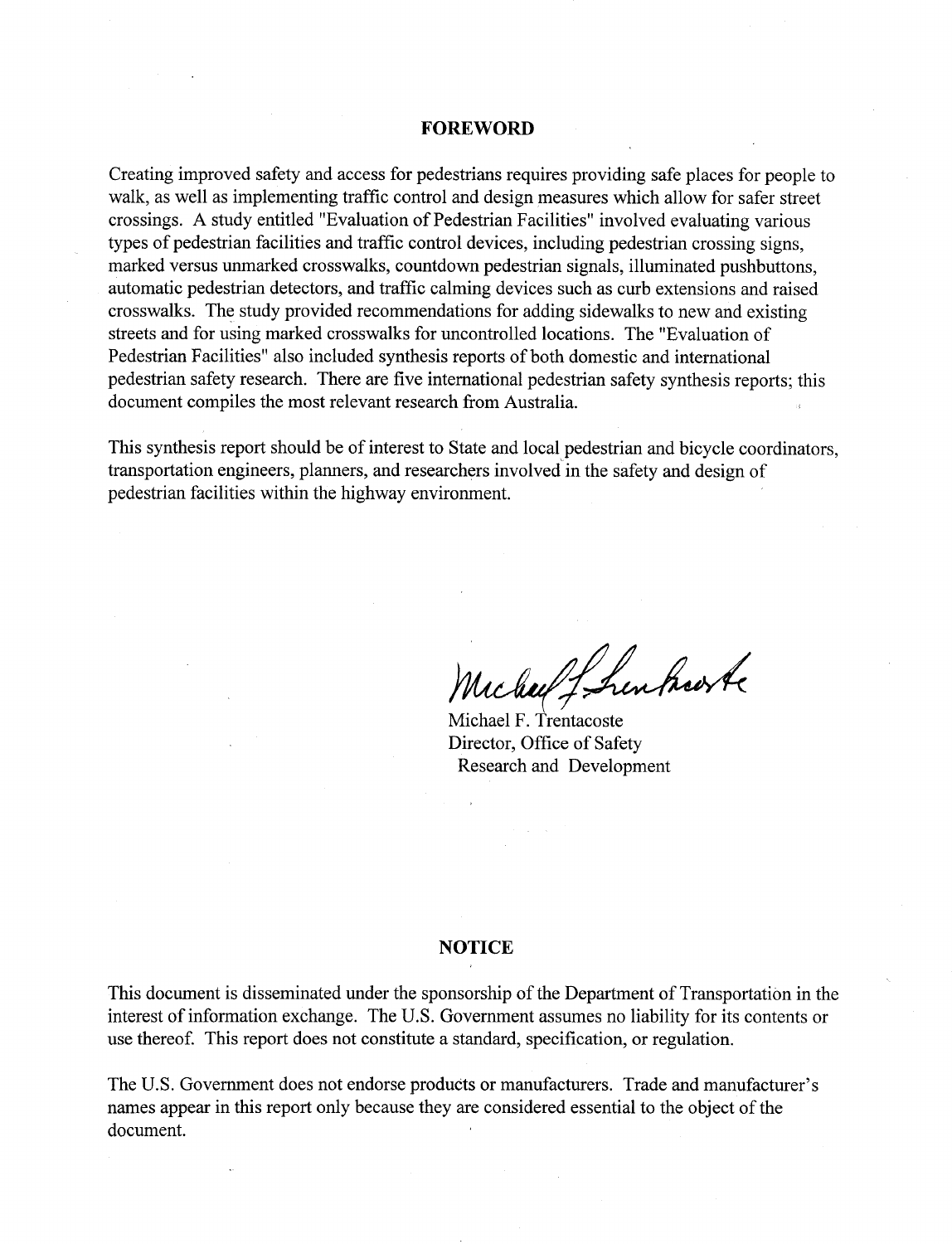## **Technical Report Documentation Page**

| cennical report Documentation                                                                                                                          |                                       |                                     |                                       |           |  |  |  |
|--------------------------------------------------------------------------------------------------------------------------------------------------------|---------------------------------------|-------------------------------------|---------------------------------------|-----------|--|--|--|
| 1. Report No.<br><b>FHWA-RD-99-093</b>                                                                                                                 | 2. Government Accession No.           |                                     | 3. Recipient's Catalog No.            |           |  |  |  |
|                                                                                                                                                        |                                       |                                     |                                       |           |  |  |  |
| 4. Title and Subtitle<br>PEDESTRIAN SAFETY IN AUSTRALIA                                                                                                |                                       | 5. Report Date                      |                                       |           |  |  |  |
|                                                                                                                                                        |                                       |                                     |                                       |           |  |  |  |
|                                                                                                                                                        |                                       |                                     | 6. Performing Organization Code       |           |  |  |  |
| 7. Author(s)                                                                                                                                           |                                       |                                     | 8. Performing Organization Report No. |           |  |  |  |
| <b>Peter Cairney</b>                                                                                                                                   |                                       |                                     |                                       |           |  |  |  |
| 9. Performing Organization Name and Address                                                                                                            |                                       |                                     | 10. Work Unit No. (TRAIS)             |           |  |  |  |
| <b>AARB Transport Research</b>                                                                                                                         |                                       | <b>University of North Carolina</b> |                                       |           |  |  |  |
| <b>Melbourne</b>                                                                                                                                       | <b>Highway Safety Research Center</b> |                                     | 11. Contract or Grant No.             |           |  |  |  |
|                                                                                                                                                        |                                       | 730 Airport Rd, CB #3430            |                                       |           |  |  |  |
|                                                                                                                                                        | Chapel Hill, NC 27599-3430            |                                     | DTFH61-92-C-00138                     |           |  |  |  |
| 12. Sponsoring Agency Name and Address                                                                                                                 |                                       |                                     | 13. Type of Report and Period Covered |           |  |  |  |
| <b>Federal Highway Administration</b><br><b>Turner-Fairbanks Highway Research Center</b>                                                               |                                       |                                     |                                       |           |  |  |  |
| 6300 Georgetown Pike                                                                                                                                   |                                       |                                     |                                       |           |  |  |  |
| McLean, VA 22101-2296                                                                                                                                  |                                       |                                     | 14. Sponsoring Agency Code            |           |  |  |  |
|                                                                                                                                                        |                                       |                                     |                                       |           |  |  |  |
| <b>15. Supplementary Notes</b><br>Prime Contractor: University of North Carolina Highway Safety Research Center                                        |                                       |                                     |                                       |           |  |  |  |
| FHWA COTR: Carol Tan Esse                                                                                                                              |                                       |                                     |                                       |           |  |  |  |
| 16. Abstract                                                                                                                                           |                                       |                                     |                                       |           |  |  |  |
| This report was one in a series of pedestrian safety synthesis reports prepared for the Federal Highway                                                |                                       |                                     |                                       |           |  |  |  |
| Administration (FHWA) to document pedestrian safety in other countries. Reports are also available for:                                                |                                       |                                     |                                       |           |  |  |  |
|                                                                                                                                                        |                                       |                                     |                                       |           |  |  |  |
| United Kingdom (FHWA-RD-99-089)                                                                                                                        |                                       |                                     |                                       |           |  |  |  |
| Canada (FHWA-RD-99-090)                                                                                                                                |                                       |                                     |                                       |           |  |  |  |
| Sweden (FHWA-RD-99-091)<br>Netherlands (FHWA-RD-99-092)                                                                                                |                                       |                                     |                                       |           |  |  |  |
|                                                                                                                                                        |                                       |                                     |                                       |           |  |  |  |
| Australia is a federation of States and Territories, and government responsibilities broadly mirror that in the USA.                                   |                                       |                                     |                                       |           |  |  |  |
| Local government is responsible for 80 percent of the road network, though the less heavily traveled parts. Australia                                  |                                       |                                     |                                       |           |  |  |  |
| is highly urbanized (notwithstanding large tracts of sparsely populated land). Almost 40% of the population lives in                                   |                                       |                                     |                                       |           |  |  |  |
| Melbourne or Sydney, and another 20% in Brisbane, Perth, and Adelaide.                                                                                 |                                       |                                     |                                       |           |  |  |  |
| Australia has been a pioneer of traffic calming in the form of Local Area Traffic Management, particularly in                                          |                                       |                                     |                                       |           |  |  |  |
| residential neighborhoods. Innovations are evident in the traffic signal area. Puffin crossings with infrared detectors                                |                                       |                                     |                                       |           |  |  |  |
| seem promising. Pelican crossings are likely to find ready application, and having them set up for double cycle                                        |                                       |                                     |                                       |           |  |  |  |
| operations appears to offer benefits.                                                                                                                  |                                       |                                     |                                       |           |  |  |  |
|                                                                                                                                                        |                                       |                                     |                                       |           |  |  |  |
| Australia was particularly innovative in developing the "safe routes to school" program, which integrates education,                                   |                                       |                                     |                                       |           |  |  |  |
| route selection, and engineering treatments to increase pupil safety. Also in development is the "walk with care"<br>program designed for the elderly. |                                       |                                     |                                       |           |  |  |  |
| 17. Key Words:                                                                                                                                         |                                       | 18. Distribution Statement          |                                       |           |  |  |  |
| Australia, pedestrian crossings, local area traffic                                                                                                    |                                       |                                     |                                       |           |  |  |  |
| management, pedestrian safety, pedestrian signals                                                                                                      |                                       |                                     |                                       |           |  |  |  |
|                                                                                                                                                        |                                       |                                     |                                       |           |  |  |  |
| 19. Security Classif. (of this report)                                                                                                                 | 20. Security Classif. (of this page)  |                                     | 21. No. of Pages                      | 22. Price |  |  |  |
| Unclassified                                                                                                                                           | Unclassified                          |                                     | 40                                    |           |  |  |  |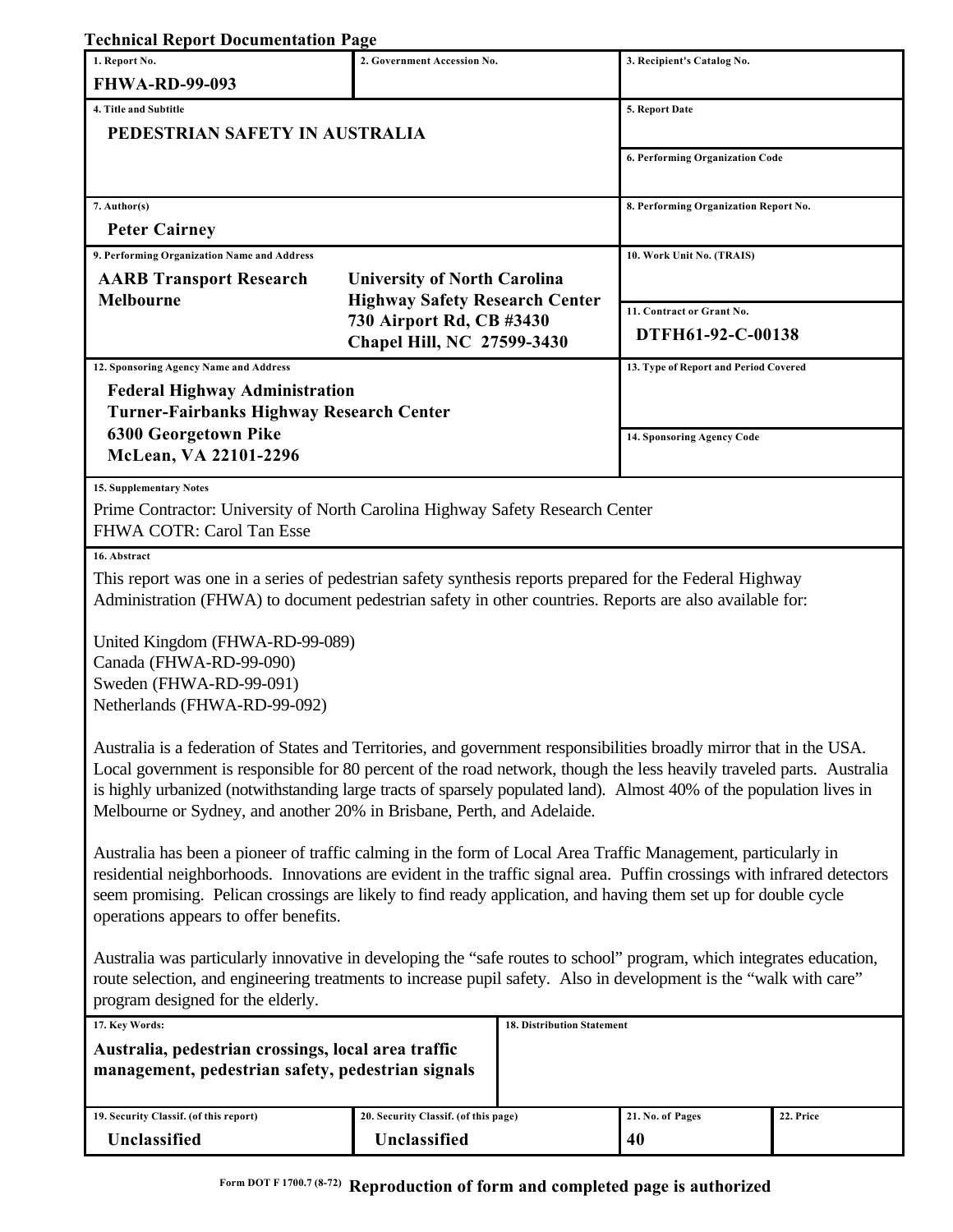|                                                                                 |                                                                       |                                          |                                                                                       |                                                                              |                                                                              | SI* (MODERN METRIC) CONVERSION FACTORS                                                |                                            |                                                                       |                                                                        |
|---------------------------------------------------------------------------------|-----------------------------------------------------------------------|------------------------------------------|---------------------------------------------------------------------------------------|------------------------------------------------------------------------------|------------------------------------------------------------------------------|---------------------------------------------------------------------------------------|--------------------------------------------|-----------------------------------------------------------------------|------------------------------------------------------------------------|
|                                                                                 | <b>APPROXIMATE CONVERSIONS TO SI UNITS</b>                            |                                          |                                                                                       |                                                                              |                                                                              | <b>APPROXIMATE CONVERSIONS FROM SI UNITS</b>                                          |                                            |                                                                       |                                                                        |
| Symbol                                                                          | <b>When You Know</b>                                                  | Multiply by                              | <b>To Find</b>                                                                        | Symbol                                                                       | Symbol                                                                       | <b>When You Know</b>                                                                  | Multiply by                                | <b>To Find</b>                                                        | Symbol                                                                 |
|                                                                                 |                                                                       | <b>LENGTH</b>                            |                                                                                       |                                                                              |                                                                              |                                                                                       | <b>LENGTH</b>                              |                                                                       |                                                                        |
| in<br>ft<br>y d<br>mi                                                           | inches<br>feet<br>yards<br>miles                                      | 25.4<br>0.305<br>0.914<br>1.61           | millimeters<br>meters<br>meters<br>kilometers                                         | mm<br>m<br>m<br>km                                                           | mm<br>m<br>m<br>km                                                           | millimeters<br>meters<br>meters<br>kilometers                                         | 0.039<br>3.28<br>1.09<br>0.621             | inches<br>feet<br>yards<br>miles                                      | in<br>ft<br>y d<br>mi                                                  |
|                                                                                 |                                                                       | <b>AREA</b>                              |                                                                                       |                                                                              |                                                                              |                                                                                       | <b>AREA</b>                                |                                                                       |                                                                        |
| in <sup>2</sup><br>ft <sup>2</sup><br>y d <sup>2</sup><br>ac<br>mi <sup>2</sup> | square inches<br>square feet<br>square yards<br>acres<br>square miles | 645.2<br>0.093<br>0.836<br>0.405<br>2.59 | square millimeters<br>square meters<br>square meters<br>hectares<br>square kilometers | mm <sup>2</sup><br>m <sup>2</sup><br>m <sup>2</sup><br>ha<br>km <sup>2</sup> | mm <sup>2</sup><br>m <sup>2</sup><br>m <sup>2</sup><br>ha<br>km <sup>2</sup> | square millimeters<br>square meters<br>square meters<br>hectares<br>square kilometers | 0.0016<br>10.764<br>1.195<br>2.47<br>0.386 | square inches<br>square feet<br>square yards<br>acres<br>square miles | $in^2$<br>ft <sup>2</sup><br>y d <sup>2</sup><br>ac<br>mi <sup>2</sup> |
|                                                                                 |                                                                       | <b>VOLUME</b>                            |                                                                                       |                                                                              |                                                                              |                                                                                       | <b>VOLUME</b>                              |                                                                       |                                                                        |
| fl oz<br>gal<br>ft <sup>3</sup><br>y d <sup>3</sup>                             | fluid ounces<br>qallons<br>cubic feet<br>cubic yards                  | 29.57<br>3.785<br>0.028<br>0.765         | milliliters<br>liters<br>cubic meters<br>cubic meters                                 | mL<br>L.<br>m <sup>3</sup><br>m <sup>3</sup>                                 | mL<br>L.<br>m <sup>3</sup><br>m <sup>3</sup>                                 | milliliters<br>liters<br>cubic meters<br>cubic meters                                 | 0.034<br>0.264<br>35.71<br>1.307           | fluid ounces<br>qallons<br>cubic feet<br>cubic yards                  | fl oz<br>gal<br>$\overline{f}t^3$<br>V d <sup>3</sup>                  |
|                                                                                 | NOTE: Volumes greater than 1000 I shall be shown in m <sup>3</sup> .  |                                          |                                                                                       |                                                                              |                                                                              |                                                                                       |                                            |                                                                       |                                                                        |
|                                                                                 |                                                                       | <b>MASS</b>                              |                                                                                       |                                                                              |                                                                              |                                                                                       | <b>MASS</b>                                |                                                                       |                                                                        |
| 0Z<br>$\mathsf{lb}$<br>т                                                        | ounces<br>pounds<br>short tons<br>(2000 lb)                           | 28.35<br>0.454<br>0.907                  | grams<br>kilograms<br>megagrams<br>(or "metric ton")                                  | kg<br>Mq<br>(or "t")                                                         | g<br>kg<br>Mg<br>(or "t")                                                    | grams<br>kilograms<br>megagrams<br>(or "metric ton")                                  | 0.035<br>2.202<br>1.103                    | ounces<br>pounds<br>short tons<br>(2000 lb)                           | 0Z<br>lb<br>т                                                          |
|                                                                                 |                                                                       | <b>TEMPERATURE</b>                       |                                                                                       |                                                                              |                                                                              |                                                                                       | <b>TEMPERATURE</b>                         |                                                                       |                                                                        |
| ΕF                                                                              | Fahrenheit<br>temperature                                             | $5(F-32)/9$ or<br>$(F-32)/1.8$           | Celcius<br>temperature                                                                | <b>EC</b>                                                                    | EC                                                                           | Celcius<br>temperature                                                                | $1.8C + 32$                                | Fahrenheit<br>temperature                                             | EF.                                                                    |
|                                                                                 |                                                                       | <b>ILLUMINATION</b>                      |                                                                                       |                                                                              |                                                                              |                                                                                       | <b>ILLUMINATION</b>                        |                                                                       |                                                                        |
| fc<br>fl                                                                        | foot-candles<br>foot-Lamberts                                         | 10.76<br>3.426                           | lux<br>candela/ $m2$                                                                  | lx<br>cd/m <sup>2</sup>                                                      | 1x<br>cd/m <sup>2</sup>                                                      | lux<br>candela/ $m2$                                                                  | 0.0929<br>0.2919                           | foot-candles<br>foot-Lamberts                                         | fc<br>fl                                                               |
|                                                                                 | FORCE and PRESSURE or STRESS                                          |                                          |                                                                                       |                                                                              |                                                                              | FORCE and PRESSURE or STRESS                                                          |                                            |                                                                       |                                                                        |
| lbf<br>lbf/in <sup>2</sup>                                                      | poundforce<br>poundforce per<br>square inch                           | 4.45<br>6.89                             | newtons<br>kilopascals                                                                | N<br>kPa                                                                     | N<br>kPa                                                                     | newtons<br>kilopascals                                                                | 0.225<br>0.145                             | poundforce<br>poundforce per<br>square inch                           | lbf<br>lbf/in <sup>2</sup>                                             |

\*SI is the symbol for the International System of Units. Appropriate (Revised September 1993) rounding should be made to comply with Section 4 of ASTM E380.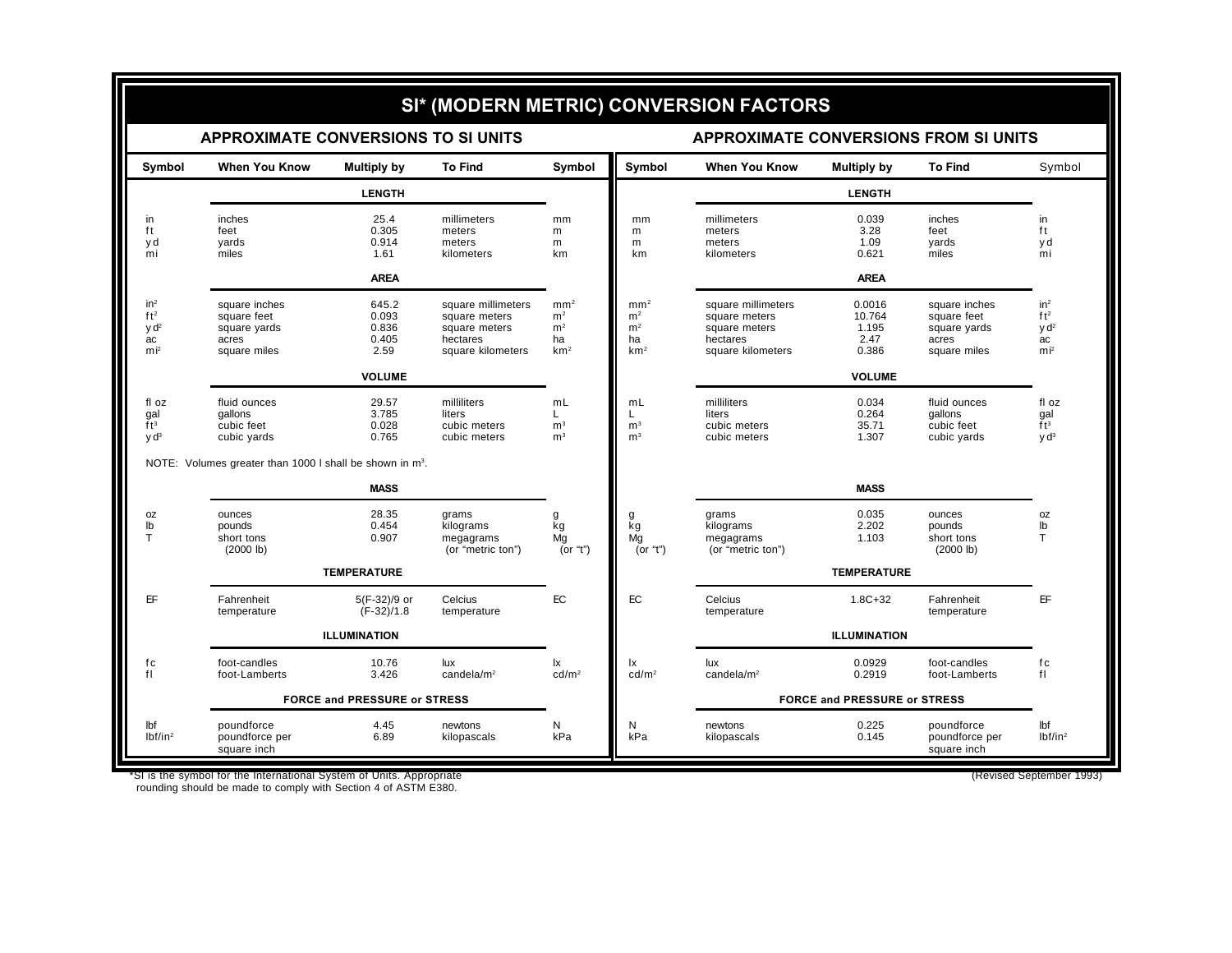## **TABLE OF CONTENTS**

## **Page**

|    | 1.1<br>1.2                                                                                                                                                                                                                                                                       |
|----|----------------------------------------------------------------------------------------------------------------------------------------------------------------------------------------------------------------------------------------------------------------------------------|
| 2. | 2.1<br>2.2<br>2.3<br>2.4<br>2.5                                                                                                                                                                                                                                                  |
| 3. | OVERVIEW OF ACCIDENT COUNTERMEASURES AND SAFETY<br>3.1<br>Australian Standard AS 1742.10-1990<br>3.1.1<br>Manual of Uniform Traffic Control Devices, Part 10: Pedestrian<br>Austroads Guide to Traffic Engineering Practice, Part 13: Pedestrians  10<br>3.1.2<br>3.1.3<br>3.1.4 |
|    |                                                                                                                                                                                                                                                                                  |
| 5. |                                                                                                                                                                                                                                                                                  |
| 6. |                                                                                                                                                                                                                                                                                  |
| 7. |                                                                                                                                                                                                                                                                                  |
|    |                                                                                                                                                                                                                                                                                  |
|    |                                                                                                                                                                                                                                                                                  |
|    |                                                                                                                                                                                                                                                                                  |
|    |                                                                                                                                                                                                                                                                                  |
|    |                                                                                                                                                                                                                                                                                  |
|    | 13.1<br>13.2                                                                                                                                                                                                                                                                     |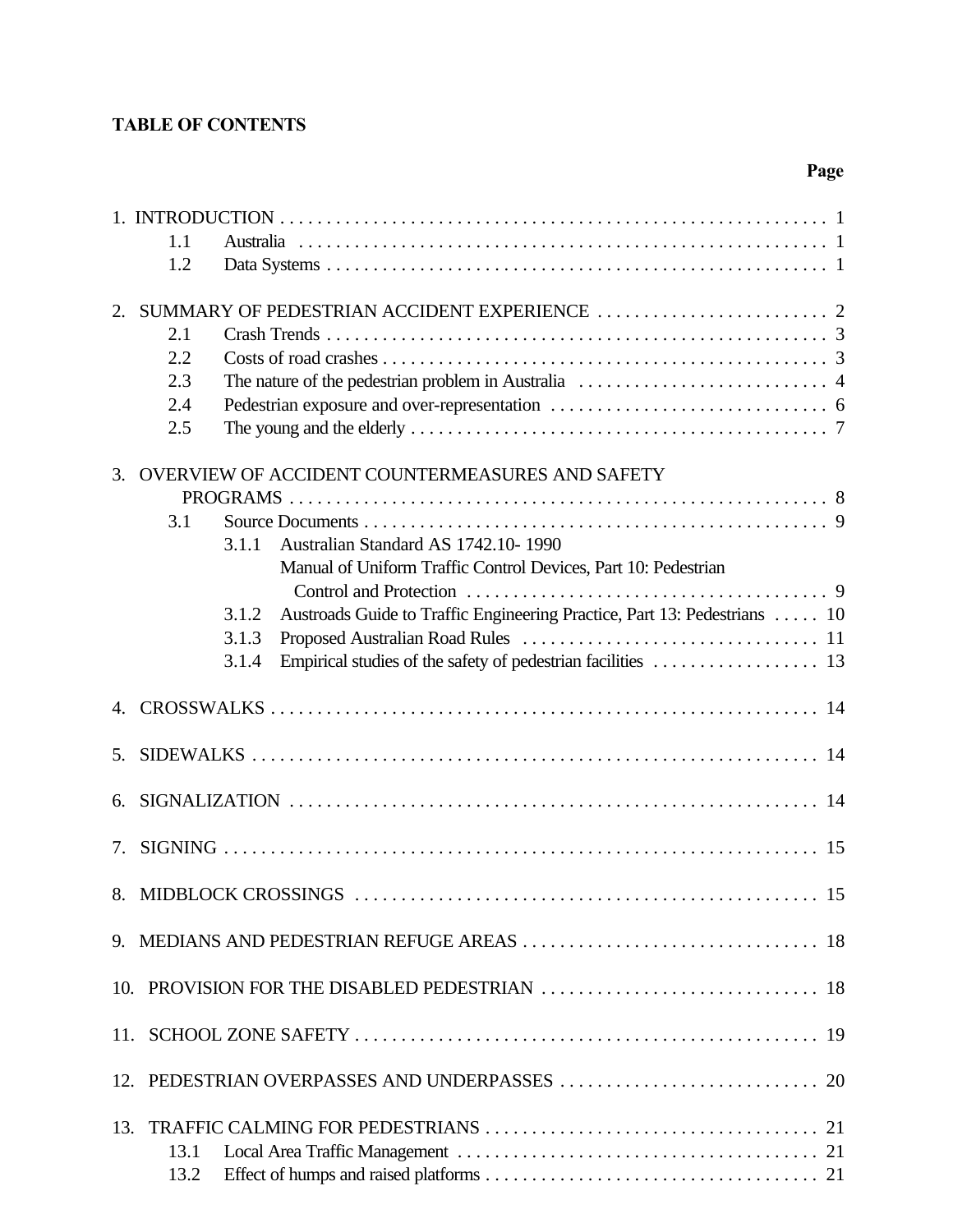|     | 13.3 |                                                                                                |  |
|-----|------|------------------------------------------------------------------------------------------------|--|
|     |      |                                                                                                |  |
|     | 14.1 |                                                                                                |  |
|     | 14.2 |                                                                                                |  |
|     | 14.3 |                                                                                                |  |
| 15. |      |                                                                                                |  |
|     | 15.1 |                                                                                                |  |
|     | 15.2 |                                                                                                |  |
|     | 15.3 |                                                                                                |  |
|     | 15.4 |                                                                                                |  |
|     | 15.5 |                                                                                                |  |
|     | 15.6 | The impact of seat belt wearing legislation on pedestrian safety in Australia $\dots \dots 28$ |  |
| 16. |      |                                                                                                |  |
|     | 16.1 |                                                                                                |  |
| 17. |      |                                                                                                |  |
| 18. |      |                                                                                                |  |
|     |      |                                                                                                |  |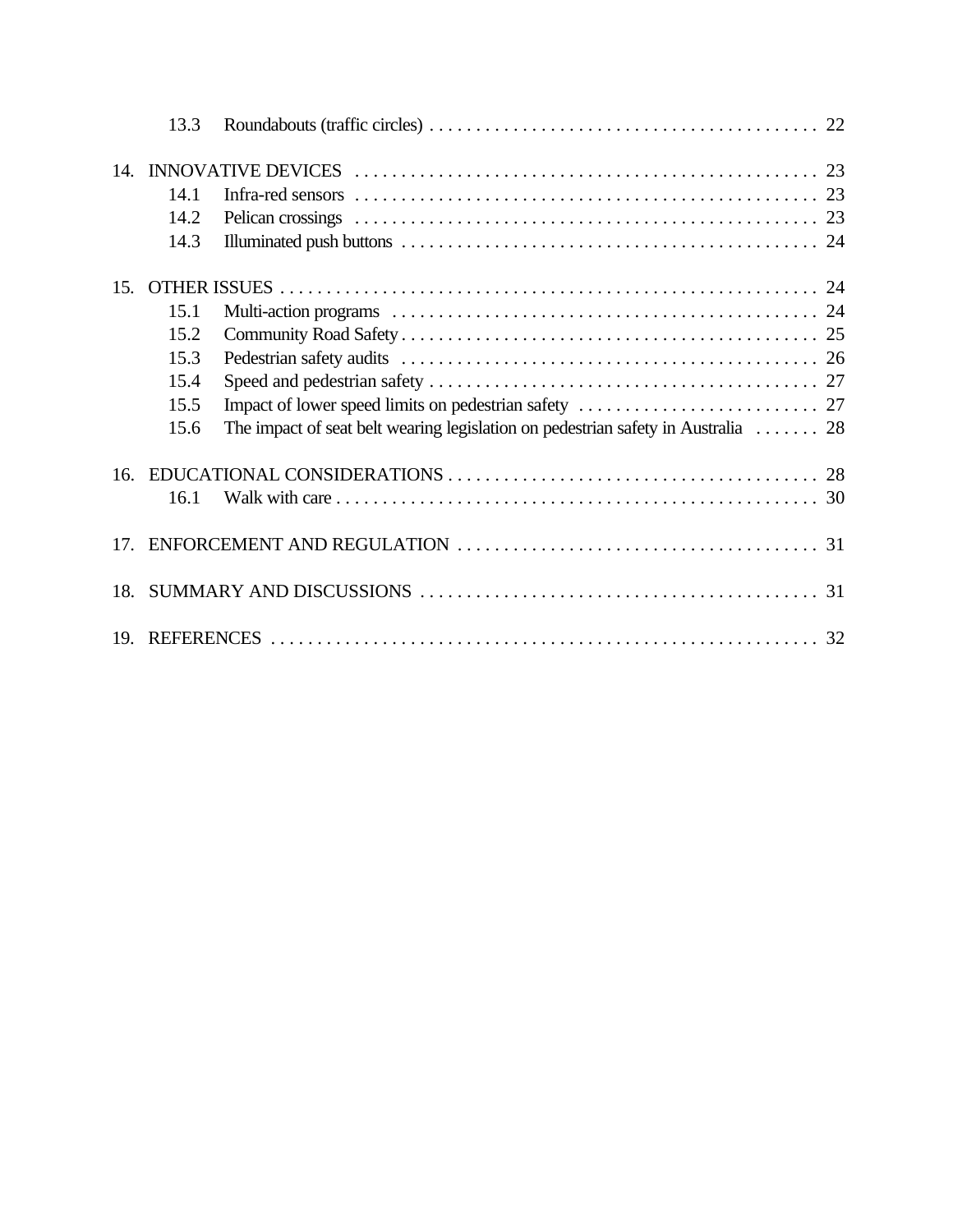## <span id="page-6-0"></span>**1. INTRODUCTION**

## **1.1 Australia**

Australia is a federation of States and Territories in which the powers and responsibilities of State and Commonwealth Governments broadly mirror those of the State and the Federal Governments in the United States. As this applies to the roads sector, it means that each State has responsibility for managing the road system, determining the road laws that apply in that State, and recording information regarding traffic accidents. The Commonwealth Government has a role in funding the National Road Network and providing other funds to State and local governments to assist them in maintaining the road transport system.

The independence of the different jurisdictions leads to differences in traffic engineering practice and to differences in crash data bases which seriously limit the extent to which valid comparisons can be made among States. At present, a major effort is underway to develop a set of uniform road rules that all jurisdictions have agreed in principle to adopt. This should remove the few remaining minor differences among the States. The detailed implications for pedestrian safety are discussed below.

Local Government is responsible for approximately 80 percent of the road network in Australia. These tend to be the less heavily trafficked parts of the network. One important difference with the United States is that the local government's powers to enforce traffic regulations are generally confined to parking and weight restrictions with the traffic policing function being the responsibility of the State. Nevertheless, Local Government has a very useful role to play in improving road safety, particularly pedestrian safety.

Australia covers an area of just under 7.7 million  $km^2$  (3 million mi<sup>2</sup>), equivalent to 82 percent of the area of the United States. This land mass is occupied by just 18 million people, most of them located in a narrow band running along the eastern and southern coasts from Cairns to Adelaide. Australia is among the most urbanized countries in the world, with almost 40 percent of the population living in two cities — Sydney and Melbourne — and with a further 20 percent living in the major State capitals of Brisbane, Perth, and Adelaide.

Like that of the United States, Australia's population is extremely diverse. In 1992, 23 percent of the population had been born overseas, while data from the 1991 Census showed that 1.6 percent of the population was of Aboriginal or Torres Straight Islander descent (Australian Bureau of Statistics 1995). A feature of recent migration has been an increasing proportion of migrants from neighbouring countries in Asia.

## **1.2 Data Systems**

Common with most other countries, crashes are reported by or to the police through the medium of a standard report form. Although there is a large degree of commonality, the Australian States differ in the specifics of what information is collected and how it is categorized. States also differ in their requirements to report crashes; for example, except in a few defined circumstances, Victoria requires an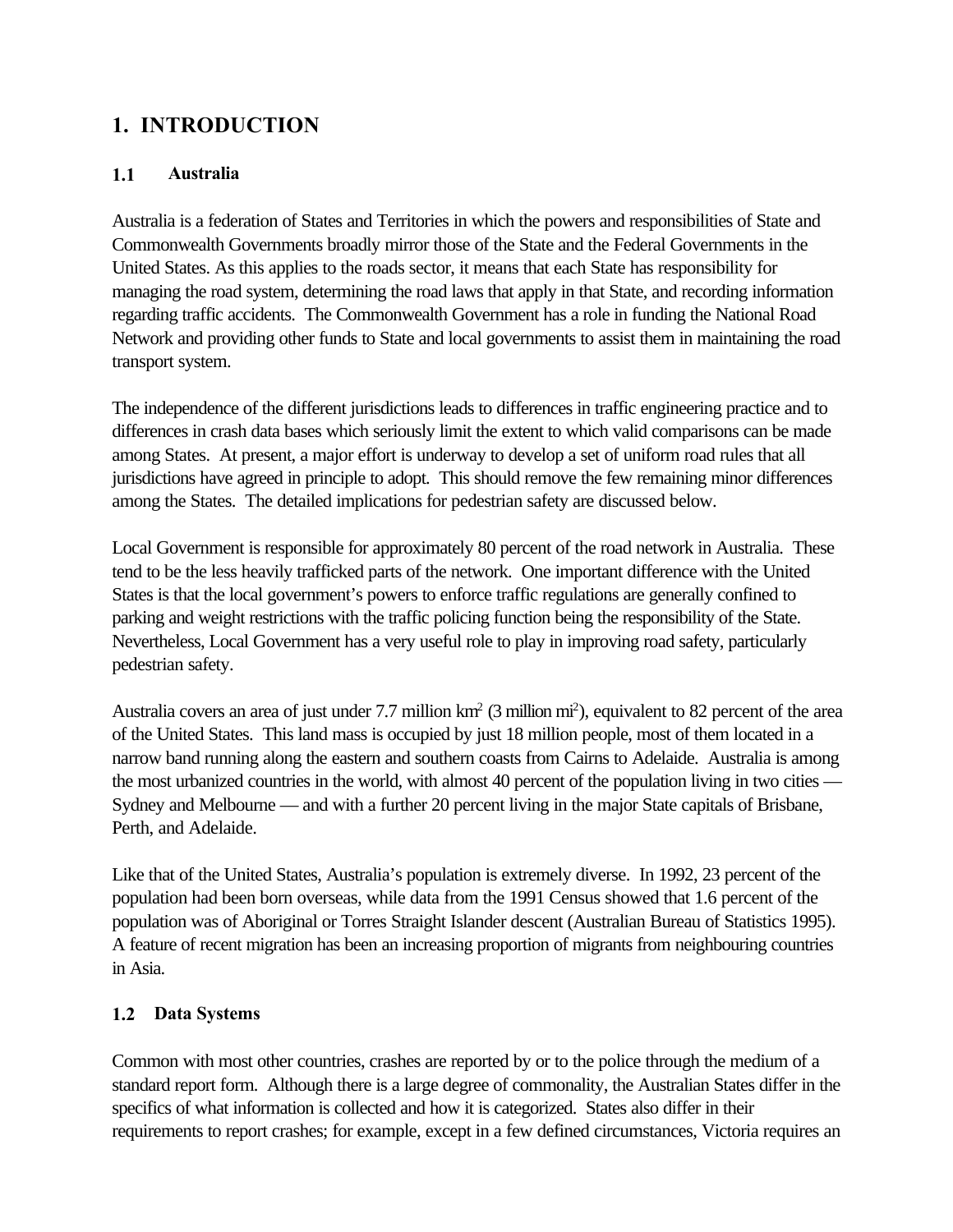<span id="page-7-0"></span>accident report only when there has been a personal injury, New South Wales requires a report only when there has been an injury or a vehicle is towed away from the scene of an accident, and most other States require a report when there has been an injury or the estimated damage exceeds a set amount. In practice, the different reporting requirements have little impact on the reporting of pedestrian crashes as nearly all of these involve a degree of personal injury. However, under-reporting of crashes is acknowledged as a problem. A recent Western Australian study of the match between police and hospital records had a match rate for pedestrians of 68.6 percent (Rosman and Knuiman 1994). This study confirmed many of the usual findings regarding non-reporting of crashes, such as non-reporting being more likely for accidents involving children and less serious injuries. New findings from this study are that match rate varied according to the type of hospital with the metropolitan teaching hospitals having the highest rates and private hospitals the lowest, and that matching rates vary according to ethnicity, with Aboriginal Australians and Asians having lower matching rates than non-Aboriginal Australians, and European-born persons having higher matching rates.

Each State publishes an annual statement of road crashes that have occurred each year. These statements differ considerably in their level of detail and sophistication. The New South Wales statistical statement is probably the most comprehensive and has been issued in its current form for more than 10 years (eg RTA 1994). However, even this publication gives relatively little information specifically about pedestrian crashes — number of crashes broken down by Road User Movement (RUM) code and numbers of pedestrian casualties broken down by severity of injury, sex, and age.

One notable feature of the reporting systems in a number of States is the very detailed coding of crash events, referred to as RUM Codes, or Definitions for Classifying Accidents (DCAs). Crashes are allocated to one of many types of event, defined in terms of a diagram that encapsulates the essential features of the actions of the road users involved in the crash. Similar systems are currently used in New South Wales, Victoria, and Queensland and are under consideration by some of the other States. Australian experience has shown that having this type of classification available in the data base provides a powerful tool that greatly adds to the understanding of crash patterns, some examples of which will be discussed later in this paper.

## **2. SUMMARY OF PEDESTRIAN ACCIDENT EXPERIENCE**

Pedestrian deaths and hospital admissions for Australia in 1993 are shown in table 1. Pedestrians constitute 17 percent of road fatalities nationally, the proportion ranging from 12 percent to

|                            | Pedestrians | All Road Users |
|----------------------------|-------------|----------------|
| <b>Fatal crashes</b>       | 327 (19%)   | 1734           |
| Fatalities                 | 331 (17%)   | 1953           |
| Hospital admission crashes | 2557 (15%)  | 17186          |
| Hospital admissions        | 2681 (12%)  | 21602          |

Table 1. Fatalities, hospital admissions and crashes involving pedestrians and all road users, 1993.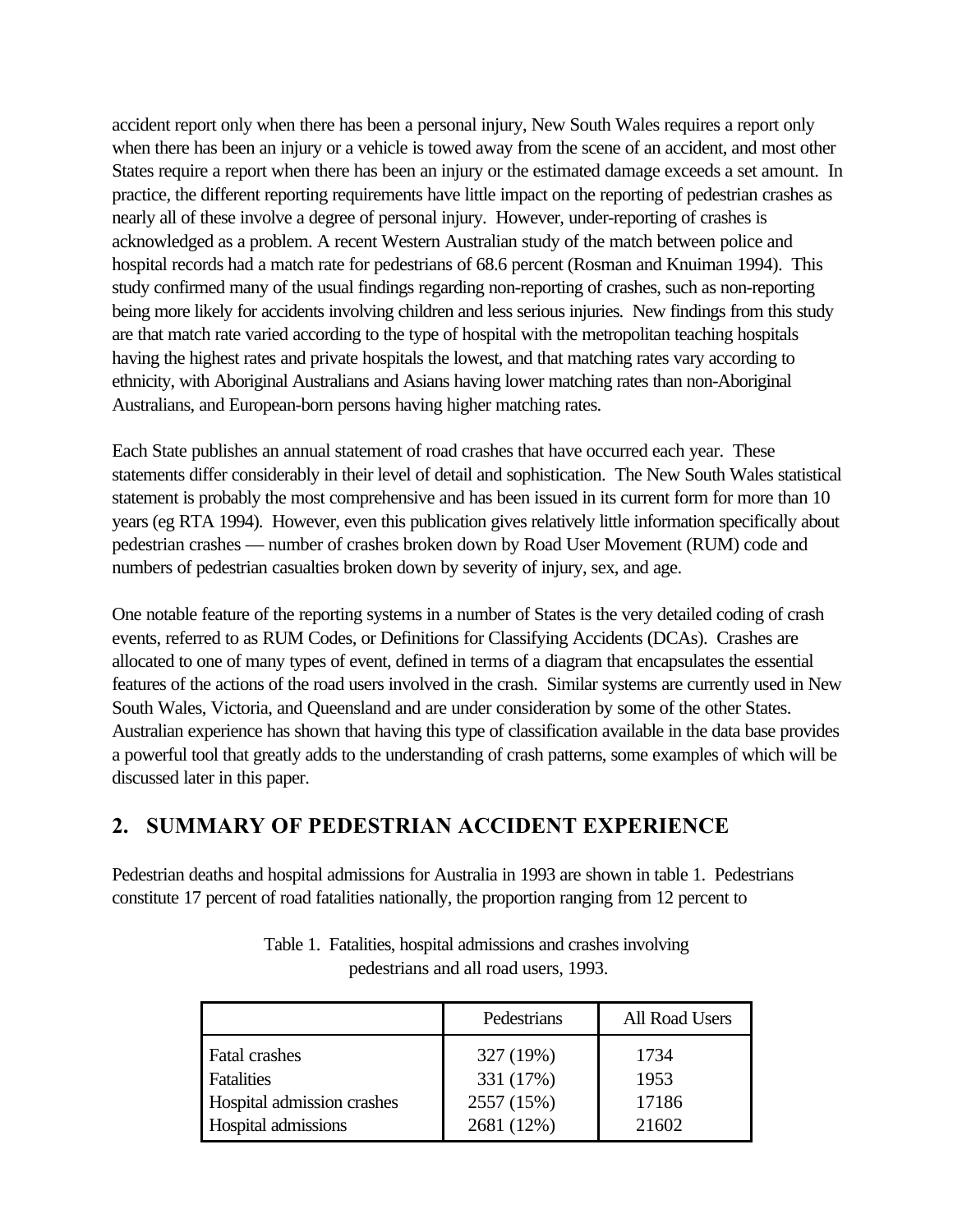<span id="page-8-0"></span>20 percent across the States and Territories. Pedestrians account for 12 percent of hospital admissions resulting from road crashes, ranging from 10 percent to 15 percent across States, with slightly lower proportions in the two territories.

These crashes represent a pedestrian fatality rate of 1.84 per 100,000 persons. This compares with a U.S. pedestrian fatality rate of 2.13 per 100,000 persons for the country as a whole (NHTSA 1996), and a crash rate for Great Britain of 1.83 per 100,000 persons (Department of Transport 1996). Australia's pedestrian fatality rate is equivalent to the middle-ranking States when U.S. states are ranked by pedestrian crash rates (see NHTSA 1996, chapter 5).

## **2.1 Crash Trends**

Since national serious injury data is available for different road user classes only from 1989 onwards, the discussion of crash trends is restricted to this period. As figure 1 shows, pedestrian fatalities have declined from a high of 501 in 1989 to 330 in 1993, a fall of 34 percent. All road fatalities have fallen by 30 percent, from 2,803 to 1,953, over the same period.



**Figure 1. Trends in pedestrian fatalities and injuries resulting in hospital admission, Australia 1989-1993.**

Pedestrian hospital admissions have declined by 23 percent from 3,478 to 2,681, and serious injuries to all classes of road users have declined by 24 percent from 28,490 to 21,602. Thus reductions in deaths and injuries to pedestrians are consistent with reductions in deaths and injuries for all road users.

## **2.2 Costs of road crashes**

Andreassen (1992) made comprehensive estimates of the cost of road crashes, taking into account the costs of emergency service attendance, medical and hospital costs, loss of earnings, grief, pain and suffering, legal and administrative costs, and vehicle repair costs. One significant feature of this work is its recognition that different types of crash have different outcomes in terms of injuries and vehicle repair costs, and hence costs were calculated for each accident-type separately for urban and rural crashes.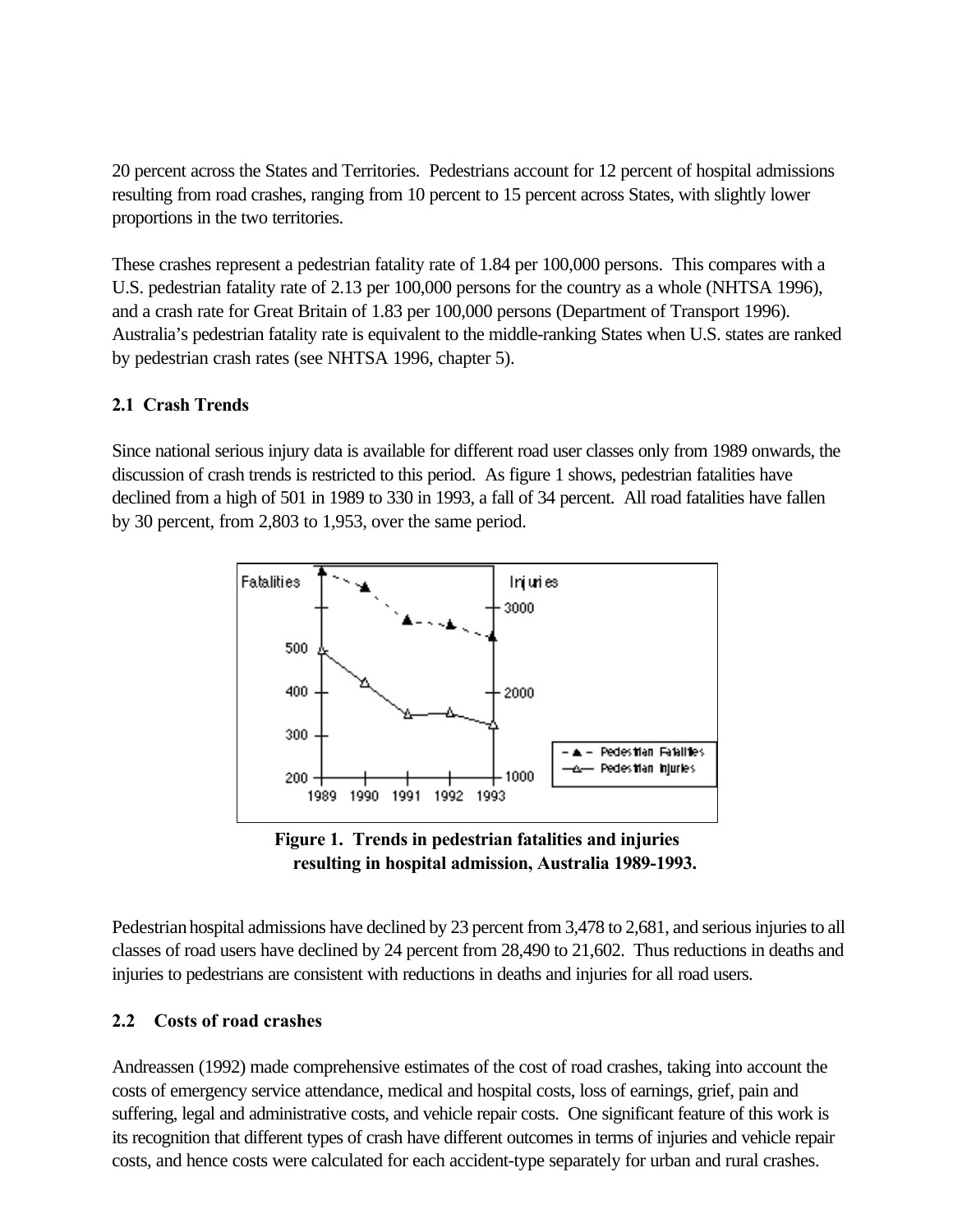<span id="page-9-0"></span>Estimates of the cost of pedestrian crashes were based on data from three types of pedestrian crashes only — the near side, far side, and emerging crash types — and were based on data from New South Wales and Victoria. However, these three types account for the bulk of pedestrian crashes. The estimated cost of a pedestrian crash in metropolitan areas was \$A79,300 (\$51,545), and in rural areas \$A148,800 (\$96,720). The latter figure reflects higher speeds in rural areas, with the consequent greater probability of serious death or injury. Only head-on crashes were estimated to cost more than pedestrian crashes. With the exception of head-on crashes, the estimated range of other types of crashes was approximately \$A18,000 (\$11,700) to \$A70,000 (\$45,500) for metropolitan crashes and \$A23,000 (\$14,950) to \$A107,000 (\$69,550) for rural crashes.

## **2.3 The nature of the pedestrian problem in Australia**

Cairney and Cusack (1997) compared pedestrian crashes in New South Wales, Victoria, and Queensland. These three States use similar procedures for coding crashes, based on the approach used in New South Wales and Victoria for several years now, and further clarified and refined by Andreassen (eg Andreassen 1994). In this approach, a crash is classified as belonging to a particular crash type according to the pattern of road user movements preceding the first collision between vehicles or between a vehicle and a pedestrian. In all, there are some 88 categories to which crashes can be allocated. Of these, nine relate specifically to pedestrian crashes.

Cairney and Cusack found a high degree of consistency among the States in all factors relating to pedestrian crashes, including crash types. These results are summarised in table 2. In all three States, the most common type of crash involved pedestrians being hit on the near side of

|     |                                                                   | Victoria |       | <b>NSW</b>     |       | Queensland |       |
|-----|-------------------------------------------------------------------|----------|-------|----------------|-------|------------|-------|
|     | Accident Type Code & Description                                  | No.      | $\%$  | No.            | $\%$  | No.        | $\%$  |
| 001 | Pedestrian — Near side vehicle hit from right                     | 1,477    | 41.6% | 2,887          | 47.1% | 686        | 46.8% |
| 002 | Pedestrian — Hit emerging behind vehicle                          | 394      | 11.1% | 874            | 14.2% | 101        | 6.9%  |
| 003 | Pedestrian — Far side vehicle hit from left                       | 1,006    | 28.4% | 1,531          | 25.0% | 442        | 30.2% |
| 004 | Pedestrian — Playing, working, lying,<br>standing, on carriageway | 253      | 7.1%  | 330            | 5.4%  | 105        | 7.2%  |
| 005 | Pedestrian — Walking with traffic                                 | 107      | 3.0%  | 170            | 2.8%  | 55         | 3.8%  |
| 006 | Pedestrian — Facing traffic                                       | 43       | 1.2%  | 48             | 0.8%  | 36         | 2.5%  |
| 007 | Pedestrian — Hit on footpath/ median                              | 68       | 1.9%  | 170            | 2.8%  | 16         | 1.1%  |
| 008 | Pedestrian — Hit on driveway                                      | 108      | 3.0%  | 126            | 2.1%  | 19         | 1.3%  |
| 009 | Pedestrian — Struck while boarding or<br>alighting vehicle        | 91       | 2.6%  | $\overline{0}$ | 0.0%  | 6          | 0.4%  |
|     | Total                                                             | 3,547    | 100%  | 6,136          | 100%  | 1,466      | 100%  |

Table 2. Pedestrian accidents by accident type (from Cairney and Cusack 1997).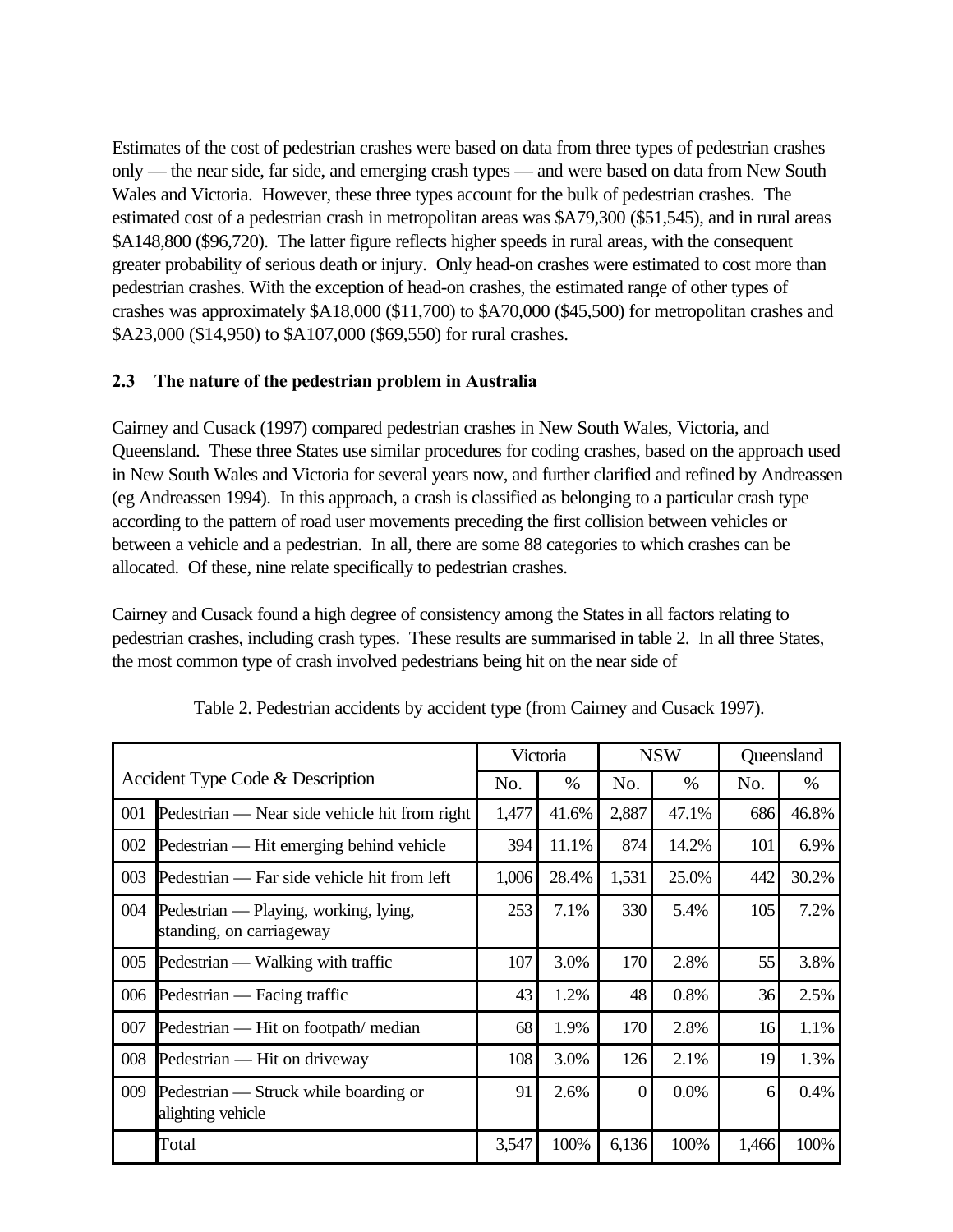the carriageway by a vehicle approaching from the right. (Remember that traffic keeps to the left in Australia.) This type of crash accounted for almost half the pedestrian crashes. The second most common type of crash in all three States was where the pedestrian was hit on the far side of the carriageway by a vehicle approaching from the left. This type accounted for between 25 percent and 30 percent of pedestrian crashes. In New South Wales and Victoria, the next most common type of crash involved pedestrians emerging from behind a vehicle. This type of crash was less prevalent in Queensland, where it was nevertheless the fourth most frequent type of crash. The fourth most frequent type of crash in Victoria and New South Wales, and the third most frequent in Queensland, involved the pedestrian playing, working, lying, or standing on the carriageway. In all three States, these four categories accounted for over 80 percent of crashes. None of the other categories covered large numbers of crashes, but it is worth noting that slightly more crashes in Queensland involved walking with or facing the traffic, while crashes involving boarding or alighting from a vehicle were a much greater feature of the Victorian data, presumably as a result of patronage of Melbourne's extensive tram (streetcar) system.

In general, the proportions of different types of crashes are similar in the metropolitan and other urban areas. However, in rural areas there are fewer nearside, emerging, and far side crashes, but more crashes where the pedestrian has been walking with or against the traffic, and more in the category playing, walking, standing, or lying on the road.

A more detailed picture of the risk factors affecting pedestrians of different ages was produced by a very comprehensive study carried out by the Victorian Road Traffic Authority (RTA) in the early 1980's (Alexander, Cave, and Lyttle 1990). Persons admitted to hospital or treated as an outpatient as a result of being injured as a pedestrian in a collision with a motor vehicle were interviewed. They answered questions relating to trip purpose, circumstances of their crash and contributing factors, and their demographic characteristics. Their answers were then compared with the answers given by matched control subjects, who were asked similar questions, excluding of course the questions relating to accident involvement. The control subjects were interviewed at the same place that the pedestrian had been injured, and at the same time of day. Some of the interviewees had been matched to the injured pedestrian on the basis of age and sex, some not. This provides a powerful way of testing which factors affect risk among pedestrians of the same age group, and testing how much greater is the risk faced by a particular age group.

It was found that people aged 60 to 80 had double the crash risk of younger pedestrians. They were more likely to have been migrants, but no less likely than controls to have English as a first language, suggesting an over-representation of English-speaking migrants. They were no different from controls in terms of marital status, physical disability, or psychological state at the time of the crash. Most of the crashes happened in shopping areas, and 70 percent of victims were shopping or on the way home from shopping. A high proportion had been carrying shopping bags. Pedestrian behavior in these crashes was characterized by a high degree of compliance with traffic control devices and regulations, but an inability to complete crossings in time or to anticipate unexpected actions on the part of drivers.

One primary focus of the study was the role of alcohol in pedestrian crashes (see next section). No matched controls were sought for child pedestrian crash victims, and therefore it is not possible to be confident about which factors are associated with increased risk. However, it was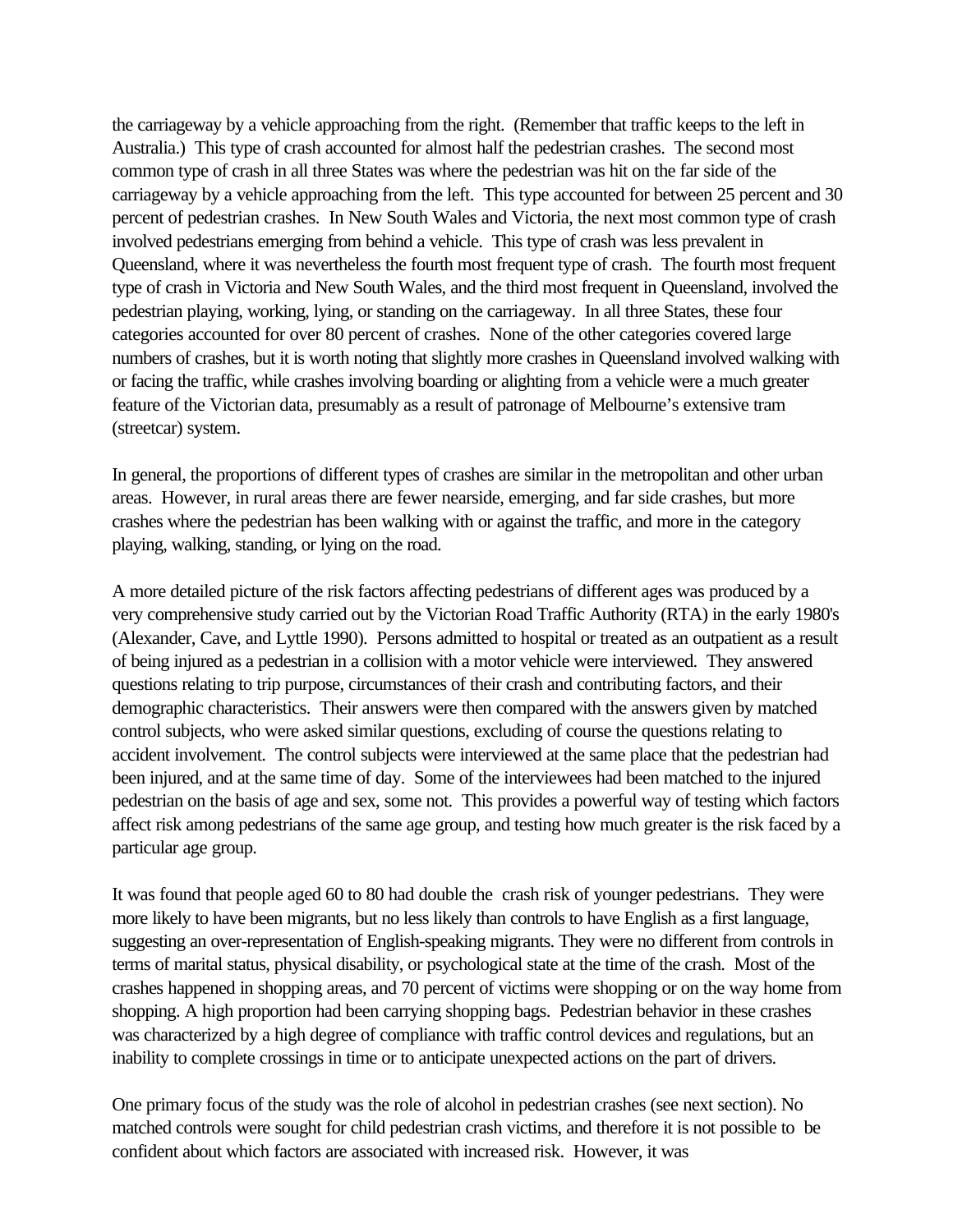<span id="page-11-0"></span>worth noting that 67 percent of this group were males, and 91 percent were born in Australia. While these constitute over-representation in terms of the numbers of these individuals in the population, without the control data it is not possible to say whether this constitutes over-representation in terms of the pedestrians at that site and time. Most of the child pedestrian crashes occurred on the urban fringe, and 51 percent occurred during the period 4-6 p.m. Most of the crashes were mid-block crashes. Of those occurring at intersections, 57 percent had a local street forming at least one leg of the intersection. A child had been crossing the road in 88 percent of cases, 31 percent emerging from behind vehicles, and 20 percent may have spontaneously darted onto the road. Fifty-seven percent had their view obstructed, particularly by parked cars. The crashes were characterized by high traffic density, poor sight distance, distractions, and a lack of supervision.

This study also confirmed the major contribution of alcohol to pedestrian crash causation in Victoria. Forty percent of adult crash victims had been drinking, and 24 percent had blood alcohol concentrations (BACs) greater than 0.15. The increase in risk with increased BAC is very large for pedestrians, similar to the increases in risk experienced by motor vehicle drivers with similar increases in BAC. Pedestrians with a BAC greater than  $0.10$  were found to have double the risk of being involved in a crash compared with those who have a BAC of less than 0.10, while those who have a BAC greater than 0.15 have 15 times the risk of being involved in an injury crash of those with a BAC less than 0.10.

Victims who reported high levels of alcohol consumption appeared to be at greater risk. High BAC crashes (i.e., those where the pedestrian who had a BAC of 0.15 or greater) were associated with:

- Near-side crashes  $(67\%)$ .
- $\bullet$  Weekends (52%).
- Occurring between 6 p.m. and 6 a.m. (78%).
- Within 400 m (1,312 ft) of a pub or other drinking venue (70%).
- $\bullet$  Inner suburban areas (56%).

A more recent examination of Queensland's pedestrian crash data confirms that this general picture applies in that State (Fraine 1995).

## **2.4 Pedestrian exposure and over-representation**

Anderson, Montesin, and Adena (1989) estimated the risk of travel by different modes, based on a survey of day-to-day travel patterns and carried out on behalf of the Federal Office of Road Safety. Data on fatal crashes were obtained from that organization's Fatal File for 1984 and 1985. The average number of fatalities per 10 million km (6 million mi) travel for males and females for different modes are shown in table 3 on the following page.

These data suggest that the risk of being killed while walking is about 12 to 15 times the risk of traveling by car per unit distance, and that walking has almost the same risk of being killed as does motorcycling. However, since walking is so much slower than other modes and the trip length typically much shorter, this is not a meaningful comparison. A different picture emerges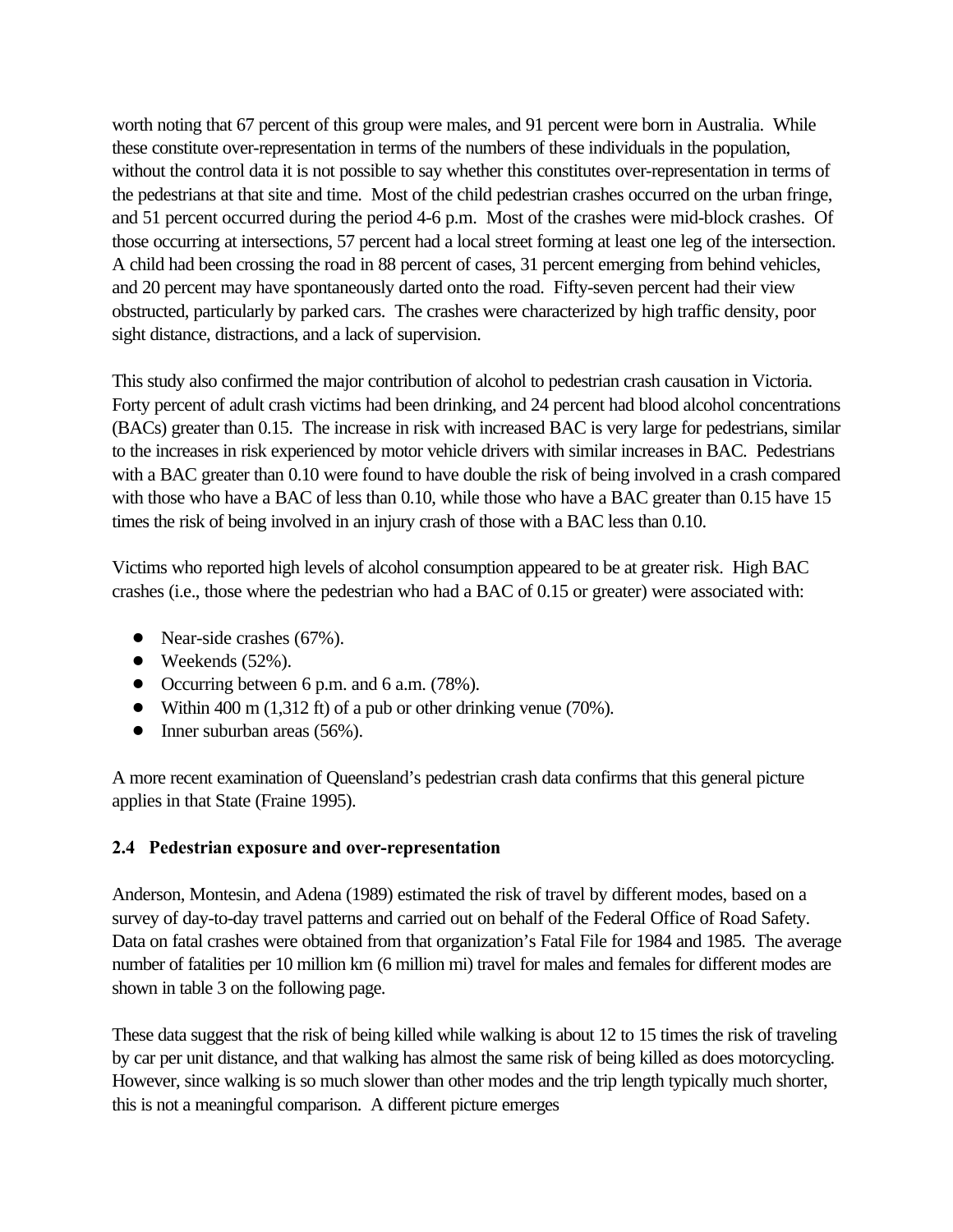|                   | <b>Males</b>  |          |                                | Females |          |                  |  |
|-------------------|---------------|----------|--------------------------------|---------|----------|------------------|--|
| Mode              | per $10^8$ km | per trip | per $10^6$ hours per $10^8$ km |         | per trip | per $10^6$ hours |  |
| Car drivers       | 0.15          | 0.19     | 0.53                           | 0.10    | 0.08     | 0.31             |  |
| Car passengers    | 0.17          | 0.27     | 0.66                           | 0.09    | 0.13     | 0.34             |  |
| Motorcyclists     | 2.86          | 3.01     | 9.77                           | 1.48    | 1.01     | 23.65            |  |
| <b>Bicyclists</b> | 0.57          | 0.14     | 11.36                          | 0.25    | 0.05     | 1.30             |  |
| Pedestrians       | 2.35          | 0.26     | 1.09                           | 1.26    | 0.12     | 0.46             |  |

<span id="page-12-0"></span>Table 3. Fatalities per 10 million km (6 million mi) travel by different modes, Australia 1984-5. Adapted from Anderson et al (1989)

when the risk of being killed per trip by the various modes is examined. The risk of being killed while making a journey by any of the modes is roughly the same, with the exception of motorcycling, which again emerges as having a much higher risk of being killed. A slightly different picture emerges when fatalities per million hours traveling by each mode are considered. Cycling emerges as having a very high fatality rate, especially for males, but male pedestrians also seem to have a high fatality rate.

In Australia, the different States and Territories have different legal reporting requirements and different numbers of hospitalized and less seriously injured victims in relation to the numbers killed. The reasons for this are not fully understood but may include reasons such as different availability of hospital beds, different insurance arrangements, and different reporting cultures (see e.g., Cairney and Cusack 1997). It is therefore not possible to estimate meaningful injury rates in the same way as it is possible to obtain fatality rates.

## **2.5 The young and the elderly**

Cairney and Cusack (1997) examined the fatality rates for pedestrians and cyclists of different ages across three States. Although there was variation among the States, the rates tended to be high among 5 to 22 year olds, although in Queensland the rate was quite low among the 9 to 17 year olds, then very high among the 18 to 22 year olds, and remaining high among the 23 to 32 year olds. All three States had a high rate among the 58 to 67 year olds and an extremely high rate among those aged 68 and older. Cairney and Cusack also examined rates of hospital admissions and injuries requiring medical treatment. For the reasons discussed above, the injury rates are not directly comparable among States. However, when the data for each State are examined for each State independently, a common pattern emerges for both classes of injury which is similar to the pattern for fatalities. Rates are high between the ages of 5 and 22, then again in the group aged 68 and over.

Australian data confirms this picture of a large difference between the sexes and between age groups for both pedestrians and cyclists. Anderson, Mortesin, and Adena (1989) considered age and fatality rate per  $10<sup>7</sup>$  km (6 mi) in their investigation of fatality rates. Examination of the raw tables indicates erratic trends. Anderson et al undertook statistical modeling of their data to produce regular curves that are readily interpretable. The most easily interpretable are those presented in the appendix of their report, in which the actual crash rates are modeled, rather than the logarithm of the fatality rate which is used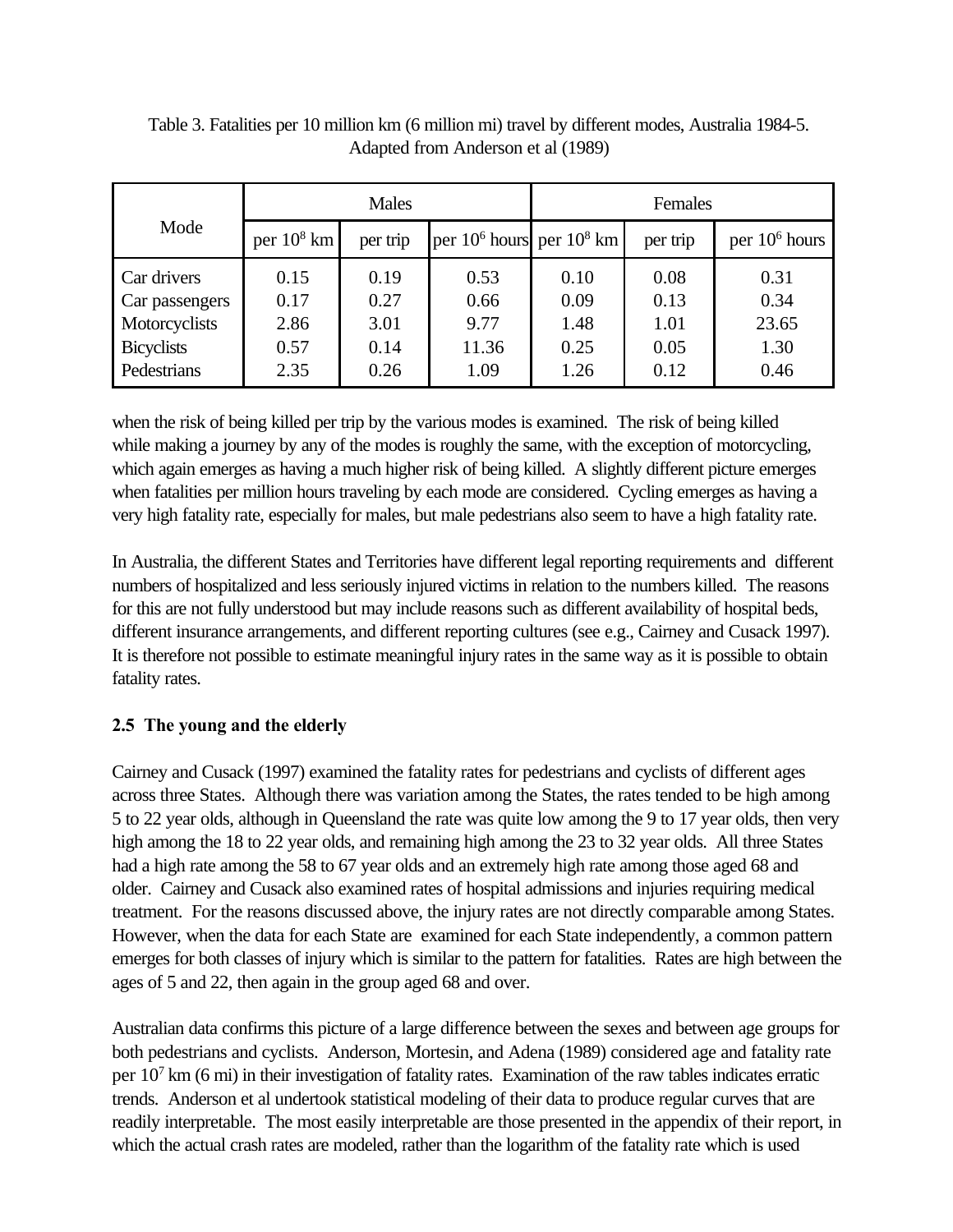throughout the report. The curves relating fatality rate for pedestrians to age are shown in figure 2.

Figure 2 shows four separate curves representing crash rates for males and females at different times of day. The main features of this figure are:

- ! Early night, late night, and evening rates are higher than day time rates.
- The rates for men are consistently higher than those for women.
- ! Daytime rates show little variation with age compared to other times.
- ! Children and teenagers have high fatality rates in the early night and late night periods.
- Older people, especially men, have extremely high fatality rates in the evening and early night.

It should be borne in mind that this data set does not include data from children under 9 years old.



Figure 2. Total crash rates for male and female pedestrians of different ages at different times of day.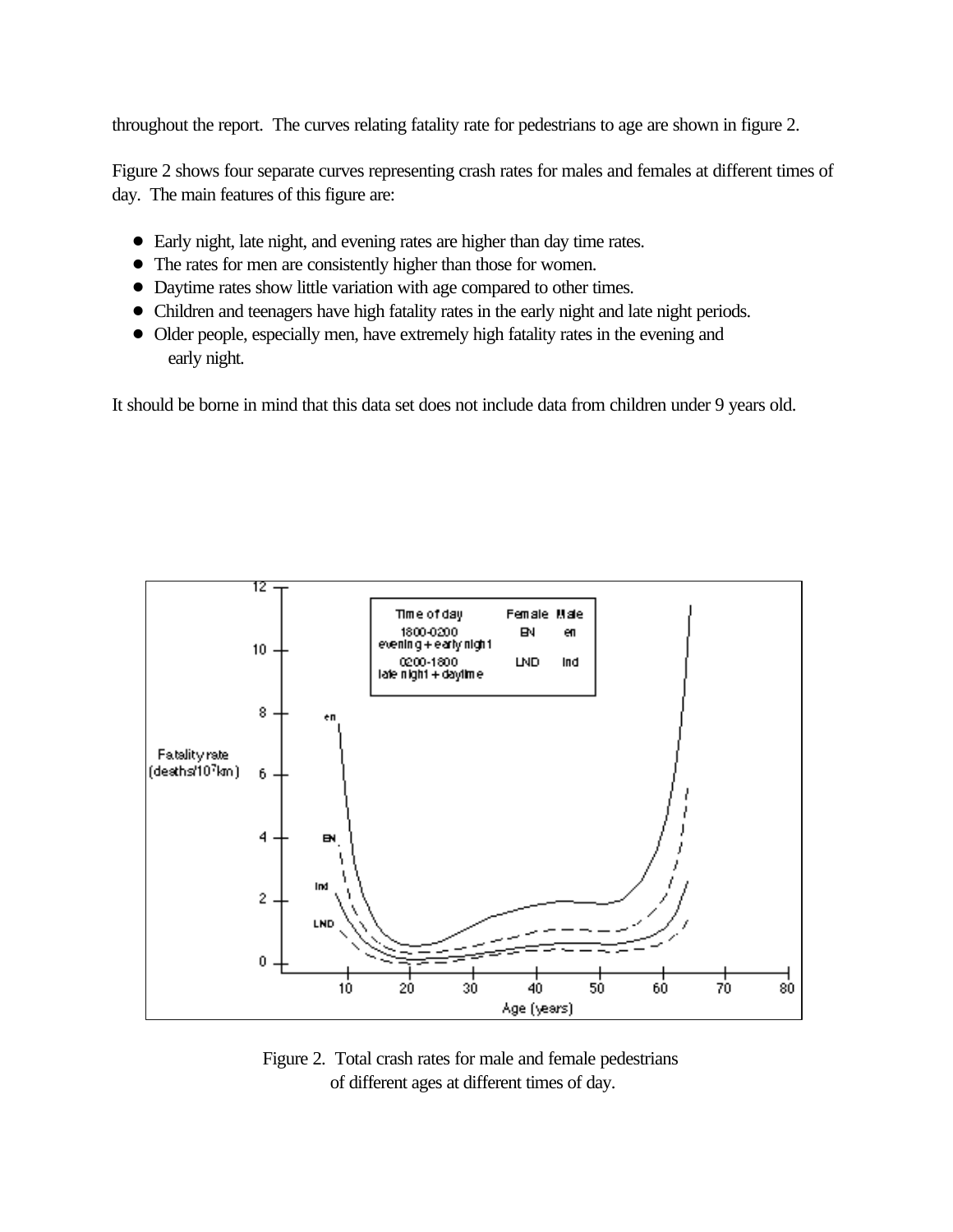## <span id="page-14-0"></span>**3. OVERVIEW OF ACCIDENT COUNTERMEASURES AND SAFETY PROGRAMS**

With responsibility for operational traffic safety matters divided among eight geographically remote jurisdictions, it is difficult to give a comprehensive overview of accident countermeasures and safety programs for all of Australia.

However, it is probably a fair generalization that pedestrian safety initiatives have been focused primarily on engineering treatments and, to a lesser extent, education. In contrast to other areas of road safety improvement in recent years, such as reducing alcohol-impaired driving and speeding, enforcement has had very little impact. The reasons for this are discussed in section 17. While other classes of road users have benefited in recent years from improved personal protection, backed by legislation requiring the use of seat belts, baby capsules and child seats, and bicycle helmets, there has been no equivalent improvement in the protection available to pedestrians, apart from changes to vehicle front ends. Australian pedestrians may have benefited less from changes to vehicle design than pedestrians in other developed countries. The Australian vehicle fleet is relatively old by world standards, and a low baseline replacement rate for vehicles has been compounded by a sluggish economy in recent years.

## **3.1 Source Documents**

There are three basic source documents that cover signs and markings for pedestrian facilities, provision and design of pedestrian facilities, and proposed legislative changes.

The Australian Standard *Manual of Uniform Traffic Control Devices* and the Austroads *Guide to Traffic Engineering Practice* provide a set of guidelines for the control and protection of pedestrians. In practice they are used as guidelines and are not legally enforceable. The draft Australian Road Rules has a number of sections relating to pedestrians. The Australian Road Rules will not be enforceable until legislated by Federal Parliament. It is expected that the Rules will then become an Australia-wide standard, replacing current traffic regulations in each of the states.

## **3.1.1 Australian Standard (AS) 1742.10 — 1990 Manual of Uniform Traffic Control Devices, Part 10: Pedestrian Control and Protection**

- ! This standard sets out requirements for traffic control devices to be used in the control and protection of pedestrian traffic on roads. It specifies the way in which these are used to achieve pedestrian control. The manual includes definitions, installation details, clause references, and references to other applicable standards. Requirements for the illumination and reflectorization of signs, their installation, location, and size are outlined in the appendixes. Details are also included on model instructions for adult supervisors and child monitors at children's crossings, pedestrian-actuated traffic signals, and pedestrian treatments at railway level crossings.
- ! **People with disabilities**: People with a vision impairment have difficulty with visual cues and need a strong contrast/delineation between the road and pedestrian areas, usually a physical guide. Obstructions to their path, such as street furniture and sign posts, can cause difficulties. People with a hearing impairment will rely on seeing vehicles to cross safely and therefore need a clear view.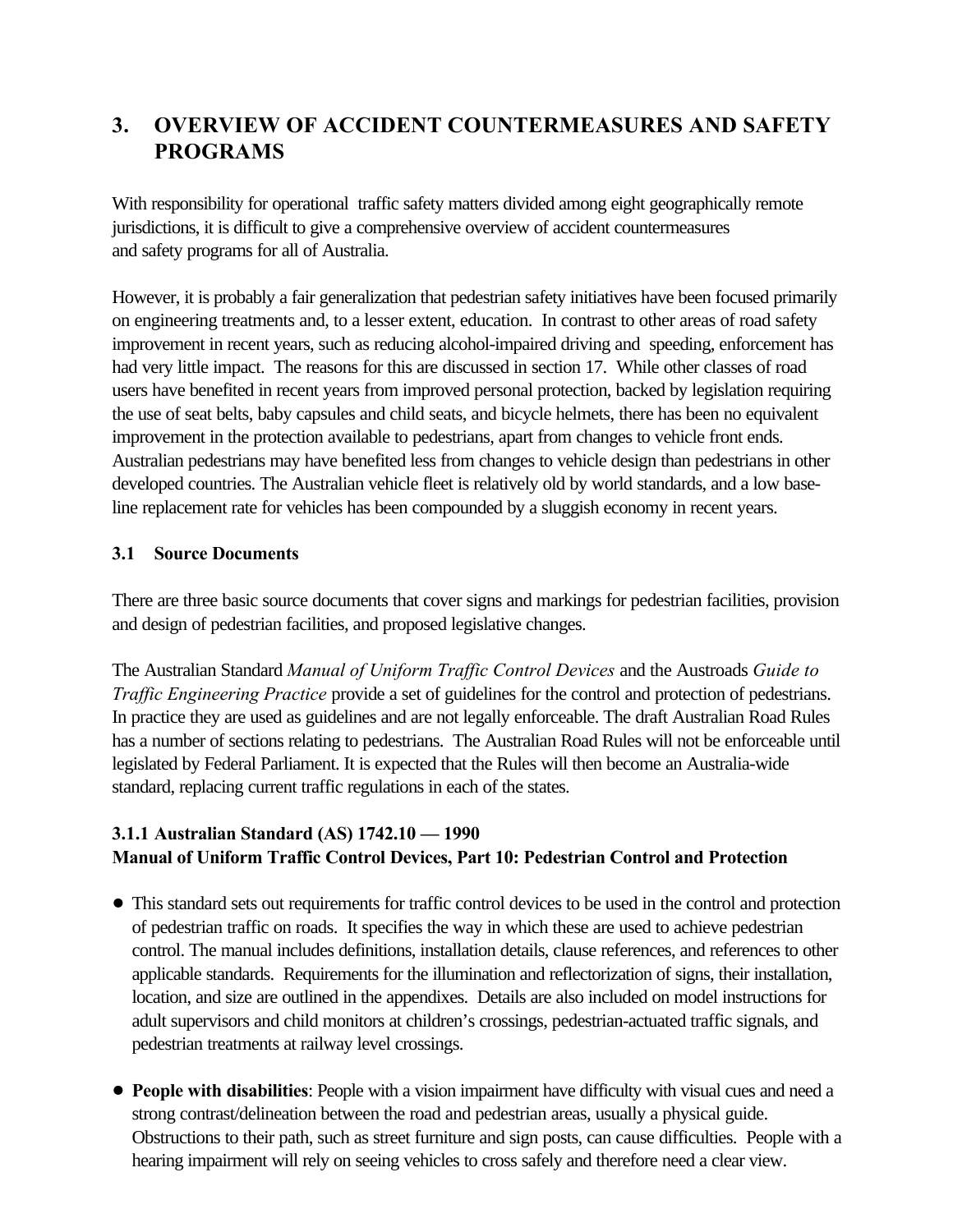<span id="page-15-0"></span>Wheelchair users need continuous, even, and hard surfaces. Ramps need to have a low gradient, and curb edges need to allow roads to be easily crossed.

- ! **Young children**: The size of young children limits their ability to see and be seen, and this needs to be considered when designing barriers and signs near crossings and on islands. For design purposes, children should not be considered as mini-adults as they do not have the cognition or perception to make sound judgments until approximately 12 years of age.
- ! **The elderly**: The elderly have lower walking speeds and reduced abilities, which are often not adequately catered for. Older people tend to be aware of their reduced abilities and so tend to adjust their behavior.

The classification and type of pedestrian facilities are as follows:

- 1. Time separation;
- 2. Physical (or spatial) separation; and
- 3. Integrated facilities (adequate control where integration of pedestrians with vehicles is acceptable).

## Time separation

These are installed if the degree of hazard warrants imposing regulatory controls on the driver and occasionally on the pedestrian. Conflict is minimized by allowing short-time periods for exclusive pedestrian use of a specific section of road, alternated with vehicle use only of the same section. The treatments covered by this section include pedestrian crossings (zebras), children's crossings, pedestrian's actuated traffic signals (mid block), pelican crossings, and provisions for pedestrians at signalized intersections.

## Physical (or spatial) separation/ Physical pedestrian aids

These devices are used to reduce the amount of exposure between pedestrians and vehicles. They may be warranted for wide, heavily trafficked roads, where there is not enough pedestrian traffic to justify a time separated device. This simplifies the decisions both groups have to make. Treatments covered here include pedestrian refuges, traffic islands and medians; curb extensions; loading islands, and safety zones; and pedestrian fencing.

Physically separated facilities can provide greater protection for pedestrians and minimum disruption to road traffic. Treatments include subways, bridges, and pedestrian malls.

## Integrated facilities

These are applied where the presence of pedestrians or pedestrians with a special characteristic (e.g., school children) may share a road space in a largely unsupervised manner. Treatments include pedestrian warning signs, shared zones, school zones, local area traffic management schemes, and lighting.

## **3.1.2 Austroads Guide to Traffic Engineering Practice, Part 13: Pedestrians**

This publication is a guide for designing pedestrian facilities, which takes into account the requirements of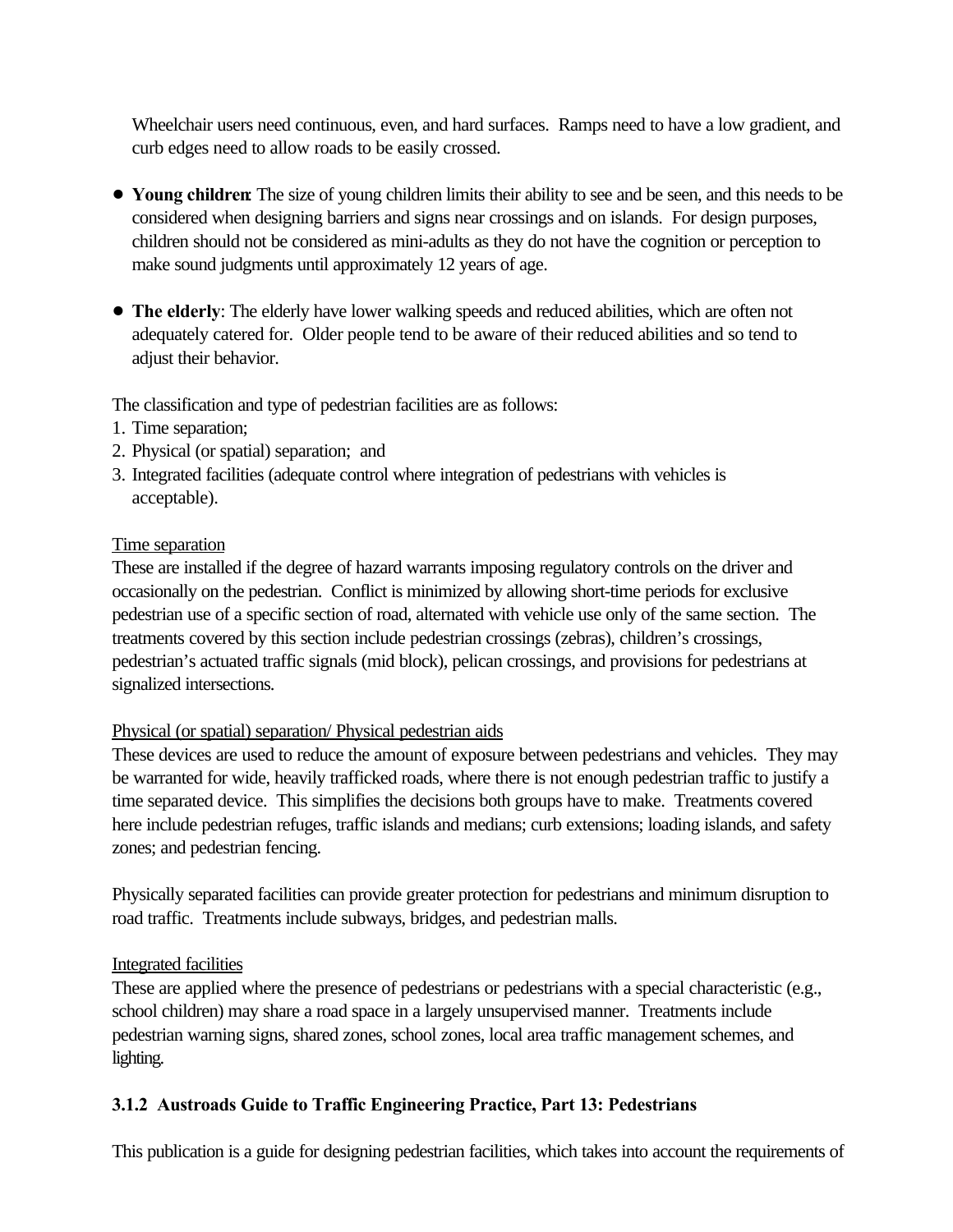<span id="page-16-0"></span>the various Australian standards and road design guidelines, and which gives detailed consideration to the requirements of groups with special needs. It assists in the interpretation and application of the different standards dependent on the situation. This ensures that the traffic control and safety schemes introduced are directly applicable to all potential users. Pedestrians are considered vulnerable road users and represent a significant portion of serious road injuries and fatalities. Their risks may be reduced with simple safety measures.

This document aims to remind designers that pedestrians have a different range of capabilities, behaviors, and attitudes. It particularly highlights important design factors to be considered for those who do not fit the normal pedestrian profile, such as the sight and mobility impaired, young children, and the elderly. It shows how these groups can be catered for in roadway environments encountered by pedestrian traffic.

When designing pedestrian facilities, the nature of pedestrian demand needs to be ascertained. This involves considering the flow and depth of pedestrians, journey origins and destinations, purpose of trip, and peak times. A strategy incorporating all aspects of pedestrian comfort, convenience, and safety can then be adequately developed. The Austroads document aims to assist designers with consolidation of practices used in different states and, where applicable, overseas. It is designed to be a source document for guidelines, standards, and practices, as well as recommendations. With this in mind Austroads provides advice and techniques to assist in identifying problem locations and appropriate engineering treatments for them in respect to pedestrian facilities. Guidelines are provided on the appropriate standards for walkways and footpaths, the provision of pedestrian facilities for crossing roads, signing and other guidance methods, and treatments applicable for public transport, work sites, and parking areas.

## **3.1.3 Proposed Australian Road Rules**

Under Australia's constitutional arrangements, each State has responsibility for land transport within its borders. This includes legislation governing traffic matters. Considerable advances have been made in recent years in harmonizing regulations and standards across the nation. Agreement is close on the Australia Road Rules which, it is intended, will supersede existing State legislation by having each State pass a new act embodying the Australian Road Rules.

At present, there remain many differences among the regulations in different States, although major incompatibilities have been removed and drivers would appear to have few difficulties with changes in regulations when driving outside their home State.

The current draft document defines a pedestrian as a person on foot; a person traveling on or in a pram, a wheeled toy; a person walking a bicycle, motorbike, or animal; a person traveling in a non-motorized wheelchair or a wheelchair that can not exceed 10 km/h (6 mi/h) and is less than 110 kg (242 lbs). The document refers to pedestrians in relation to obeying traffic lights (part 4); giving way to pedestrians, vehicles, and animals (part 6); and special rules applying to pedestrians (part 13).

The following is specified in relation to pedestrian movement: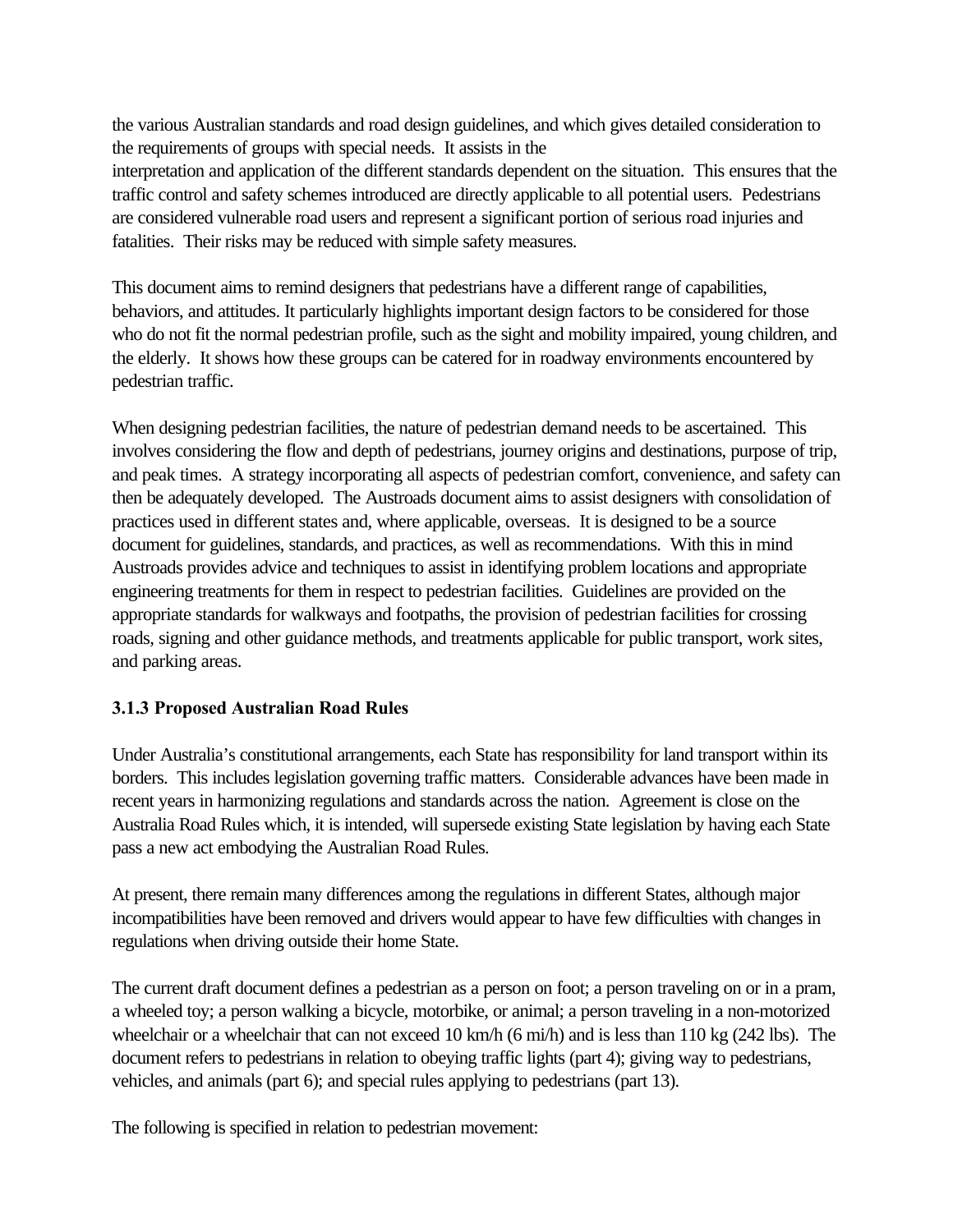#### Obeying Traffic Lights

- 4.10(1) Motorists must give way to pedestrians on a marked foot crossing that is not at an intersection when the traffic light that controls it is flashing yellow.
- 4.12(1) Pedestrians should not cross a road if there is a red "don't walk" sign, there is a red walking man symbol, there is no pedestrian light showing, or there are twin flashing red traffic lights. Section 4.12(2) outlines some exceptions to this rule.
- 4.13(1) Pedestrians must cross to the nearest safety zone, dividing strip, or edge of road if any signal illustrating that they should not cross is displayed.

#### Giving Way to Pedestrians, Vehicles, and Animals

- 6.2(1)/6.3(1) A driver must approach a children's crossing or pedestrian crossing at a speed where the vehicle can be stopped safely before reaching it.
- $6.2(2)/6.3(2)$  If a pedestrian is on the children's crossing, or a pedestrian crossing, the motorist must stop before reaching it and give way.
- 6.4(1) A motorist must not enter a children's crossing, pedestrian crossing, or marked foot crossing if a vehicle facing in the same direction appears to be stopped at the crossing.

#### *A motorist must give way to pedestrians in the following circumstances:*

- 6.5(1) In a shared zone.
- 6.6(1) Entering or leaving a road where a pedestrian is traveling across the road, footpath, bicycle path, separated footpath, or nature strip that must be crossed to get to or from that road.
- 6.7(3) When a pedestrian is crossing a road that a motorist is turning right into where an intersection is not controlled by traffic lights or signals.
- 6.7(4) When a pedestrian is crossing a road that a motorist is leaving or intending to enter when turning left at an intersection that is not controlled by traffic lights or signs.
- 6.7(5) When a pedestrian is crossing a left-turn slip lane that a motorist is turning left on.
- 6.8(1) At a T-intersection that is not controlled by traffic lights, a motorist wishing to turn into the continuing road must give way to any pedestrian crossing it.
- 6.8(2)/6.8(3) At a T-intersection that is not controlled by traffic lights, a motorist about to leave the continuing road must give way to any pedestrian crossing the road that ends at the intersection.
- 6.9(3) If at a green or flashing yellow traffic light and turning left, the motorist must give way to any pedestrian crossing the road they are turning into.

#### Special Rules Applying to Pedestrians

- 13.2(1) A pedestrian must not move into the path of an oncoming vehicle if that would cause a traffic hazard.
- 13.3(1) A pedestrian must not cross the road if it is within 20 m (66 ft) of a marked foot crossing, a pedestrian crossing, or a children's crossing. Where this does not apply is covered in 13.3(2).
- 13.4(1) A pedestrian must cross a road in the shortest most direct way. Where this does not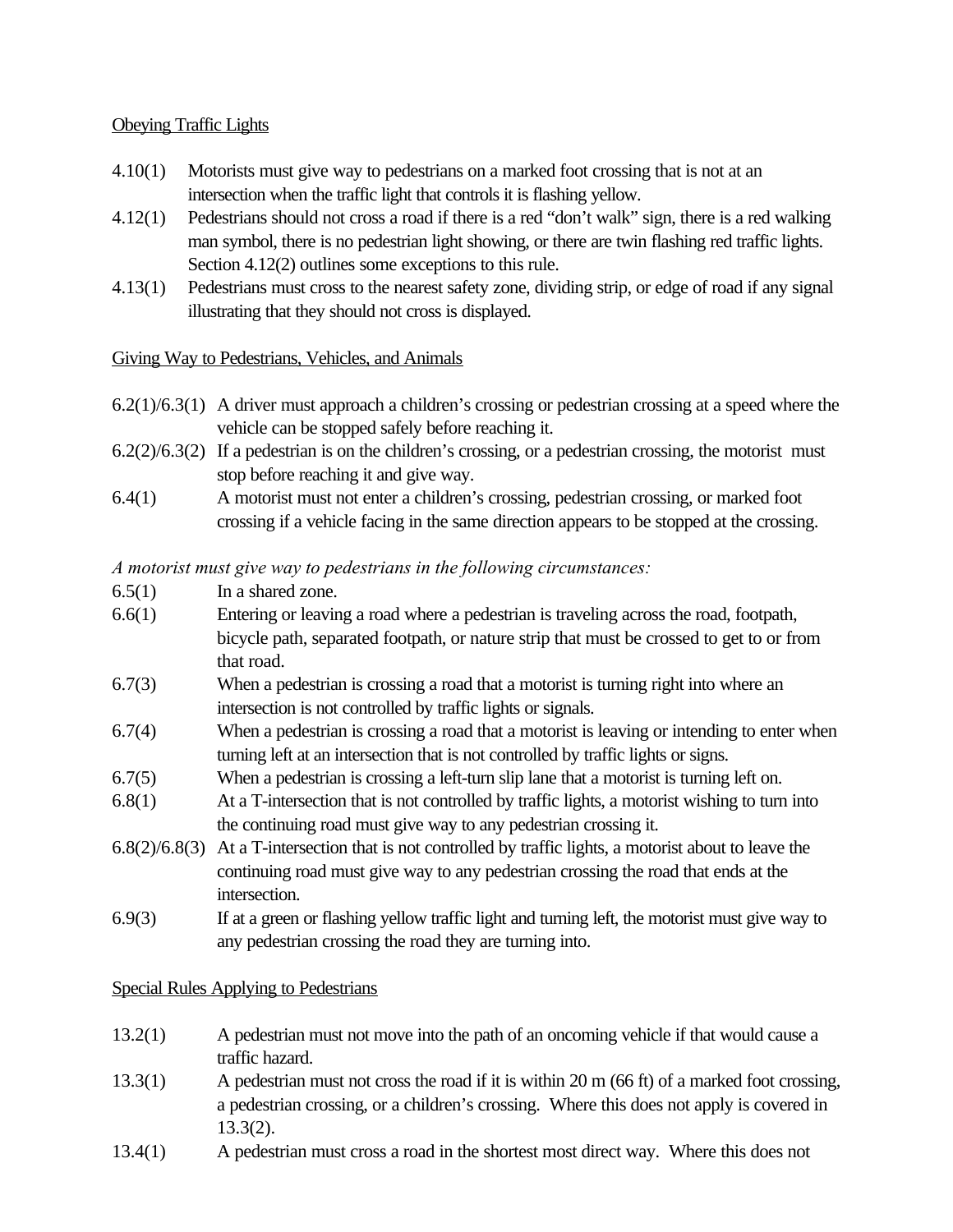<span id="page-18-0"></span>

|          | apply is covered in $13.4(2)$ .                                                             |
|----------|---------------------------------------------------------------------------------------------|
| 13.5(1)  | A pedestrian must cross a road as quickly as possible.                                      |
| 13.5(2)  | A pedestrian waiting for a tram or public bus must not cross the road until the tram or bus |
|          | is stopped.                                                                                 |
| 13.7(1)  | A pedestrian must not walk on a road if able to walk on a path.                             |
| 13.7(2)  | If walking on a road, a pedestrian must walk as close to the edge as possible.              |
| 13.7(3)  | Pedestrians must not walk more than two abreast on a road.                                  |
| 13.8(1)  | In a shared zone, a pedestrian must not obstruct the path of another pedestrian or vehicle. |
| 13.9(1)  | A pedestrian crossing a railway line must use the means provided.                           |
| 13.10(1) | Pedestrians may not get on a moving vehicle; remain on any road crossing longer than is     |
|          | necessary to cross, walk on a path marked for bicycles, or obstruct a cyclist when          |
|          | crossing a path designated for bicycles.                                                    |
| 13.10(3) | A person in a wheelchair may travel on a path designated for bicycles.                      |

## **3.1.4 Empirical studies of the safety of pedestrian facilities**

Moore and McLean (1995) carried out a review of pedestrian facilities for the South Australian Department of Transport. The first part of that report raises general issues related to the provision and operation of pedestrian facilities (dealt with elsewhere in the present report), while the second part deals with specific types of facilities.

Geoplan (1994) arrived at estimates of the relative safety of different types of devices by a different route. In a study commissioned for the New South Wales Roads and Traffic Authority (Road Transport Authority), Geoplan examined traffic flow and accident data for many sites where a range of different types of traffic facilities had been installed over the period 1985-1993 and compared crash rates before and after the installation of the pedestrian facilities. Since many of these facilities were installed on nonarterial roads belonging to local authorities, these local authorities had to be contacted by questionnaire to identify the range of sites. Sites where traffic signals had been installed could be identified from RTA records. The study was confined to the metropolitan centers of Sydney, Wollongong, Newcastle, and their vicinity.

There is one great advantage in a before-after comparison of this type. The treated and untreated sites are the same sites at different times. One of the difficulties in comparing treatment sites with control sites is that it is always difficult to identify suitable control sites. Studies of driver behavior have made it clear that subtle differences in site characteristics can result in greater changes in behavior than do even apparently powerful treatments. Using the same sites as the treated and untreated sites, eliminates these differences.

However, there are several unavoidable problems with the study. Some of the comparisons are based on small numbers of sites and therefore have insufficient statistical power. The before and after periods differ from device to device, forcing a reliance on crash rates over time for analysis. Many of the after periods are short, further weakening the power of the comparison. There may have been changes in pedestrian exposure over the period which are not taken into account for the study.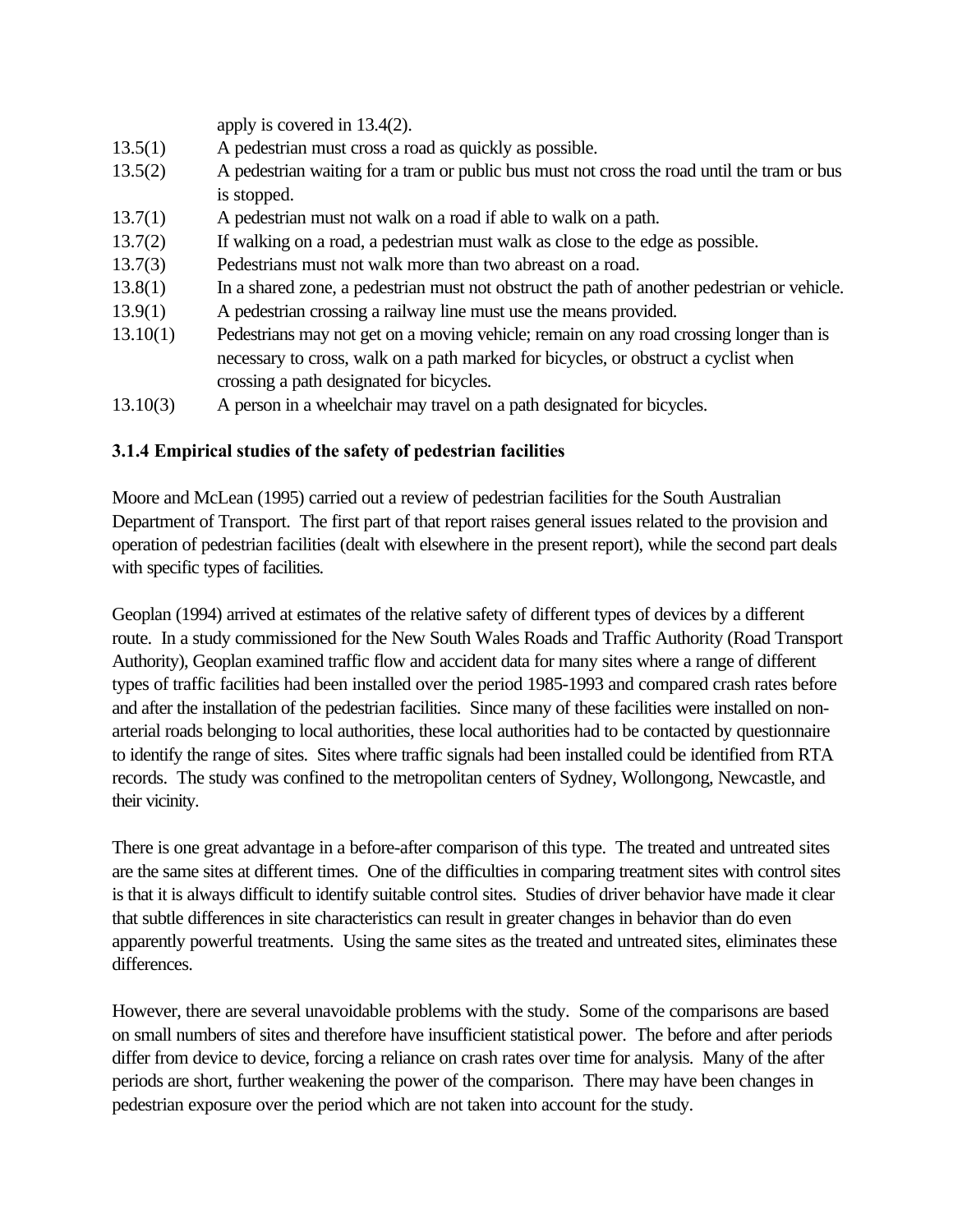<span id="page-19-0"></span>One possibility is crash migration, i.e., changes in travel patterns or driver behavior as a result of installing the facility, and more crashes occurring elsewhere as a result.

## **4. CROSSWALKS**

AS 1742.10 describes the type of crosswalk to be provided at mid-block and intersection signals, and only at these locations. Although AS 1742.10 does not require a marked crosswalk, it is general practice to provide one. The crosswalk lines may be broken or continuous, according to

State practice. The installation of crosswalks has not been a contentious issue in Australia, and there is no research on their effectiveness.

## **5. SIDEWALKS**

Sidewalks, referred to as footpaths in Australia, are generally provided in urban areas. A general minimum width of 1.2 m (4 ft) is specified, with an absolute minimum of 0.9 m (3 ft) (Austroads 1995). Wider footpaths are called for if pedestrian volumes are large, or if provision is required to be made for wheel chairs, or if the facility is to be shared with cyclists. The Austroads guide contains guidelines for the design details and the characteristics of suitable surfacing materials.

## **6. SIGNALIZATION**

In Australia, pedestrian signals have been provided at both mid-block locations and at intersections. AS 1742.10 gives guidelines for the installation of both types of facilities. For the mid-block pedestrian operated signals, these include special provision for schools, danger to pedestrians or a history of pedestrian accidents at the site, and excessive delays to road traffic, as well as combinations of vehicle and pedestrian movements.

The pedestrian displays used in Australia consist of a standing steady red figure to indicate "Do not cross," a steady green figure in walking pose to indicate "Cross," followed by the red figure in flashing mode to indicate the pedestrian clearance phase. Dissatisfaction is frequently expressed with the flashing red figure as many pedestrians, particularly the elderly, seem to interpret it as meaning "Hurry and complete your crossing" rather than "Do not commence crossing." Cairney (1988) used video sequences to test whether substituting a flashing green figure to indicate the clearance phase would convey the message more clearly, but found no difference between the flashing red figure and the flashing green. More recently, Catchpole et al (1996) used observations of pedestrian behavior and interviews with pedestrians to test whether a flashing yellow figure gave rise to a better understanding of the intended message during the clearance phase, but found that it conveyed no obvious advantage.

The essential requirements for signal timing for pedestrians are also given in AS 1742.10. The minimum pedestrian green time specified is 6 s, and the pedestrian clearance phase is calculated to give a pedestrian time to complete a crossing of the road, assuming a walking speed of 1.2 m/s (4 ft/s), with a minimum of 5 s.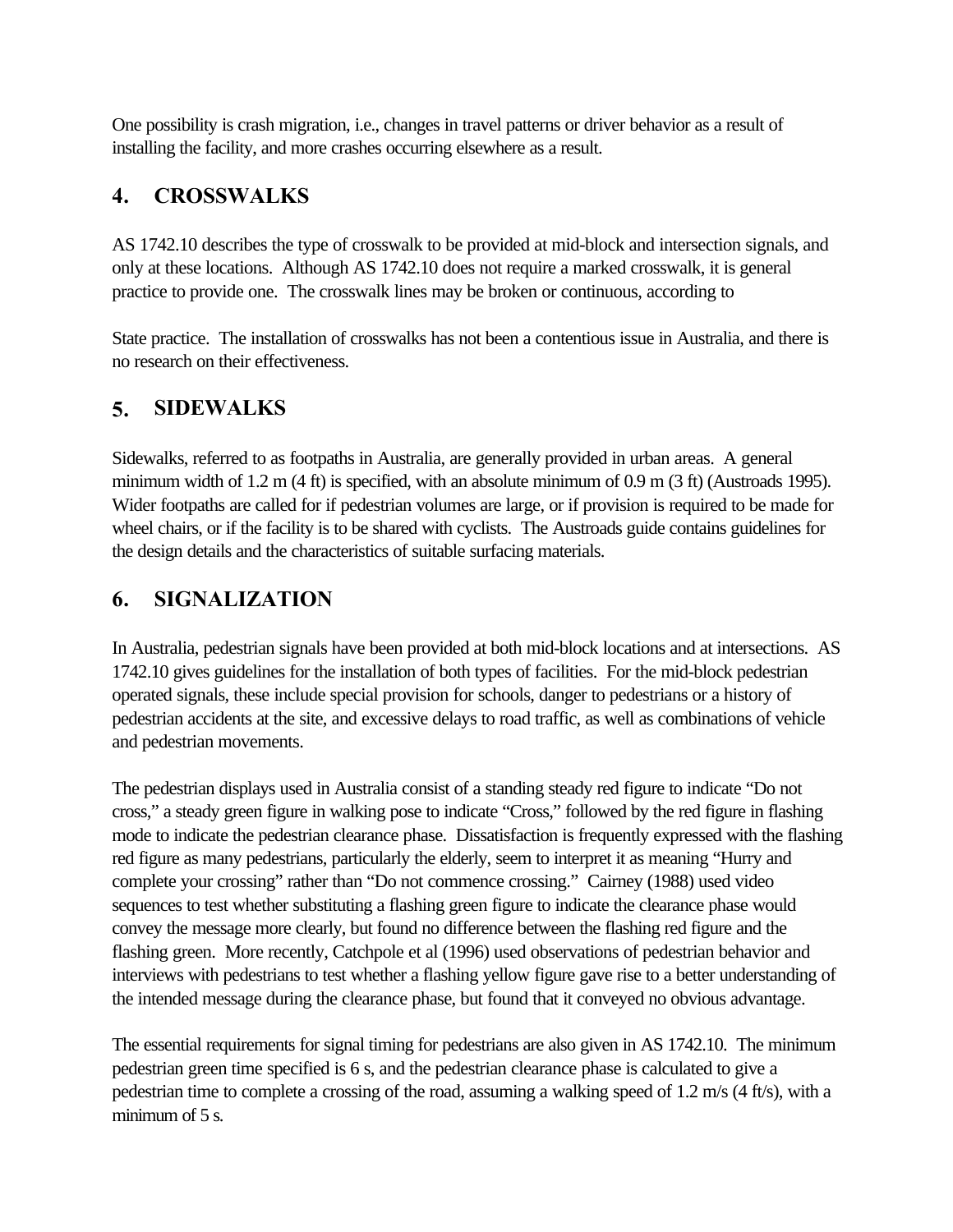<span id="page-20-0"></span>The Geoplan study found that the provision of pedestrian signals at existing facilities did not reduce pedestrian crashes (Geoplan 1994). Although the crash rate per quarter declined by 22 percent following the installation of pedestrian signals, this was less than the crash rate fell at other similar sites where no facilities had been installed. When the correction was made, crashes were estimated to have increased by 1 percent as a result of the installation. This, of course, was not statistically significant.

## **7. SIGNING**

AS 1742.10 (standards Australia, 1990) follows the American version road signs ratified by the 1968 United Nations Convention, and therefore follows the shape and colour code used in North America. AS 1742 differs from American practice in that it relies to a much greater extent on symbol signs; the diamond and rectangular shapes specified for signs allowing for a large symbol with good legibility distance. The principal signs used for pedestrian protection are shown in figure 3.

The pedestrian crossing sign is something of an anomaly, being a survivor from a much older version of the traffic sign standard. It is currently the only circular sign in AS 1742, and is yellow with black symbol and lettering, a color combination otherwise reserved for warning or roadwork signs. The sign warning of pedestrians is virtually identical to the one currently in use in North America and is also yellow with a black image. Not surprisingly, there is some confusion over the regulatory or warning nature of the signs (Cairney 1989), although this is unlikely to make much difference to driver behavior towards pedestrians, especially since the Pedestrian Crossing sign is always provided in conjunction with a striped zebra crossing. Note that there is also a symbolic warning sign for children and a symbol sign warning of a pedestrian crossing ahead.

Other signs of particular importance for pedestrian safety include the written Safety Zone, School and School Zone signs, and the hybrid Shared Zone signs. The Safety Zone sign is used to designate pedestrian refuge and loading islands and used mainly on Melbourne's extensive tram (streetcar) system. The School sign may be used to warn motorists of children on or crossing the road in the vicinity of a school, while the School Zone sign is used in conjunction with speed limit signs which apply when children are going to or leaving school. The Shared Zone sign is essentially a speed limit sign, with the speed limit which applies shown inside a red annulus, with the words, Shared Zone and a depiction of a child and a car for further emphasis. It is applied only at designated shared zones, i.e. zones where the street environment has been modified to encourage low speed travel and a 10 km/h (6 mi/h) limit applies. A rather similar sign is used to indicate Local Traffic Areas, with a pair of child pedestrians similar to those shown on the Children warning sign depicted below the legend, a limit of 40 km/h (25) mi/h) indicated.

## **8. MIDBLOCK CROSSINGS**

Both unsignalized and signalized crossings are provided as mid-block treatments, unsignalized crossings generally being confined to non-arterial roads. The guidelines for installation in AS 1742.10 for an unsignalized crossing specify a shorter critical period of time and lower pedestrian flows, and specify an 85th percentile traffic speed of 80 km/h (50 mi/h) or less.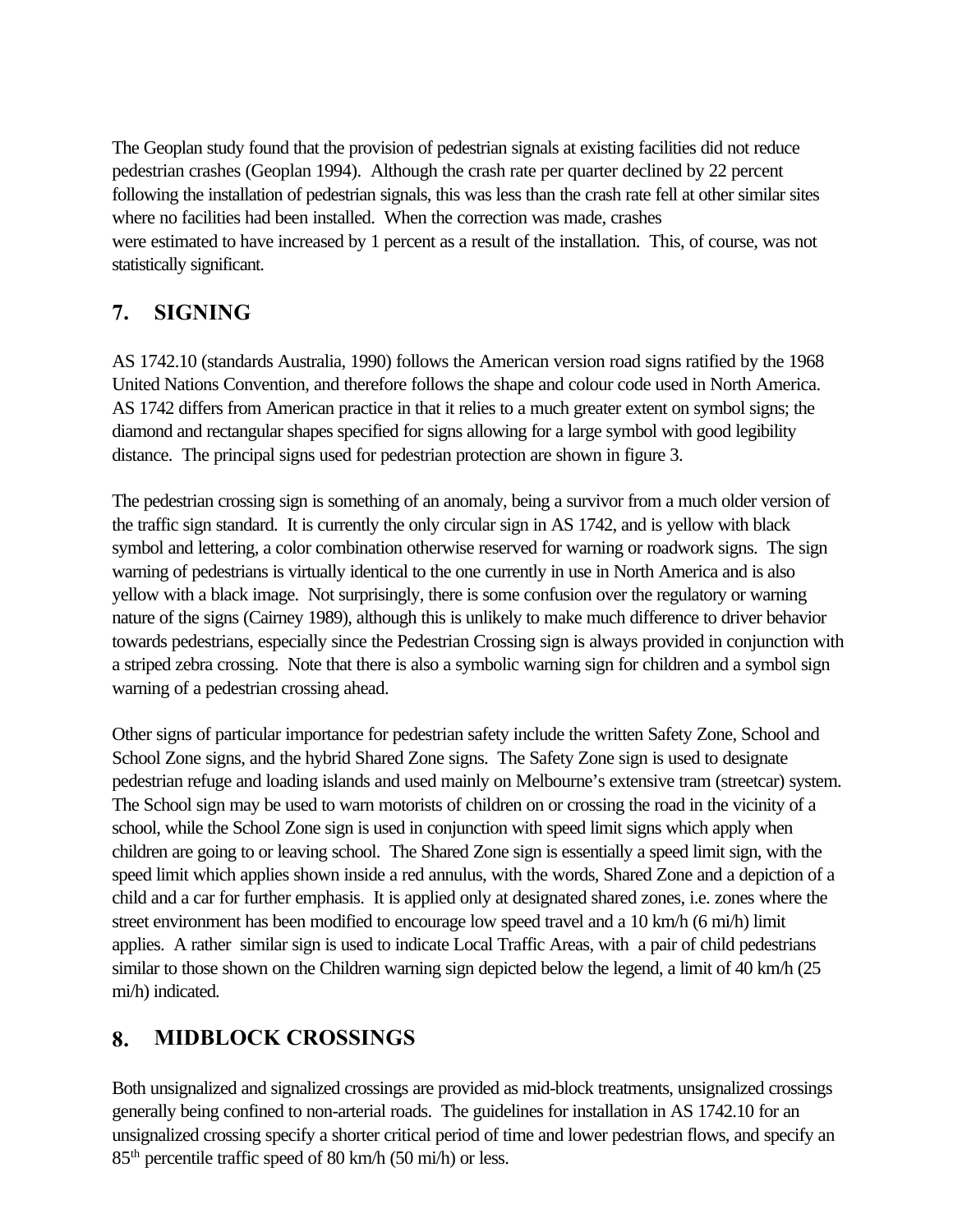

**Figure 3. Warning and regulatory signs used in Australia in association with pedestrian facilities or pedestrian activity.**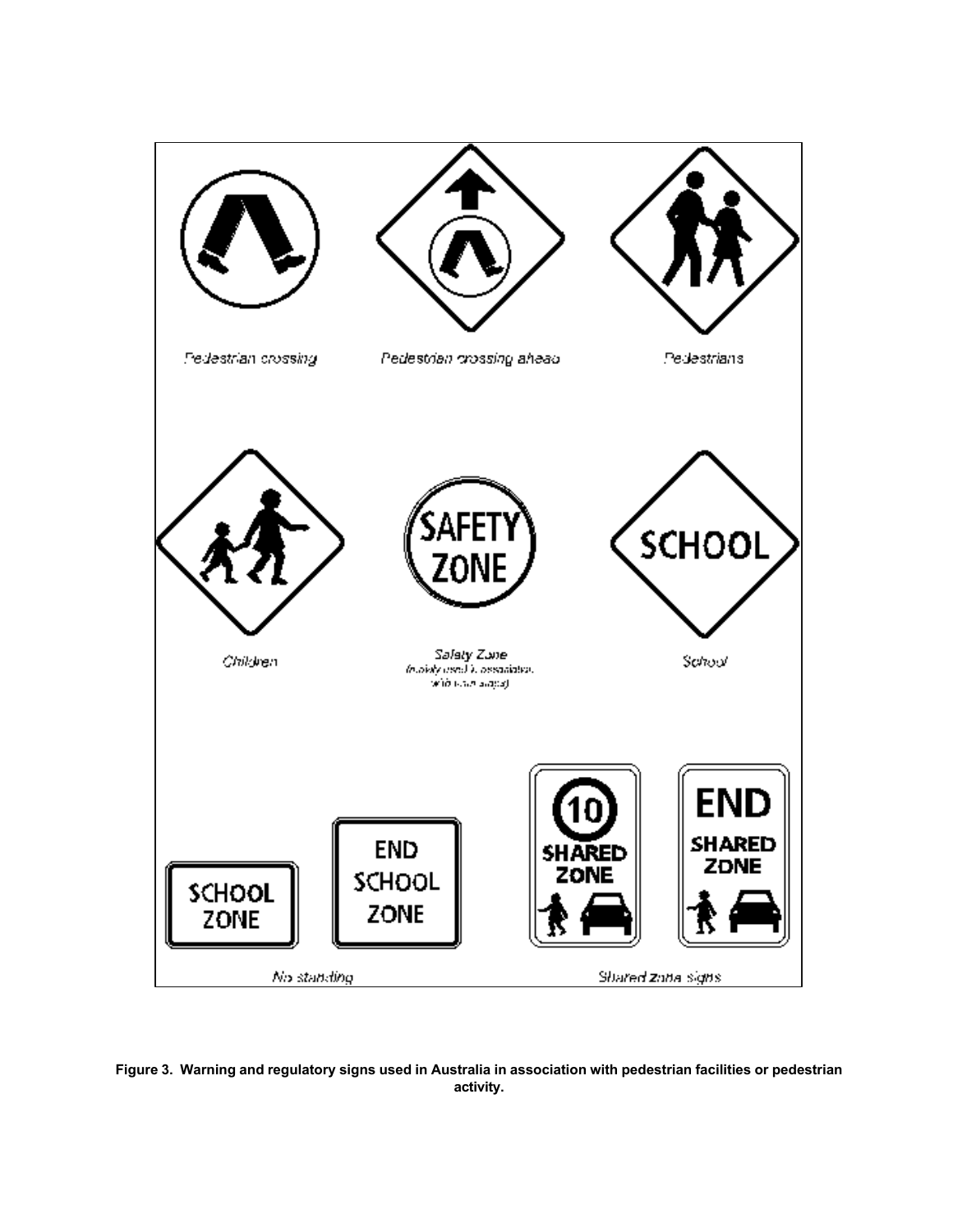Unsignalized crossings are indicated by painted markings consisting of longitudinal bars approximately 600 mm (23 in) wide with 600 mm (23 in) gaps between, the bars being at least 3.5 m (11.5 ft) long. The markings are generally placed parallel to the center of the road, the crossing may be placed at an angle of up to 30 degrees to suit local circumstances. The crossings are also indicated by the Pedestrian Crossing sign described in section 7, and the Pedestrian Crossing Ahead sign may be used to give advanced warning of the crossing if approaching motorists do not have a clear view of the crossing.

Signalized crossings consist of signal displays facing the drivers in each direction, supplemented by additional high-mounted displays on a mast arm if circumstances warrant, and pedestrian displays as described in section 6 facing the pedestrians. A marked crosswalk and stop lines for the traffic are also provided. Parking is prohibited on the immediate approach to the crossing as required to ensure drivers have an adequate view of the crossing, typically for 3.6 m (12 ft) on either side of the crossing.

Pelican crossings, generally similar to those used in the United Kingdom, have been used in New South Wales and Western Australia for several years, and more recently have been introduced in Victoria. The Pelican crossing is similar to mid-block pedestrian signals, except that during the pedestrian clearance phase, the display facing motorists changes to a flashing yellow, indicating that vehicles may proceed across the crossing, but they are required to give way to pedestrians. Puffin crossings using infra-red sensors to detect the presence of pedestrians and monitor their progress across the crossing have also recently been trialed and are discussed in more detail in section 14.

There appears to be no studies of the safety impact of mid-block Pedestrian Operated Signals (POS) of the type used in Australia. Given the different forms of operation, direct comparison with pelican signals is not appropriate. Fortunately, the Geoplan study included both types of crossing. Installing pelican signals was highly effective in reducing crashes, the quarterly crash rate reducing by 90 percent. Once adjustments were made for reductions at untreated sites, the reduction was 87 percent which was statistically significant. Installing POS also gave rise to statistically significant reductions in crashes. In this case the adjusted reduction was 49 percent.

These results indicate the reductions in crashes brought about by the two types of devices, but they do not reflect the actual safety performance of the devices. To do this would require estimates of the total number of crossings at the different types of devices, making some allowance for different traffic flow conditions. Some indication of the relative safety may be gained by considering the average number of crashes per site per quarter for each type of facility. In this case, the POS had a quarterly rate per site of 0.015 and the pelicans a rate of 0.004. Assuming pedestrian and traffic conditions to be broadly similar at the different types of devices, probably a reasonable assumption in this case, it can be seen that the crash rates are roughly of the same order, with the pelicans apparently having fewer crashes. The average crashes per quarter per site for the intersection signals are 0.05, and for the unsignalized crossings 0.02. It is emphasized again that these are very broad indications and do not adequately reflect the level of risk associated with the different types of facilities.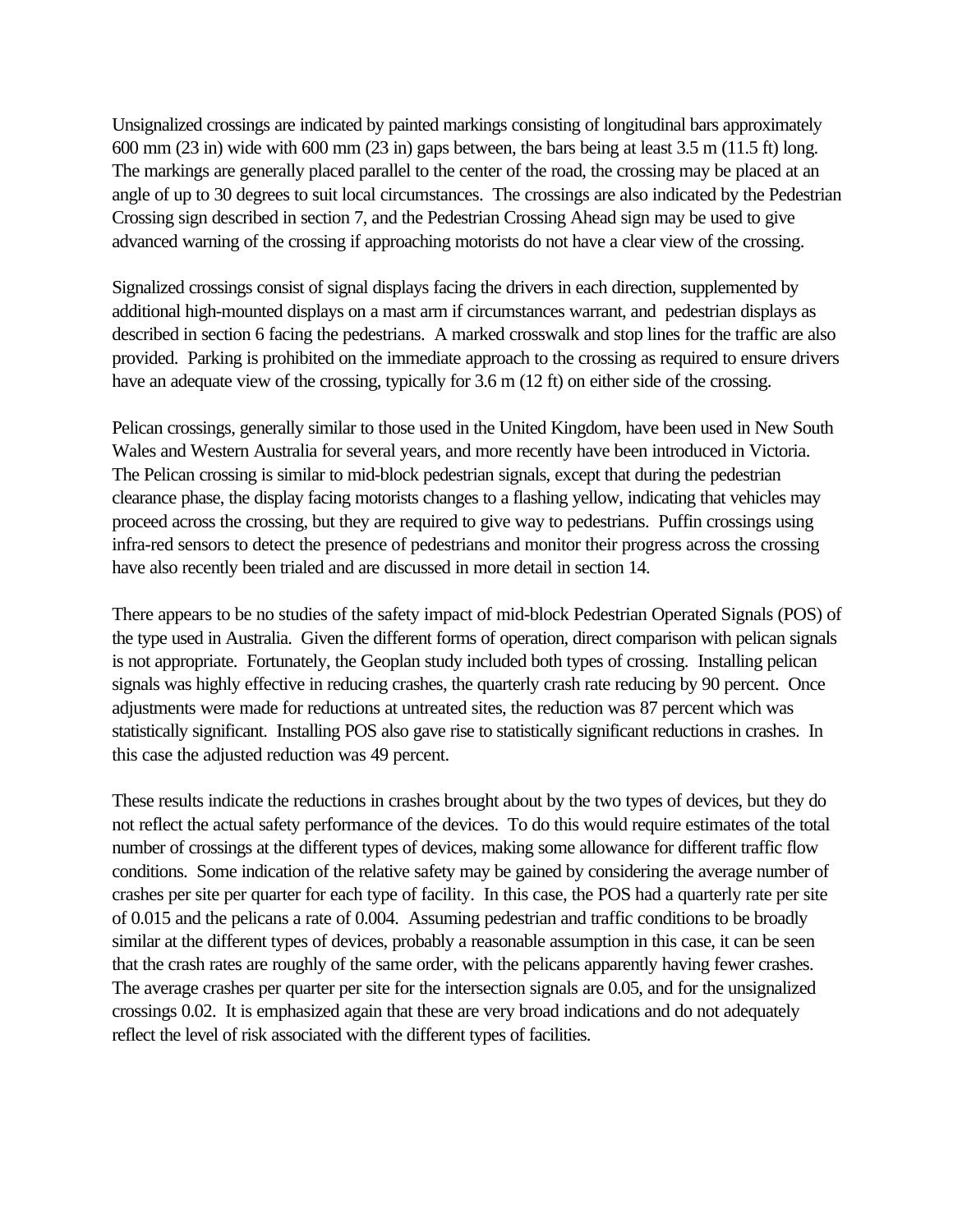## <span id="page-23-0"></span>**9. MEDIANS AND PEDESTRIAN REFUGE AREAS**

Medians and pedestrian refuges have been widely applied in Australia in recent years. Many roads in urban areas were laid out and built to very generous standards, allowing room for the subsequent installation of a median without compromising traffic flow. Indeed, by providing a turn slot for right-turning traffic, traffic flow was often improved.

Moore and McLean cite early work in New South Wales which showed that the provision of narrow medians reduced vehicle-to-vehicle crashes, but had no effect on pedestrian crashes (Johnston 1962; Leong 1970). However, work carried out in Adelaide, South Australia, suggests that medians are indeed effective in reducing pedestrian crashes. Pedestrian accident rates on arterial roads were found to have an orderly relationship to median width, with the narrowest medians (1.2 m) (4 ft) having four times the pedestrian crash rate of those with the widest median (2.9 m) (10 ft) (Scriven 1986). Replacing a 1.8-m (6-ft) painted median with a wide raised median reduced pedestrian accidents by 23 percent (Claessen and Jones 1994). This reduction is consistent with Scriven's earlier finding that crash rates with 2.9-m (10 ft) raised medians were 33 percent lower than with 1.8-m (6 ft) painted medians.

Support for the safety benefits of refuges islands are less certain. The Geoplan study included four types of pedestrian refuge — those with curb extensions and those without curb extensions, either on existing pedestrian crossings, or on their own. None of them were particularly effective. Refuges with curb extensions actually resulted in an increase in pedestrian crashes; when this was corrected for the reduction in crashes at comparison sites, it resulted in an adjusted crash rate which showed a 53 percent increase. Refuges without curb extensions on existing crossings resulted in no changes in crashes which produced an adjusted rate of a 38 percent increase. Refuges on their own without curb extensions resulted in a 15 percent reduction in crashes, producing an adjusted rate of a 14 percent increase. Only refuges with curb extensions achieved an adjusted rate that was actually a reduction, and that was only 2 percent. However, in view of the other findings discussed above, it seems inherently unlikely that pedestrian refuges did not reduce crashes. The method used in the Geoplan study compared crashes occurring at the site of the facility, before and after. Where pedestrian refuges are provided, it would be expected that pedestrians would be attracted to cross at this point — pedestrians who would otherwise have crossed some distance along the road, so that pedestrian flow is greatly increased at the refuge. A study of the crash history of the whole street where pedestrian refuges have been installed would therefore be necessary to determine whether there had been a reduction in pedestrian crashes.

## **10. PROVISION FOR THE DISABLED PEDESTRIAN**

The Austroads *Guide to Traffic Engineering Practice*, Part 13, draws attention to the problems of providing for people with disabilities and provides guidance throughout the document on the best way to provide for them. Specific topics covered include width of footpaths to accommodate wheelchairs, need for obstruction-free paths, placement of gratings and manhole covers, treatment of ramps and curb ramps, installation of textured paving at waiting areas to provide tactile cues for the visually impaired, loops to detect wheelchairs and allow longer pedestrian green times at signalized crossings, provision of information on routes used by the visually impaired, and signing of facilities and routes for the disabled.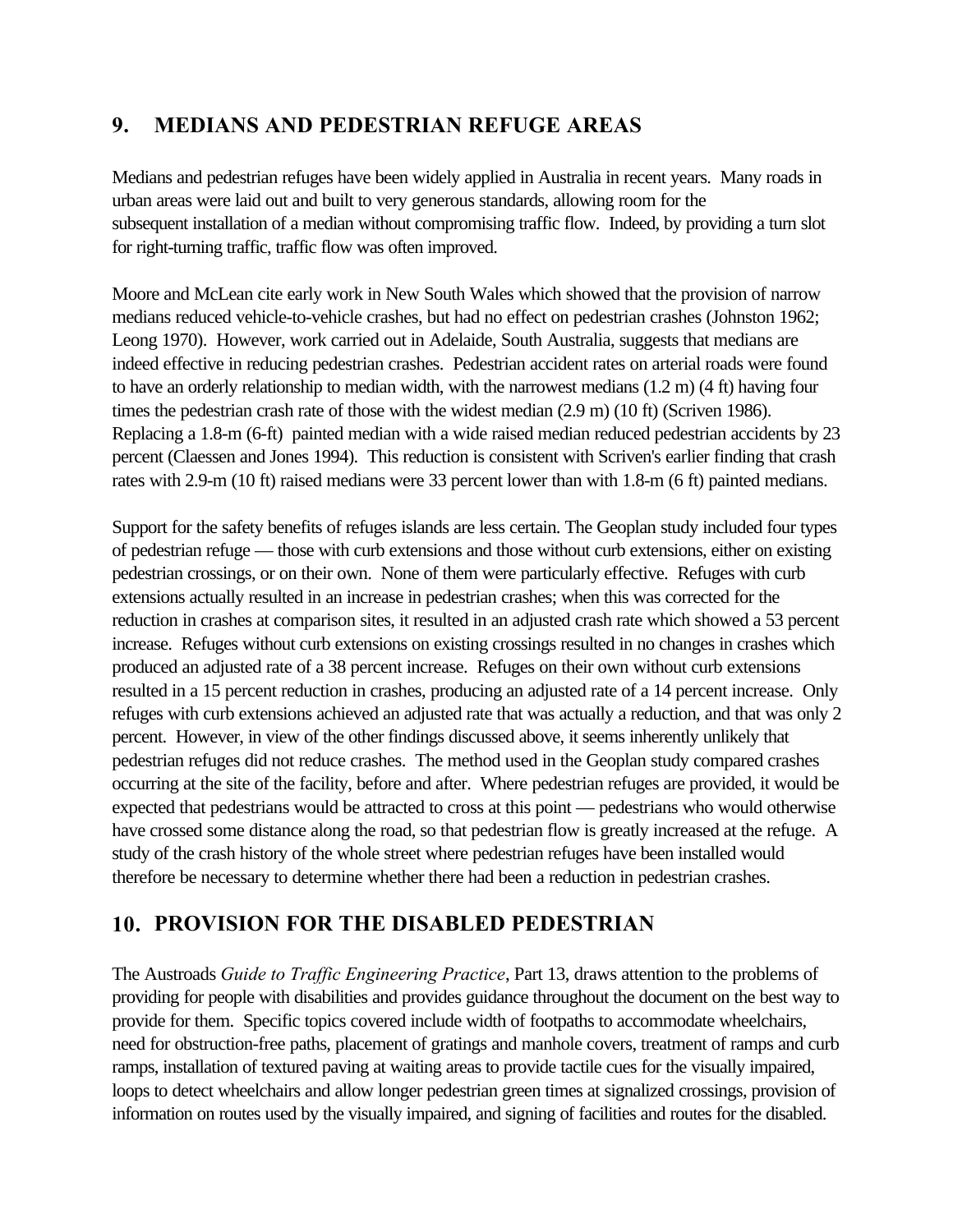<span id="page-24-0"></span>Detailed information on the design of ramps and other features required by the disabled is available in Australian Standard (AS) 1428 — *Design for Access and Mobility*. While new facilities are designed to accommodate the mobility needs of the disabled and much effort has gone into providing ramps and other features on the footpath network, it is not clear how much of the footpath network can be used by different classes of disabled persons, for example, people who walk with sticks may manage stairs but find ramps difficult, in contrast to wheelchair users.

## **11. SCHOOL ZONE SAFETY**

School zone safety is generally addressed by the provision of warning signs to indicate a school zone, and the provision of pedestrian-operated traffic signals or children's crossings, depending on pedestrian and vehicle flows. They may be enhanced by the provision of curb extensions (bulbouts). The children's crossing is a part-time crossing which operates when children are going to or from school. It is indicated by marker posts with red and white alternating bands by the roadside and crosswalk lines painted on the pavement and stop lines 6 m (20 ft) in advance of the crossing. When the crossing is in operation, fluorescent orange flags bearing the legend "Children crossing" are displayed on a post in advance of the crossing, level with the stop line.

Adult crossing supervisors are employed in most States to control the crossings during the times when children are going to or coming from school and traffic flows warrant this. Most signalized crossings close to schools have supervisors on duty, but only some of the children's crossings have supervision. Model instructions for adult supervisors are included in AS 1742.10, including dress and equipment, which includes a white coat, red or orange sash, Stop banner, and a whistle. States generally recognize that the provision of adult crossing supervisors is not a cost-effective road safety measure. For example, in Victoria, crossing supervisors consume about half the budget available for pedestrian safety, despite the fact that only a handful of crashes occur at children's crossings or other crossings where crossing supervisors are present (Klein, personal communication). However, community pressure is such that these programs have continuing support. It would appear that parents regard the crossing supervisor as important for several reasons besides road safety.

South Australia has rather different arrangements. The school warning sign is used to indicate a school zone, in which motorists may travel at no more than 40 km/h (25 mi/h) when children are going to or from school. Wide use is made of a distinctive style of children's crossings provided with flashing lights, travel through the crossing being limited to 25 km/h (16 mi/h) when the lights are operating. Child crossing monitors, operating in teams of three, are used in place of adult crossing supervisors. Model instructions for child monitors are also included in AS 1742.10.

Concern about vehicle speeds on the approaches to school crossings has prompted several States to introduce 40 km/h (25 mi/h) speed zones on a part-time basis. Unlike the situation which applies in South Australia, these are clearly indicated by a 40 km/h (25 mi/h) limit sign. The part-time nature of the sign is catered by either displaying the times at which the limit applies, or having a folding sign that is only opened out when the limit applies. Uber, Barton, and Brown (1992) report on the evaluation of six part-time school speed zones in Victoria, a 40 km/h (25 mi/h) limit being imposed on roads where the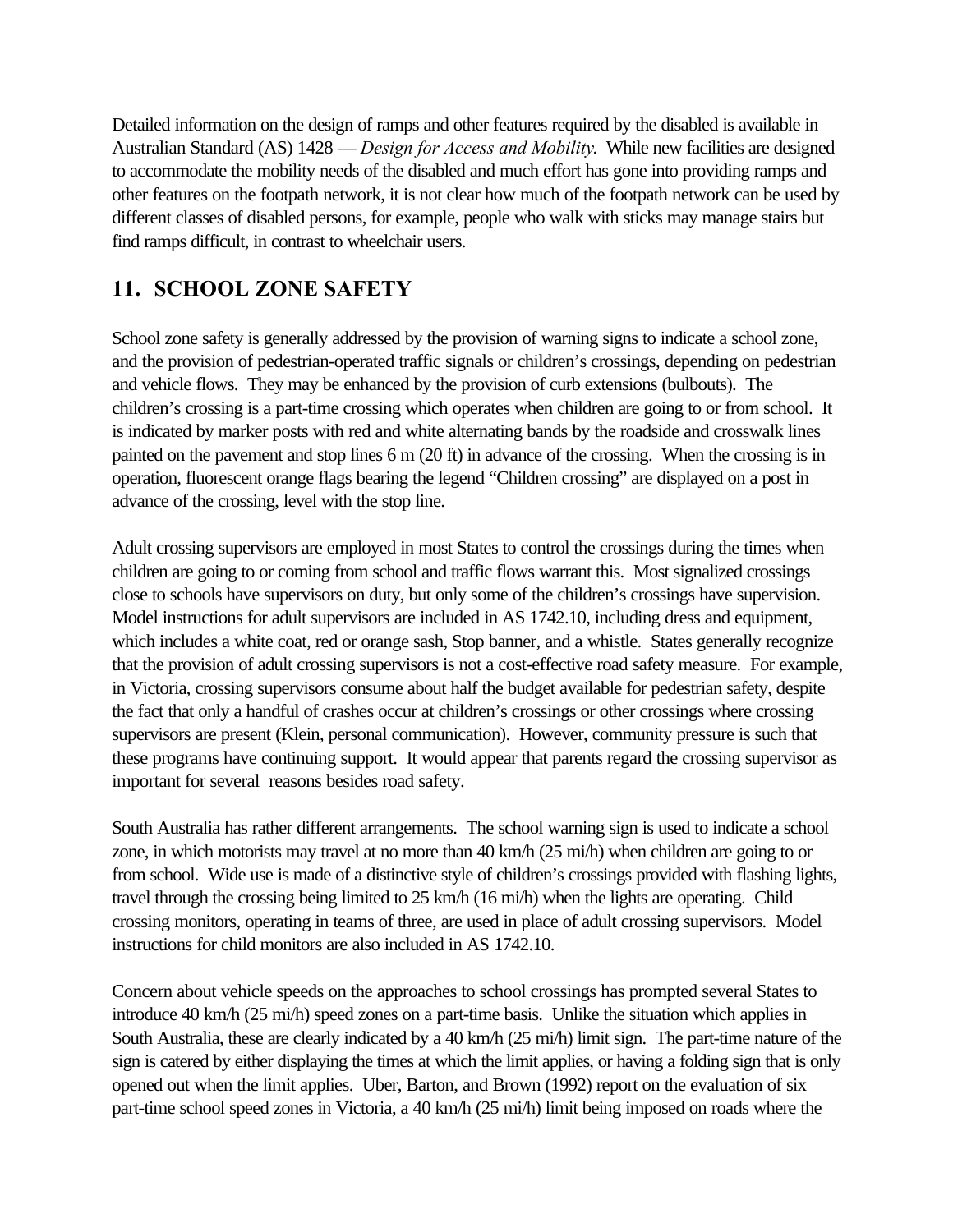<span id="page-25-0"></span>prevailing limit was 60 km/h (37 mi/h), and a 60 km/h (37 mi/h) limit on roads with a prevailing limit of 80 (50 mi/h) or 100 km/h (62 mi/h). All zones had a school crossing inside the zone. Folding speed limit signs with the legend "School zone" were installed, with a single flashing yellow light on the pole on the left-hand side of the road. Compared to normal operation of the crossing, operation in conjunction with the part-time speed restriction resulted in considerable speed reductions. With the 60 km/h (37 mi/h) part-time school zone, mean speeds fell by 13 to 19 percent and 85<sup>th</sup> percentile speeds by 7 to 15 percent in the 80 km/h (50 mi/h) zone, and mean speeds by 30 km/h (19 mi/h) and 85<sup>th</sup> percentile speeds by 28 to 29 km/h (17 to 18 mi/h) in the 100 km/h (62 mi/h) zones. With the 40 km/h (25 mi/h) limit school zone in 60 km/h (37 mi/h) zones, mean speeds fell by about 20 km/h (12 mi/h) and  $85<sup>th</sup>$ percentile speeds by 14 to 18 km/h (9 to 11 mi/h). Although the part-time school zones would appear to have been effective in reducing speeds, the authors caution that speeds did tend to creep upwards over a 6-month period and that over half of free speed vehicles were exceeding the school zone limit.

Moore and McLean cite an early literature review (Foldvary 1973) which suggested that school crossings tended to be safer than other types of crossing. This is confirmed by two subsequent Australian studies. Cameron and Jordan (1978) found that the risk to children at a school crossing was approximately one quarter of the risk at a zebra crossing at the same time of day. Bishop and Harwood (1978) compared risk to children at the flashing light school crossing used in South Australia with the risk in school zones (designated in South Australia by a SCHOOL warning sign and an END SCHOOL ZONE warning sign, drivers being limited to 40 km/h (25 mi/h) in the zone when children are entering or leaving school). Risk was significantly lower at the light-controlled crossings.

The Geoplan study, however, indicates that children's crossings may not reduce crashes. Indeed, the installation of childrens' crossings with supervisors actually resulted in an increase in pedestrian crashes. The corrected rate indicated a 77 percent increase in crashes. However, it must be remembered that this data is derived from a small number of sites and an even smaller number of crashes, and that the provision of a crossing with a supervisor would be likely to attract children to the crossing. Installing childrens' crossings without supervisors resulted in a 24 percent reduction in crashes, or a 4 percent reduction following adjustment. This should not be interpreted as unsupervised crossings being safer, as the unsupervised crossings are likely to be at locations where pedestrian and vehicle flows are lower, and the unsupervised crossings are less likely to attract people who would otherwise cross elsewhere.

## **12. PEDESTRIAN OVERPASSES AND UNDERPASSES**

Pedestrian overpasses and underpasses have been provided in Australia in the past but appear to attract little use unless pedestrians have no other means of crossing the road. Currently, their provision would seem to be limited to freeways and other major new projects. There does not appear to be any Australian research on this topic. Daff and Cramphorne (1995, see Section15) have drawn attention to the need to consider convenience and personal security in the course of conducting pedestrian safety audits. Had safety audit principals been applied in the past, most of the overpasses and underpasses would either not have been built or would have been designed very differently.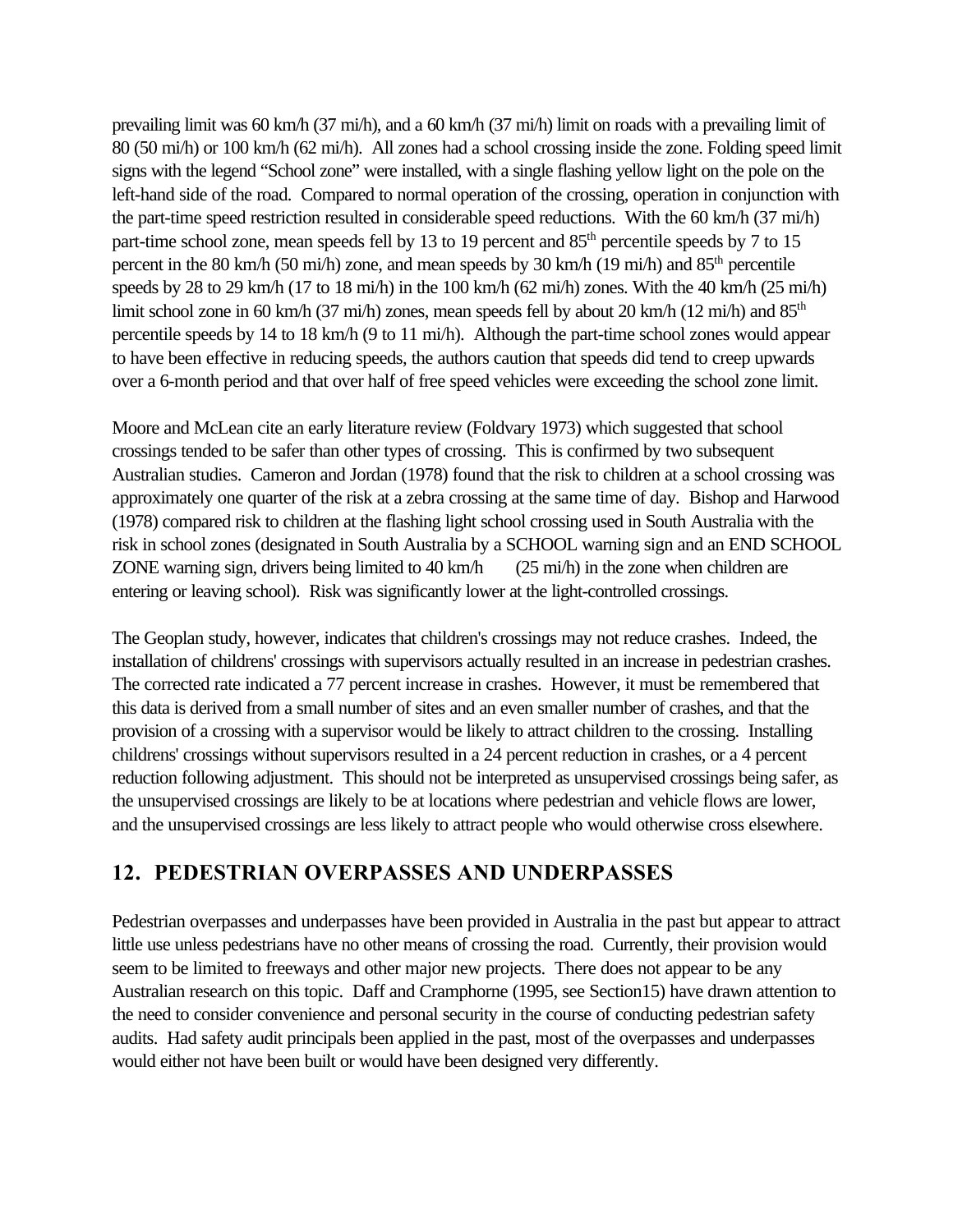# <span id="page-26-0"></span>**13. TRAFFIC CALMING FOR PEDESTRIANS**

## **13.1 Local Area Traffic Management**

Local area traffic management (LATM) has been widely adopted in Australia over the last 20 years or so. LATM has been an evolving process, with emphasis shifting from early concern with excluding through traffic from local streets to controlling driver behavior and reducing speeds as the extent of the accident problem on local streets was acknowledged (Brindle 1992). LATM aims to effect these changes by altering the physical environment rather than by regulations and their enforcement. Safety for pedestrians and cyclists, especially safety for young children and old people, is a major concern for people living along local streets and is often an important factor in community support for LATM schemes.

Although part 13 of the Australian standard for traffic control devices is primarily a manual describing the signs and markings to be used with LATM devices and their application, it does contain a table setting out a diagram of each type of physical devices together with its advantages and disadvantages (AS 1742.13: Local Area Traffic Management, Standards Australia 1991). This is intended as a general indication of the range of devices and their appropriate application. Each LATM device has to be designed on an individual basis to take account of site factors, drainage, and so on, and many comprehensive design manuals are available.

There is good reason to expect that LATM would be effective in reducing pedestrian crashes in residential areas. LATM schemes either reduce through-traffic, reducing pedestrian and cyclist exposure to conflict with motor vehicles, or slow vehicles down. As the studies discussed in section 7 show, small changes in speeds greatly improve the outcomes of collisions with motor vehicles for pedestrians. However, tangible improvements to pedestrian or cyclist safety as a result of LATM schemes are elusive. Brindle (1986) reviewed extensive evidence that LATM treatments, both individual devices and area-wide schemes, had been effective in reducing crashes. While the vast majority of studies indicated reductions in crashes, Brindle did not identify any studies that separated crash reductions for pedestrians or cyclists.

Fairlie and Taylor (1990) evaluated the safety benefits of two LATM schemes in Sydney and include breakdowns by crash type (RUM code) and type of unit involved. Although there was a significant reduction in accidents involving cars in one area and a significant reduction in accidents involving motorcycles in the other, the numbers of pedestrian and bicyclist accidents recorded in the areas were too small to come to any conclusions and represent a very small proportion of the accident totals.

It would therefore seem that although a consideration of first principles suggests that LATM ought to be effective in reducing pedestrian and cyclist crashes, the frequency of such crashes is so low, even in local areas, that the benefits are likely to be difficult to detect.

## **13.2 Effect of humps and raised platforms**

While it is intuitively obvious that humps and other measures will reduce traffic speeds, there appear to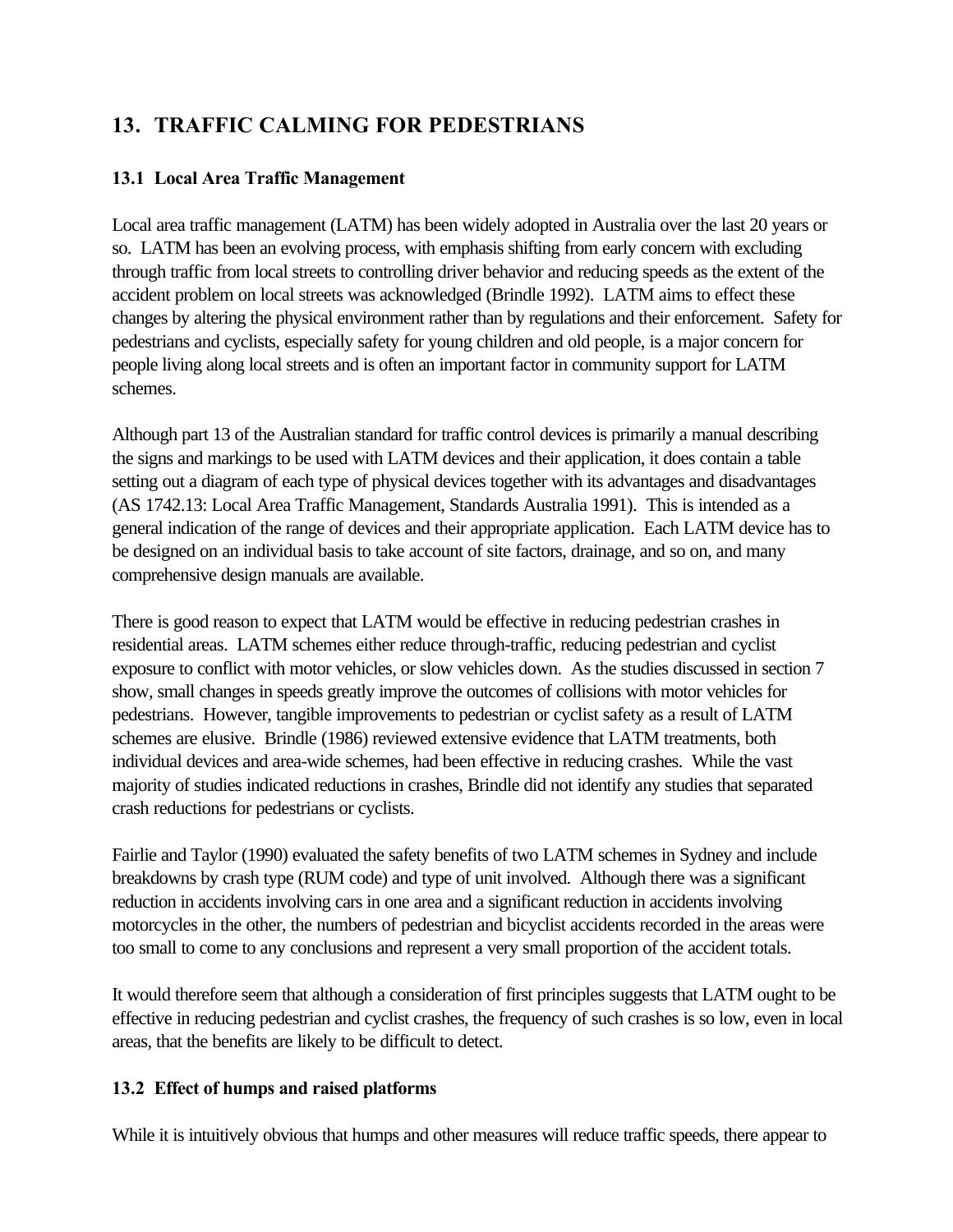<span id="page-27-0"></span>be few Australian studies on the actual speed reductions associated with humps. Taylor and Rutherford (1986) describe a procedure suitable for measuring the effects of any speed control device, and which they used to assess the effects of road narrowings in local streets. Spot speeds were recorded at points on the approach and departure sides of the slow points. The devices were found to be effective in reducing speeds, vehicles traversing them at speeds for 25 to 30 km/h (16 to 19 mi/h). However, speeds returned to their original level within about 80 m (262 ft) of the slow point. More recently, Zito and Taylor (1996) took advantage of the removal of road humps to measure changes in speed profiles. Speed profiles were obtained using an instrumented car. The profiles show fairly sharp decelerations and accelerations in the vicinity of the humps, from an operating speed of 40 km/h (25 mi/h) to 15 km/h (9 mi/h) or less, and back to 40 km/h (25 mi/h) over a distance of 200 km (124 mi/h) or less.

Such evidence as there is supports the effectiveness of humps and raised pavements as devices that have the capacity to improve pedestrian safety. Moore and McLean cite a study by Jones and Farmer (1993) in which the impact of a series of pedestrian ramps installed along a busy shopping street was assessed. Injury accidents fell from 18 per year to 3 per year, pedestrian delay was reduced, while traffic flow and speed were also reduced. The Geoplan study also included several raised pedestrian platforms. However, it is not clear how many were installed as part of a grouped treatment similar to the treatment studied by Jones and Farmer. Nor is it possible to say how many were installed where there were heavy pedestrian flows. Nevertheless, the results are remarkably similar. A reduction in pedestrian crashes of 94 percent was experienced following installation, in this case giving an adjusted reduction of 93 percent.

Curb extensions, on the other hand, appear to have been relatively successful. Curb extensions on their own produced an adjusted reduction of 27 percent, and curb extensions at existing pedestrian crossings produced an adjusted rate showing a 44 percent reduction.

## **13.3 Roundabouts (traffic circles)**

Australia has made extensive use of roundabouts in recent times, often in association with other LATM measures as well as on arterial roads. They are widely distributed throughout residential areas and so are frequently encountered by pedestrians. Perhaps somewhat optimistically, part 13 of the *Guide to Traffic Engineering Practice* advises that the installation of a roundabout improve pedestrian safety at an unsignalized intersection. The splitter islands on the approaches to the roundabout give pedestrians the opportunity to make staged crossings as does a median or pedestrian refuge. Curb ramps are generally provided 6 m (20 ft) or so away from the entrance holding line, so that pedestrians are encouraged to cross to the rear of the first car waiting to enter the roundabout, thus reducing the risk of not being seen by a driver concentrating on finding a gap in the traffic on the roundabout. If a pedestrian crossing (zebra) is required across one of the entry legs of the roundabout, it should be located at least 12 m (40 ft) from the exit.

Although roundabouts are recognized as a treatment that is effective in reducing the severity of crashes, there does not appear to be Australian data on their effect on pedestrian crashes.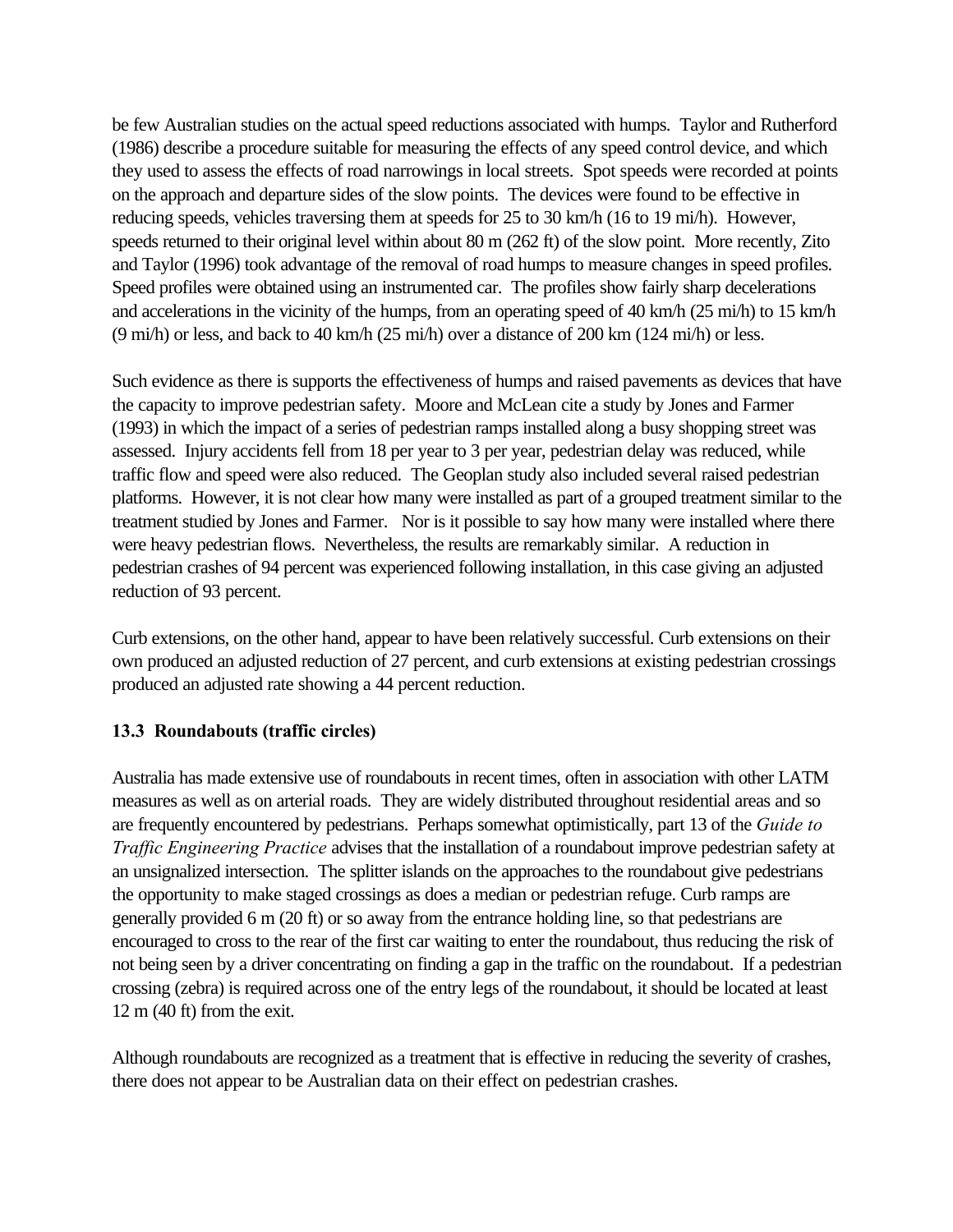## <span id="page-28-0"></span>**14. INNOVATIVE DEVICES**

#### **14.1 Infra-red sensors**

As described in section 8, Victoria has proceeded with trial installations of a version of the UK Puffin crossing. It is similar to the UK crossing in that it uses infra-red detectors to monitor the progress of pedestrians across the road, but differs in that infra-red detectors rather than pressure mats are used as pedestrian presence detectors. It also differs in that conventional call buttons and pedestrian signal displays are used, rather than call button and low-mounted display visible only in the pedestrian waiting area. The system is designed for easy conversion of existing mid-block signals.

Catchpole, Jordan, and Cairney (1996) evaluated the behavior of drivers and pedestrians at a trial installation of a Puffin crossing in Victoria. This involved conversion of a standard Pedestrian Operated Signal (POS) site to Puffin operation. Pedestrian green was changed from a fixed period of 8 seconds to a minimum of 4 seconds and a maximum of up to 10 seconds. A 40-percent reduction in vehicle delays was evident, and there was no increase in red running or other driver behaviors that might adversely affect safety. There was an increase in pedestrian compliance with the signals. There was a significant reduction in the percentage of pedestrians starting to cross before the green (10%), and nonsignificant increase in persons crossing on the green signal. As would be expected with a shorter fixed green time, more pedestrians completed their crossing during the flashing red period under Puffin operation, but there were no more on the crossing at the start of the steady red period than had been the case under the steady red period. Thus Puffins appear to deliver a longer crossing time to pedestrians who need it and reduce delays to motorists without compromising pedestrian safety.

#### **14.2 Pelican crossings**

Pelican crossings have been extensively used in the UK and have been in use in some parts of Australia for many years. It is probably a fair generalization that they are seen as a compromise solution that allows pedestrians crossing opportunities, but which minimize delay to traffic. Concern has been expressed about the large proportion of pedestrian crashes which occur at Pelican crossings (e.g., Hunt 1992). The study of installations in Sydney (Geoplan 1994 - see section 8) showed that Pelicans were an effective way of reducing pedestrian crashes. However, the very fact that they allow traffic to proceed through the crossing during the clearance phase can be used to pedestrians' advantage as under these circumstances motorists will readily tolerate double cycling, i.e., the introduction of the pedestrian phase twice in the normal cycle. This results in more opportunities for pedestrians to cross while traffic is prevented from entering the crossing, yet allows traffic to move more freely than it does under the normal mid-block signal arrangements. The low cost of conversion of mid-block signals to Pelican type operation, and the even lower cost of introducing the double cycling option is likely to prove very appealing to road authorities.

Observing pedestrian behavior at two crossings before and after conversion to double-cycle Pelican operation, Daff and Cramphorne (1995b) found that fewer pedestrians crossed away from the crossing, and that fewer crossed against the steady red "Don't Walk" indication. Drivers welcomed the reduction in what they perceived as unnecessary delay with normal mid-block signal operation.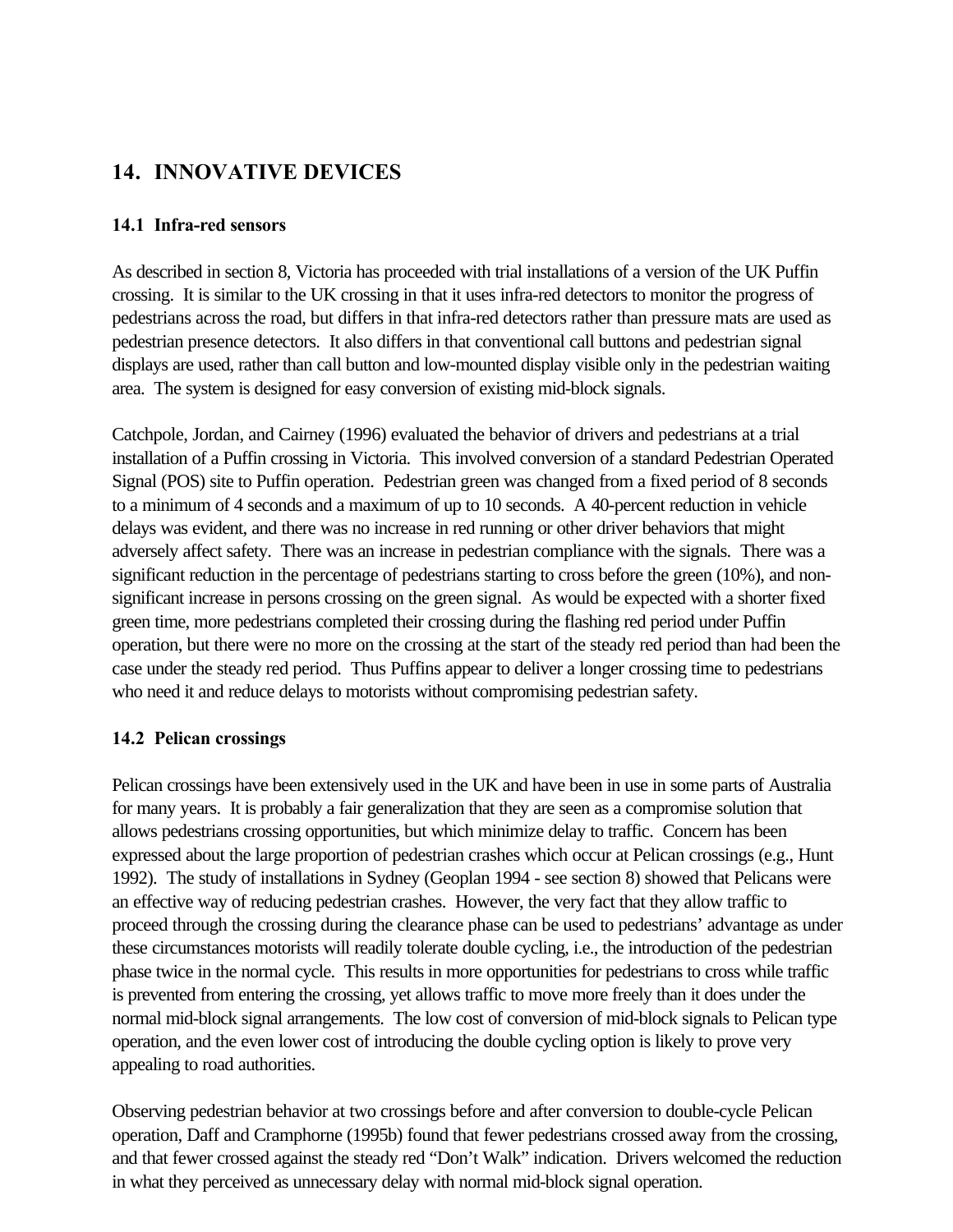#### <span id="page-29-0"></span>**14.3 Illuminated push buttons**

Illuminated push buttons have been used in Australia for many years. The earlier type of push button has a small horizontal panel that lights up to display the words "Call recorded." These were replaced with a more robust type of switch that contained no illumination. However, these push buttons have been superseded by a similar type that contains a small red circular display illuminated by LEDs when the switch is pressed. The process has been one of evolution and has not proved to be controversial.

It is also worth noting that push button units with an auditory signal for the benefit of sight-impaired pedestrians are widely used. During the pedestrian clearance interval and "Don't Walk" interval, a slow beat is emitted. On the signals changing to the "Walk" interval, a brief, distinctive high-pitch signal is emitted, followed by a fast steady beat, reverting to the slow beat at the start of the pedestrian clearance interval. In addition to the auditory signal, a tactile pulse is provided through the central button on more recent models.

Requirements for the design, construction, and performance of push-button assemblies for pedestrian crossings are set out in Australian Standard (AS) 2353 (Standards Australia, 1997). At time of writing, a new draft standard had been issued for public review. The aim of the revision is to introduce more comprehensive requirements for the auditory and tactile signals.

## **15. OTHER ISSUES**

## **15.1 Multi-action programs**

The concept of multi-action programs evolved in VicRoads (Victoria's State Road Authority) as a response to the usual situation of there being no one intervention or narrow range of actions that is likely to have a major impact on pedestrian safety. The immediate background to this concept is a series of investigations carried out by Monash University Accident Research Centre on behalf of VicRoads to identify crash patterns and contributing factors at locations with concentrations of pedestrian crashes (Corben and Diamantopoulou 1996). This research suggested that a single countermeasure or limited range of countermeasures was likely to be of limited effectiveness in reducing crashes, it was in response to these findings that VicRoads staff conceived an integrated package embracing road and traffic engineering, education, publicity, and enforcement which constitutes the WalkSafe program, as the multi-action program has come to be known.

Conceptually, the approach begins with an accident investigation and safety audit to understand the nature of the problem and contributing factors. Such audit also aids the design of countermeasures and ensure that physical treatments and enforcement are appropriately located. This is followed by implementation — installation of engineering treatments, delivery of education and publicity, and enforcement of traffic regulations focused at key locations. Implementation is accompanied by evaluation. Given the relatively low numbers of pedestrian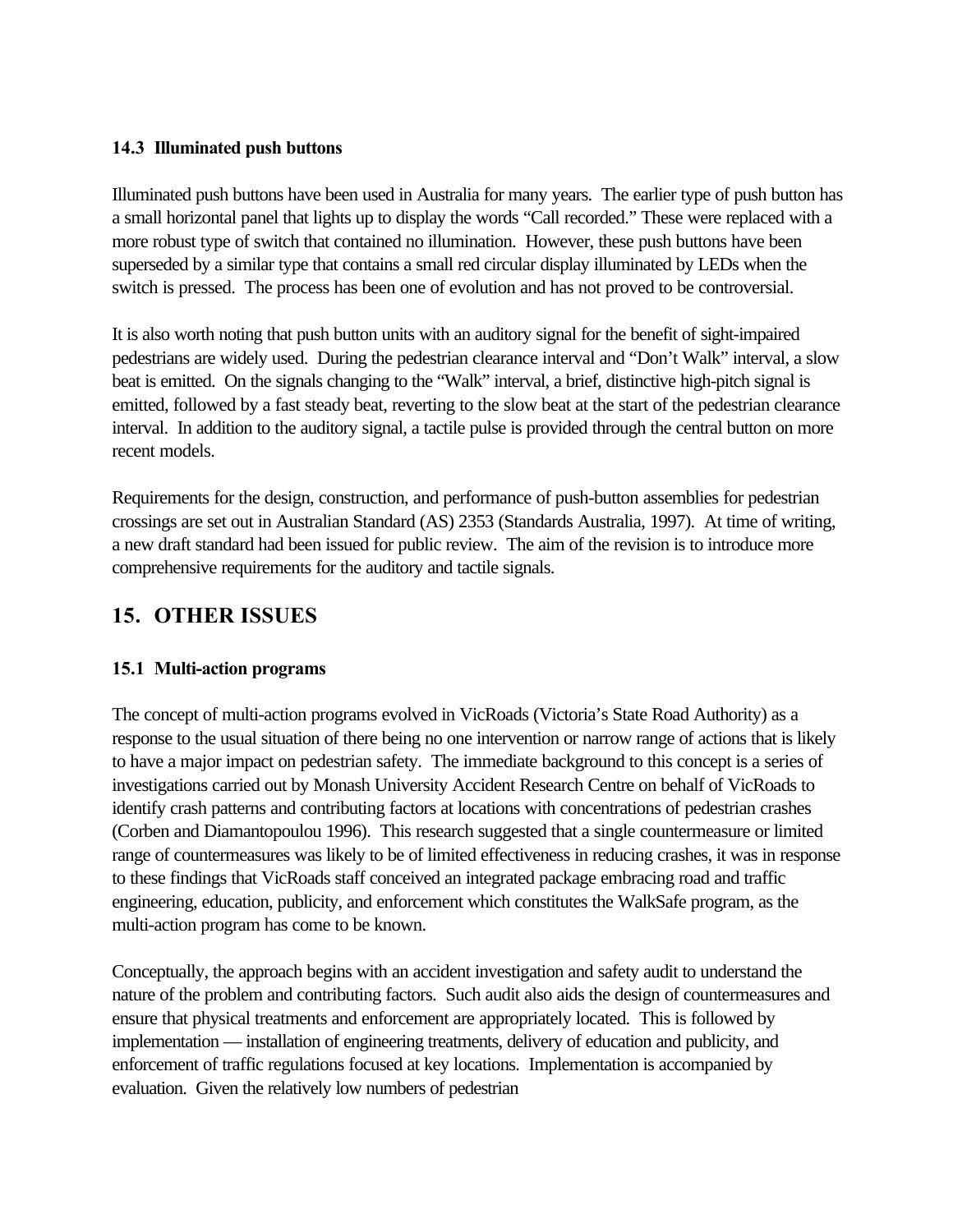<span id="page-30-0"></span>crashes, this generally has to be in terms of evaluating behavioral changes rather than actual crash reductions, at least in the short term.

At present, the first multi-action program is beginning in Stonnington, a municipality close to Melbourne's central business district. A budget of more than \$A 1 million dollars (approximately \$US 600,000) has been allocated to the program, and extensive evaluation of the program is currently being undertaken (Klein, personal communication). Physical treatments being trialed include a painted median placed between the tram tracks.

## **15.2 Community Road Safety**

Several states have been active in developing community road safety over the last few years. Although the organization supporting community road safety and its funding mechanisms vary from State to State, community road safety programs have the following features in common:

- They deal with issues at a local level.
- ! They encourage community ownership of road safety problems and seek community involvement in their solution.
- Solutions are customized to fit the needs of individual communities.

New South Wales has the most complete program in Australia, with Road Safety Officers employed by several Local Councils and with good support in terms of advice on effective programs, materials, and training (St. John, Clarke, and Graham 1996). Victoria also has paid Road Safety Officers, who support Community Road Safety Committees, which typically cover several local government areas. As discussed above, it also has pedestrian advocates who are very involved with community projects. In Western Australia, a small unit operating as part of the Western Australian Municipal Association has responsibility for promoting road safety activities among local communities, providing advice, materials, and a limited amount of funding. Some community road safety activity has been evident in other States, but as yet they have no formal delivery mechanism.

The principles advocated for community road safety programs are almost identical to those advocated for the multi-action programs: analysis of the problems based on objective data and community perceptions, integrated and targeted actions to address the most pressing problems, and evaluation and review to ensure intended actions are carried out effectively and that the desired changes are being achieved. Although community road safety programs address a range of problems besides pedestrian safety, experience to date suggests that pedestrian issues are very high on community agendas.

Many municipalities, especially in NSW, have developed community road safety plans. Typically, issues of pedestrian and cyclist safety feature largely in these, especially those involving young or elderly road users. The solutions which the plans attempt to implement cover a range of actions, from provision of bicycle and pedestrian crossing facilities to educational campaigns and promotions. At time of writing, no formal evaluations of the programs had been published, although reviews in NSW and Western Australia were in progress.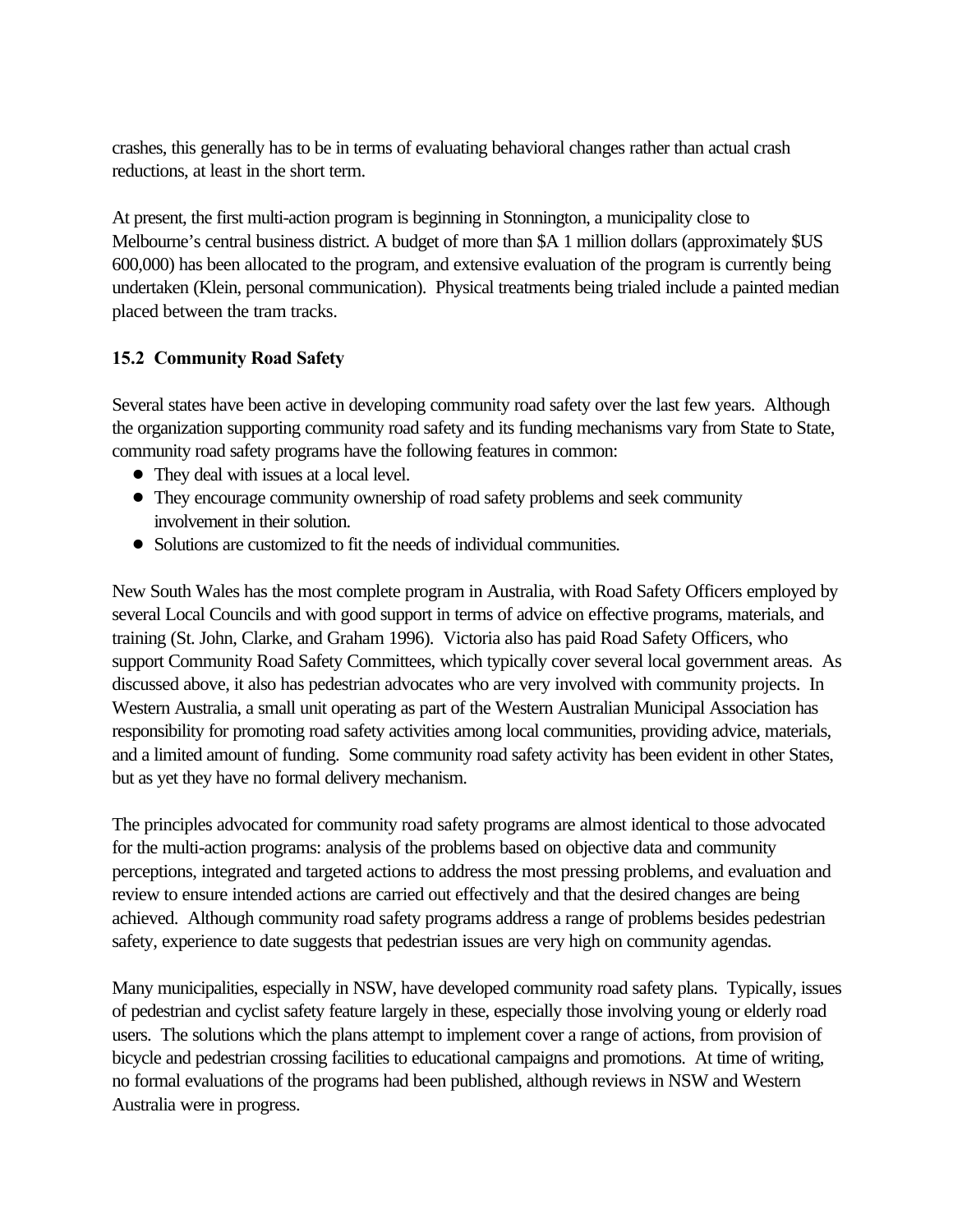<span id="page-31-0"></span>Community road safety appears to be a promising way of delivering improved safety to pedestrians and cyclists. However, there is no evidence as yet that this approach is effective in reducing crashes.

## **15.3 Pedestrian safety audits**

The principles of road safety auditing are by now well established in Australia (Austroads 1994), although much of the road network remains to be audited and it is at times unclear what the priorities for remedial action should be. An audit, which should be carried out by a qualified, independent assessor, is a formal assessment of the accident potential and likely safety performance of an existing or future project. One of the key principles of the audit process is for the auditor to view the facility from the perspective of the road user, and this applies to pedestrians and cyclists as much as to any other type of road users.

Jordan (1995) describes how the Austroads audit process might be used to address the particular needs of pedestrians. Safety audit ideally should happen at several stages in the development of a facility, and there are characteristic issues to be dealt with at each stage:

- ! Feasibility stage: who are the likely users, what standards should be used.
- ! Layout design stage: pedestrian routes and facilities in relation to horizontal and vertical alignments and other features of the proposal.
- ! Detailed design stage: can the pedestrian see and be seen adequately, signing, lighting, signal timings, likely use by large numbers of users with special needs.
- ! Pre-opening stage: has the job been completed or designed, and do any changes affect pedestrian safety? Can pedestrians cope well with the facility provided? Night-time inspection is particularly important.
- ! Network review (audit of existing facilities): are safety features consistent with its functional classification, are they adequate for any changed circumstances, and have there been changes to the site which pose safety problems.

Jordan briefly cites a number of examples where safety audits have revealed problems for pedestrians, and which were able to be remedied before the facilities in question were opened to the public. He concludes with a consideration of the needs of all pedestrians as well as pedestrians with special needs — the elderly, the young and the intoxicated.

A rather broader view of pedestrian audits is put forward in the same conference proceedings by Daff and Cramphorne (1995), who envisage a pedestrian audit as embracing issues relating to convenience, mobility, and personal safety. They give examples of points that might be considered in each of these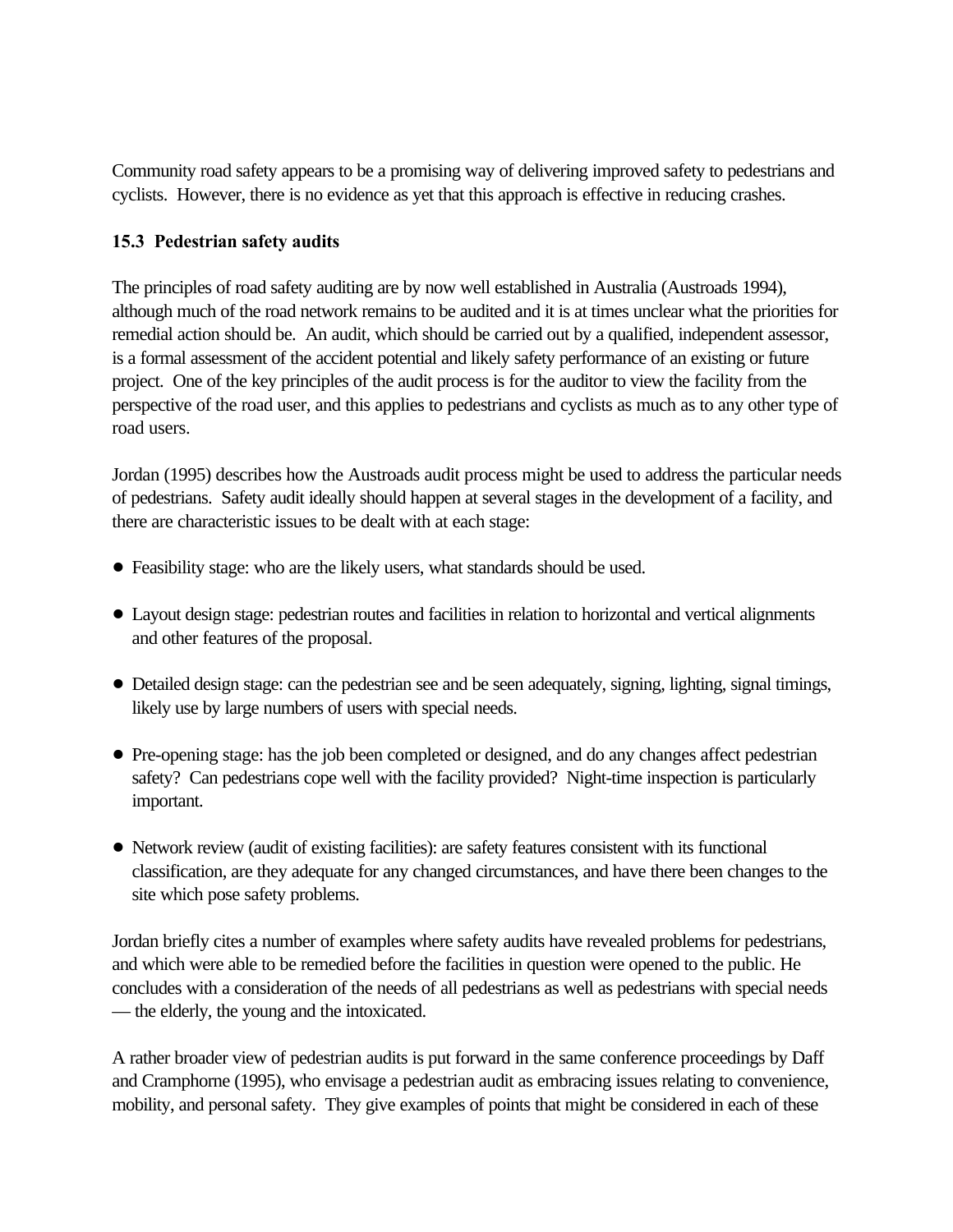<span id="page-32-0"></span>check lists and examples of the sorts of recommendations likely to be made as the result of a pedestrian audit. Among their suggestions for future development of the audit process are a consideration of behavioral observations as to how these facilities are used, and the use of archival material such as records of accidents or police records of assaults.

Although the outcome of the process is a set of recommendations rather than an index describing the quality of the pedestrian experience, the process and the nature of the judgments and the specific features of the environment considered, have much in common with the level-of-service measures for pedestrian facilities proposed by Khisty (1994) and Sarkar (1995), which may be familiar to North American readers.

## **15.4 Speed and pedestrian safety**

Recent Australian work reinforces current understanding of the sensitivity of the outcome of pedestrian crashes to small changes in vehicle operating speeds in the range typical of local urban streets. McLean et al (1994) applied accident reconstruction techniques to estimate the probable speeds of vehicles involved in pedestrian fatal crashes in the Adelaide Metropolitan area. Most of the crashes occurred on speeds with 60 km/h (37 mi/h) speed limits. They estimated the likely outcomes of the crash under several different scenarios, including one where no vehicle exceeded the speed limit and one where all vehicles were traveling a uniform 5 km/h (3 mi/h) slower than they actually had been at the time of the crash. Under this last scenario, 32 percent of the pedestrians would have survived the impact, and a collision would have been avoided altogether in 10 percent of cases. Eliminating travel above the existing speed limit would have been considerably less effective than a uniform reduction of 5 km/h (3 mi/h).

These findings have provided the inspiration for some very dramatic road safety advertising developed by Victoria's Transport Accidents Commission, a body which integrates third party injury insurance with rehabilitation and crash prevention. This advert graphically depicts a pedestrian being thrown in the air when the vehicle approach speed is 70 km/h (43 mi/h), compared to a narrowly averted impact when the approach speed is 60 km/h (37 mi/h).

## **15.5 Impact of lower speed limits on pedestrian safety**

While there is widespread agreement that lower vehicle speeds will reduce crashes, including crashes involving pedestrians and cyclists, it is difficult to specify the precise nature of the relationship between speed reductions and crash reduction. The extent to which lower speed limits will be effective in reducing speeds add another element of uncertainty in the process of making predictions. The evidence showing a reduction in crashes in response to lower speed limits and lower speeds has been covered in a recent review of urban speed management in

Australia (Austroads 1996). That report pointed out that, with a general urban speed limit of 60 km/h (37 mi/h), Australian urban speed limits are high by comparison with other developed countries.

Australia has had little experience with lower urban limits, and early experience suggested that lower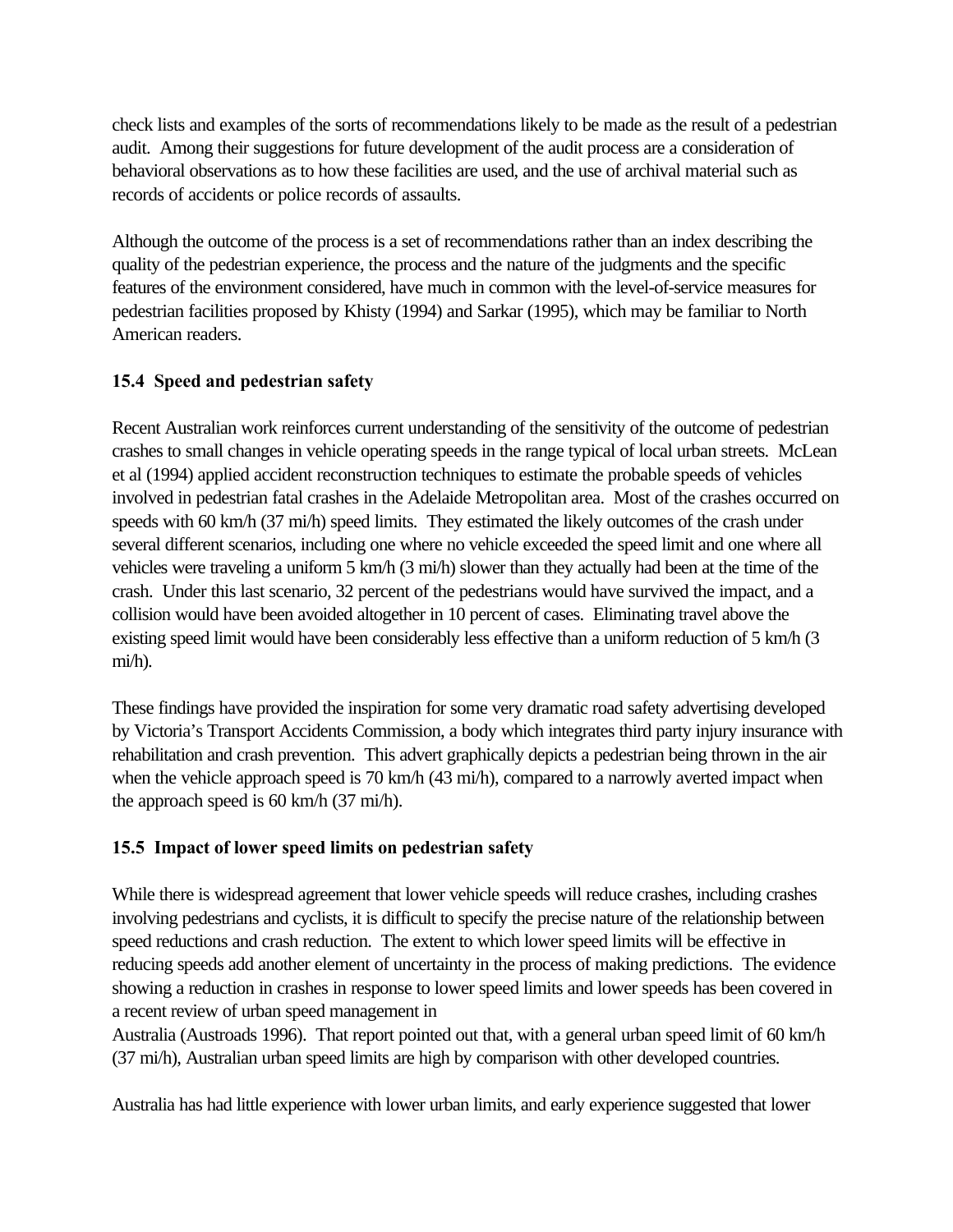<span id="page-33-0"></span>limits were only effective in conjunction with physical devices designed to slow traffic. Although a more recent trial has suggested that speeds on local streets can be reduced by speed limits alone when accompanied by modest levels of enforcement, it is not known how effective a system-wide change to speed limits on local streets would be. The report suggested that a 50 km/h (31 mi/h) limit would be suitable for local streets, representing a reduction in speeds that most motorists would be prepared to accept. The report emphasizes the need for States to consider any changes to local street speed limits as a package which embraces publicity and

education, community consultation, and enforcement, with monitoring and evaluation of changes to vehicle speeds, accidents, travel times, and amenity.

## **15.6 The impact of seat belt wearing legislation on pedestrian safety in Australia**

Although there is no doubt that restraint wearing does reduce deaths and injuries to vehicle occupants, there has been some controversy over the indirect impact they may have on pedestrian safety. As Australia was very much a pioneer of compulsory restraint-wearing laws, its experience in regard to this controversy is of particular interest.

It has been argued that one effect of restraint wearing by drivers is to increase their feelings of safety, which they then trade-off through reduced gap-acceptance, increased speeds and so on, so that they maintain a constant level of risk (eg. Wilde 1986). Adams (1985) has argued that this is likely to have adverse safety consequences for other road users. Any increase in vehicle speeds is likely to increase the risk and severity of collisions with pedestrians. As we saw in chapter 7, small changes in vehicle speeds can have very great consequences for the outcomes of collisions with pedestrians.

Connybeare (1980) demonstrated that in Australia, in the years following the introduction of compulsory restraint-wearing laws, vehicle occupant deaths were well below the levels that would be predicted from a linear regression model based on the pre-seat belt years, and that non-occupant deaths were above the figures predicted by the model. He then made the unfortunate conclusion that this put auto safety measures in the class of self-defeating class of government policies which show no net benefit in welfare. As Hampson (1982) clearly pointed out, this conclusion is flawed in that Connybeare neglected to differentiate between different classes of non-occupant, which included motor cycle riders and passengers, as well as pedestrians and cyclists, and that the period when seat belt legislation was introduced throughout Australia was a period of increasing motor cycle ownership and use. Examining the disaggregated trends in New South Wales over the years 1961 to 1980, Hampson shows a rising trend in motorcyclist fatalities from 1960 to 1971, a sharp increase in the period 1970 to 1975, then a leveling off. Fatalities involving pedestrians and other non-occupants declined steadily over the period. Thus there would appear to be no grounds for supposing that there was an increase in pedestrian deaths in NSW following the introduction of compulsory restraint wearing laws. As was seen in section 2, despite very high restraint wearing rates, pedestrian fatalities and injuries have continued to decline in Australia in recent years. However, this may be attributable in part to the decline of walking as a transport mode.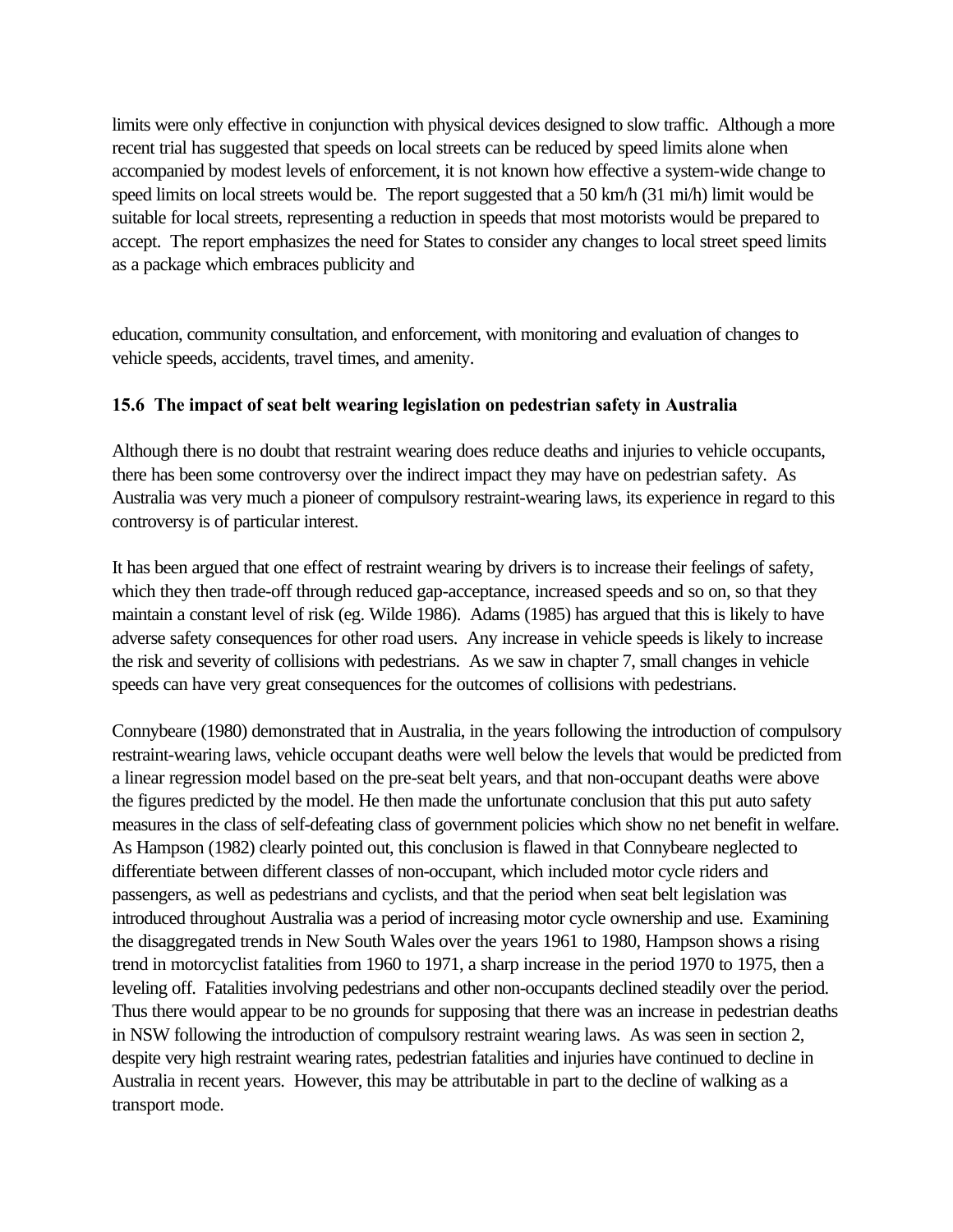## <span id="page-34-0"></span>**16. EDUCATIONAL CONSIDERATIONS**

All Australian States and Territories have elements of road safety available for teaching in primary and secondary schools. However, the extent to which road safety is taught is left to individual schools to decide, with some having no road safety, and others making a considerable investment in it, including hands-on driver training in some cases.

Victoria is among the leaders in developing educational materials for use in schools and has published thorough-going evaluations of its programs from pre-school through to secondary school. Anthony and Wilcock (1991) found that 55 percent of early childhood centers used Starting Out Safely, a program aimed at developing safe pedestrian and restraint use behaviors for pre-schoolers. The main reasons for not using the programs were pressure of other activities, the cost of the program, or the centers being unfamiliar with the program.

Seventy-eight percent of primary schools included traffic safety education in the curriculum (Anthony, Cavallo, and Crowle 1992). The percentage was highest in large rural schools, and lowest in nongovernment schools in the metropolitan area. The main reasons for NOT providing traffic safety education were other demands of the curriculum, or lack of trained and interested staff. Forty six percent were using "Streets Ahead" or its predecessor, programs aimed at safe pedestrian behaviors, and 38 percent used "Bike-Ed", aimed at developing safe cycling behavior. Some difficulties were reported with Bike-Ed, mainly the problem of finding enough trained adult supervisors for the onroad cycling components.

Traffic safety education was also widely taught in secondary schools, with 88 percent of schools using at least one of the traffic safety lessons developed by VicRoads, and 80 percent using two or more (Anthony et al 1992). The most popular units were one on alcohol and driving, and a legal studies unit relating to car ownership and operation. Thirty-nine percent of schools conducted safe cycling programs. At this level the focus would therefore appear to be on preparation for driving rather than safe pedestrian behaviors.

A more recent study of traffic education in general in Victoria indicated that primary schools spent an average 86.8 hours teaching road safety, compared to an average of 57.9 hours in secondary schools (Harrison, Penman, and Penella 1997). The use of resources varied considerably between years and grade levels. A minority of teachers had negative attitudes toward traffic safety education. Of those who did have negative attitudes, this was largely because of time pressure or an unfavorable view of the materials.

Safe routes to school programs are now firmly established in at least three States. The essence of the programs is a package of measures aimed at reducing the risk encountered in the course of journeys to school through a package of integrated activities, including the promotion of the safest routes, the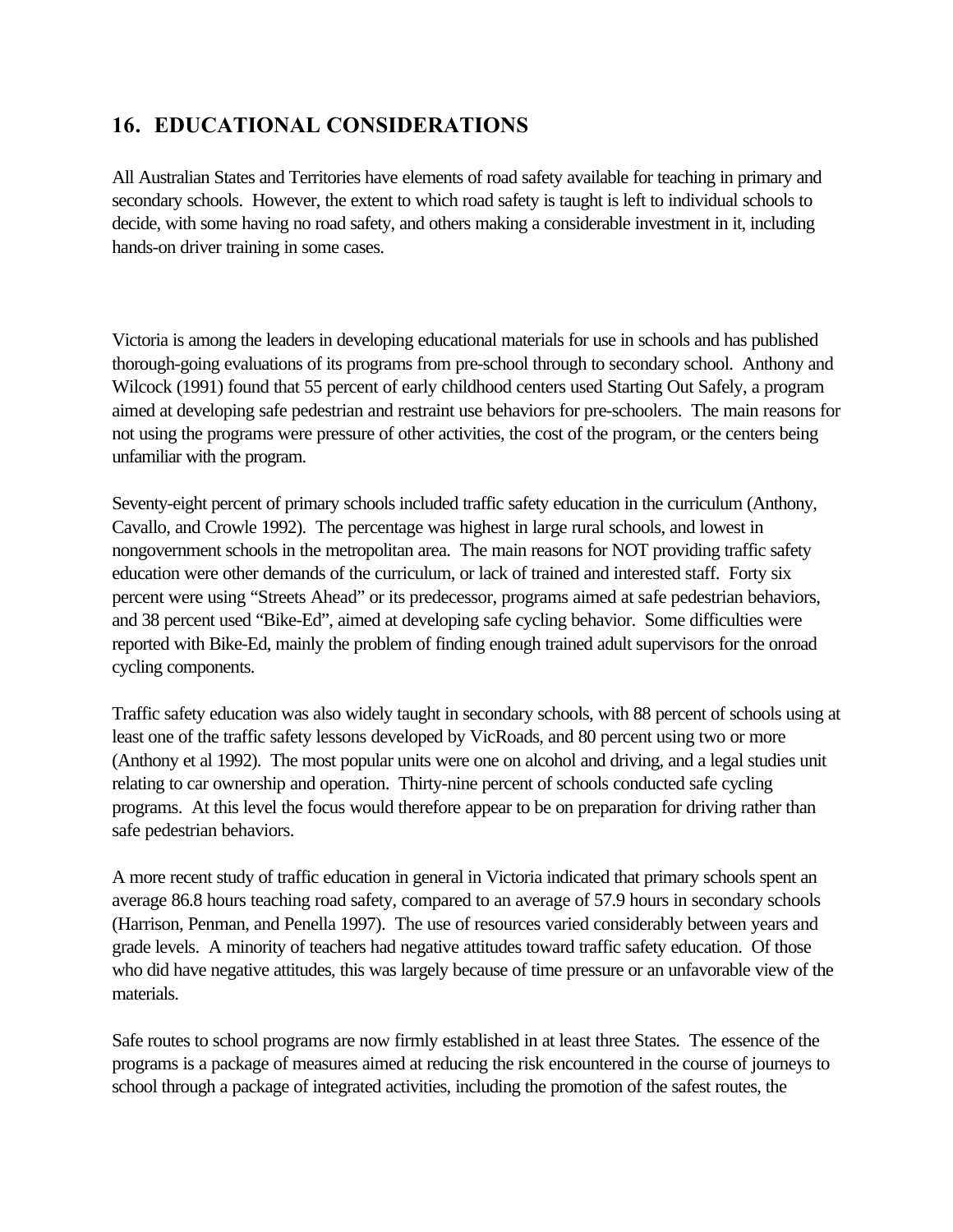<span id="page-35-0"></span>provision of some low-cost engineering treatments to reduce risk at hazardous locations, and education of the broad school community in the philosophy behind the route and its safe use. Details of the process, funding arrangements, and programs differ from State to State.

In Australia, there appears to be little formal documentation of what has been achieved under safe routes to schools programs. Healy (1995) gives a brief account of the program as it has developed in Victoria. A key driver of the program is the Local Pedestrian Advocate, a member of the road authority's regional staff whose duties include identifying locations with concentrations of accidents involving young children and marketing the program to schools and municipalities. Once a school decides to take on a safe routes to school program, the steps in implementation are:

- ! A home survey to identify routes and points of difficulty children experience as pedestrians and cyclists.
- ! Matching survey results with accident data.
- On-site observation.
- ! Presentation of recommended action to the school and local community before implementation of measures.
- ! Support for teachers in planning activities to encourage children to adopt safer travel behaviors.

Healy reports that at time of writing, the program had been implemented in 12 municipalities with the participation of over 100 primary schools. However, an evaluation of the program had concluded that crash numbers during the before and after periods were too small to allow statistically reliable conclusions (Tziotis 1994, cited in Healy 1995).

Other States have adopted similar programs, but there appears to be no definitive evidence that the programs have been effective in reducing crashes. However, safe routes to school have an intuitive appeal and are very effective in achieving a community focus in road safety.

## **16.1 Walk with care**

Walk with care is a program provided throughout Victoria which is aimed at improving the safety of elderly pedestrians. Healy (1995) gives a succinct overview of the program. The approach adopted is similar in some respects to that adopted in the Safe Routes to School program in that it focuses on high accident locations, encourages community ownership of the problem, and relies on an integrated approach to tackling well defined local problems. The essential elements of the program are:

- Specially trained volunteer discussion leaders conduct sessions with groups of older residents throughout a municipality to give information about safe ways of using roads and collect information on problem spots.
- A survey is distributed to older persons throughout the municipality to supplement the discussions.
- Council staff determines necessary engineering works on the basis of discussion group outcomes,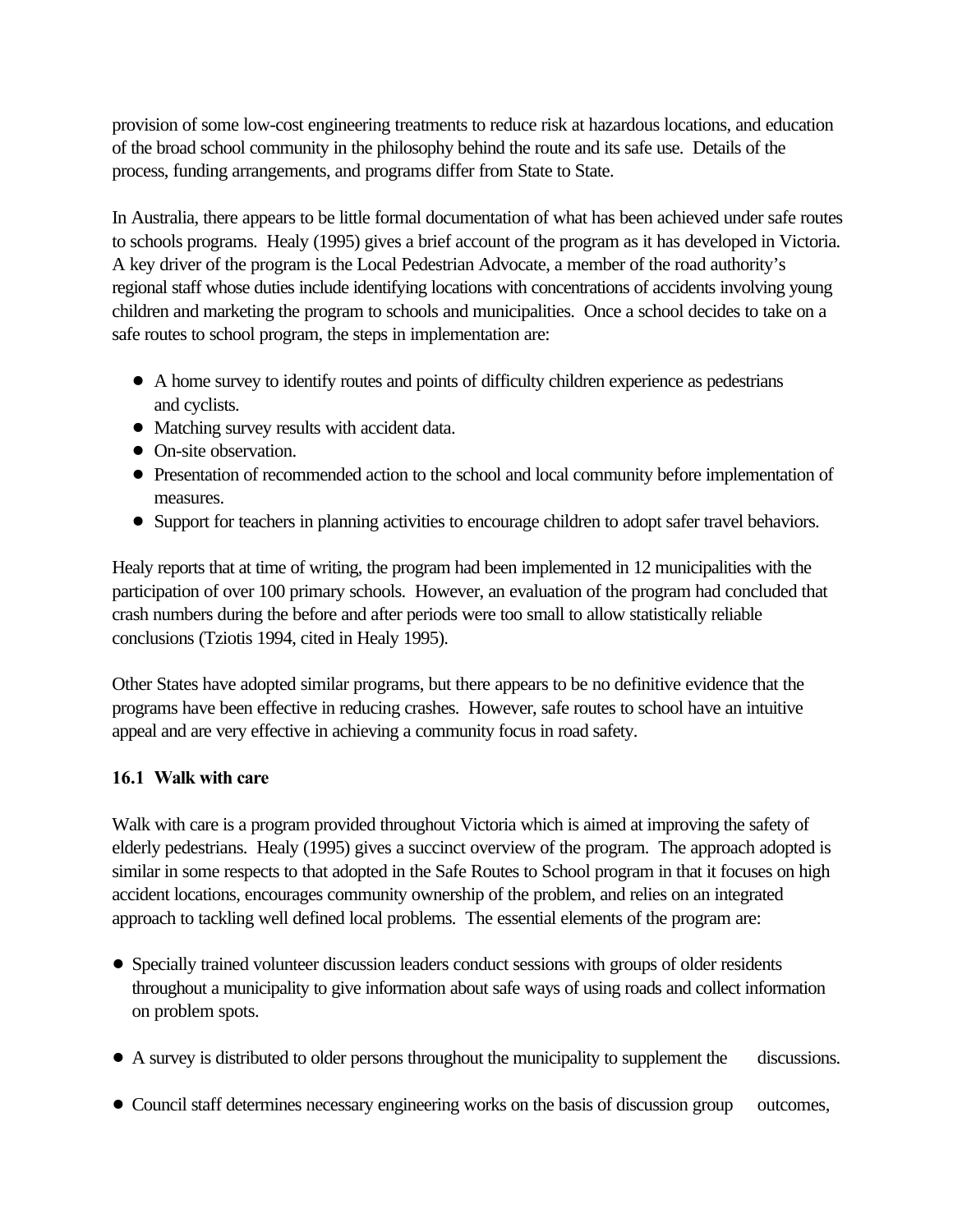<span id="page-36-0"></span>survey results, and crash statistics.

! Engineering works and safety messages are publicized through local newspapers, information bulletins, and municipal newsletters.

As was the case with Safe Routes to School, an evaluation determined there was insufficient crash data to arrive at reliable conclusions (Tziotis 1994, cited in Healy 1995). In view of the difficulty in evaluating such programs by their effects on crash reductions, several alternative means of evaluating future programs have been suggested. These include giving leaflets with information about correct crossing procedures to people crossing the road incorrectly, followed 1 week later by enforcement of pedestrian regulations at the same site, video recording of crossing behaviors, and continuing group discussions at three monthly intervals (Robins, personal communication).

## **17. ENFORCEMENT AND REGULATION**

The use of enforcement to achieve greater compliance with traffic regulations on the part of pedestrians and cyclists has generally not attracted sustained effort on a large scale by police forces in Australia or elsewhere. Very little literature appears to have been published on the subject, and it is a telling fact that in the latest comprehensive review of traffic law enforcement, running up to 163 pages, pedestrian and cyclist issues do not warrant even a mention or a short section describing the problems associated with this type of enforcement (Zaal 1994).

It is fairly evident why enforcement of pedestrian and bicycle regulations are not particularly attractive to police and probably do not constitute a good use of police resources. These would include:

- ! Low monetary fines for most offenses, hence perceived low importance.
- Many offenses, especially bicycle offenses, are committed by children, can be time consuming to deal with, and may not involve any monetary penalty.
- ! Pedestrians and cyclists put themselves rather than others at risk when they disobey regulations.
- ! Many of the offenses require a lot of police time to detect, either because they occur with very low frequency at any particular place or the presence of police deters their occurrence.
- They are not offenses that are amenable to the type of automated enforcement techniques which have revolutionized the policing of speeding, alcohol, and some other types of violations.

## **18. SUMMARY AND DISCUSSIONS**

Australia now has a relatively good traffic safety performance and, on a population basis, has a lower pedestrian fatality rate than most other developed countries. However, pedestrian crashes continue to be a major and unacceptably high source of deaths and injury. Although this low pedestrian fatality rate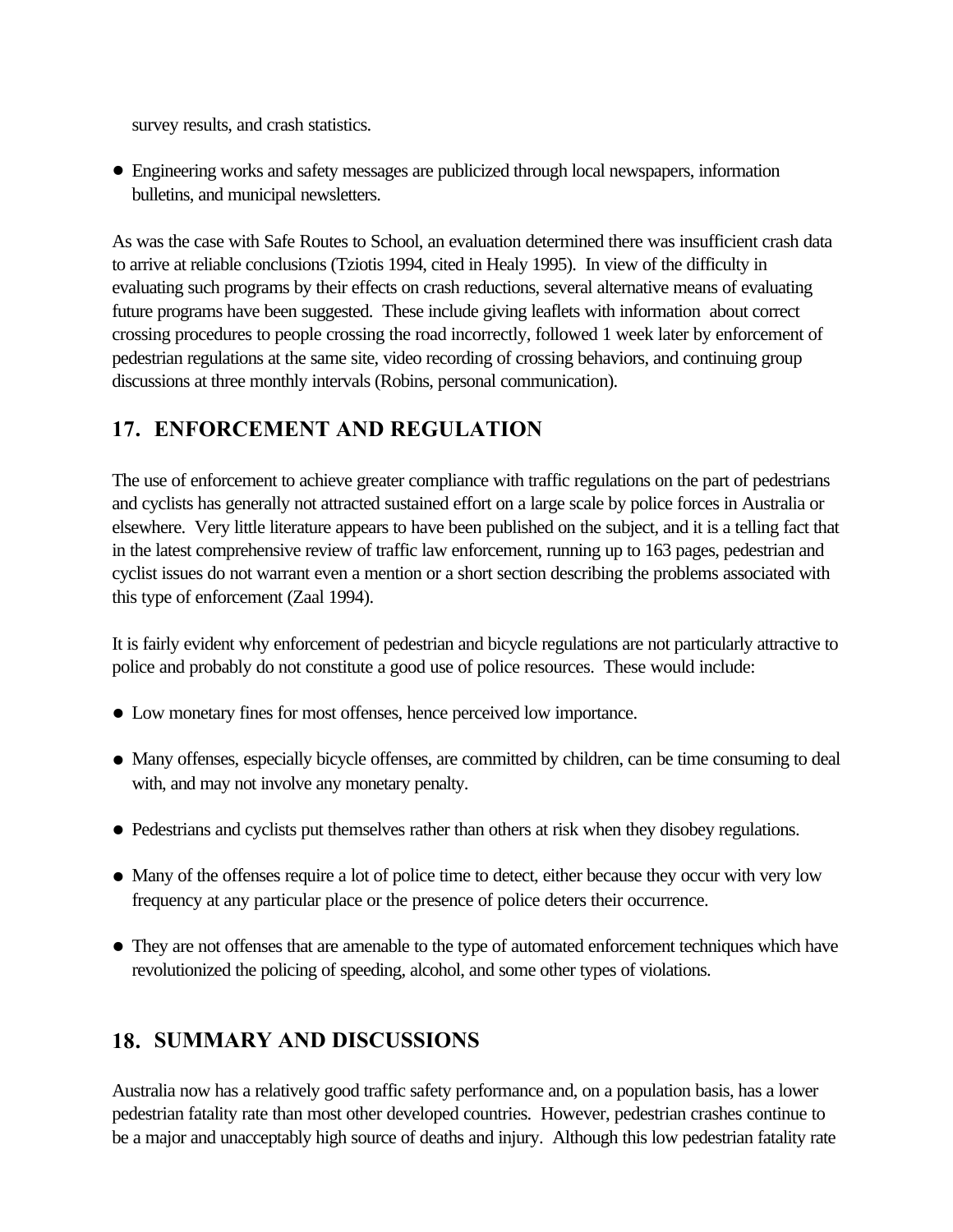is caused by some extent to the heavily car dependent life-style of most Australians, Australia would appear to cater reasonably well for pedestrians in terms of the provision of facilities, driver awareness of and care for pedestrians, and provision of pedestrian programs. It is another question, however, as to whether it could be said to cater well for pedestrians in terms of planning decisions which encourage car use, generate expansion of the urban areas and thereby perpetuate low urban densities that tend to eliminate walking as a viable mode for many trips.

In terms of the pedestrian devices available, Australia would seem to have a full range of treatments available. While major pedestrianization of central city areas has generally been fairly limited, Australia has been a pioneer of traffic calming in the form of Local Area Traffic Management, particularly in residential areas. However, it is not clear that this has produced large benefits in terms of pedestrian safety. Some innovation has been evident in the traffic signals area. Puffin crossings equipped with infra-red detectors to allow slow pedestrians time to complete their crossings look promising although the high cost is likely to limit their application to areas of high need. Pelican crossing are likely to find ready application, and having them set-up for double-cycle operation appears to offer benefits in terms of service to pedestrians, and greater use of the crossings and conformity with signals.

The process of safety audit is now well established in Australia and likely to ensure that new facilities are safer for pedestrians and to reduce the need for costly changes to rectify safety problems once facilities have been built. The process of auditing existing facilities is more problematical, and remedial action for all but the most pressing problems is likely to take some considerable time.

Good teaching materials have been developed to support pedestrian education and other road safety matters in schools, but use of these materials is unevenly spread across the school system. The amount of time and resources dedicated to road safety education is essentially a matter for individual schools. Where Australia has been particularly innovative is in developing the "Safe routes to school" programs, an approach that integrates education with mode and route selection and engineering treatments to develop safe travel behavior and in which pedestrian issues feature prominently. Also worthy of note, although a less fully developed program, is the "Walk with care" program that is designed to raise awareness of pedestrian safety issues among the elderly.

Multi-action programs would appear to be a promising method for addressing pedestrian problems at a local level, and provide a vehicle for integrating many of the strategies and countermeasures discussed above.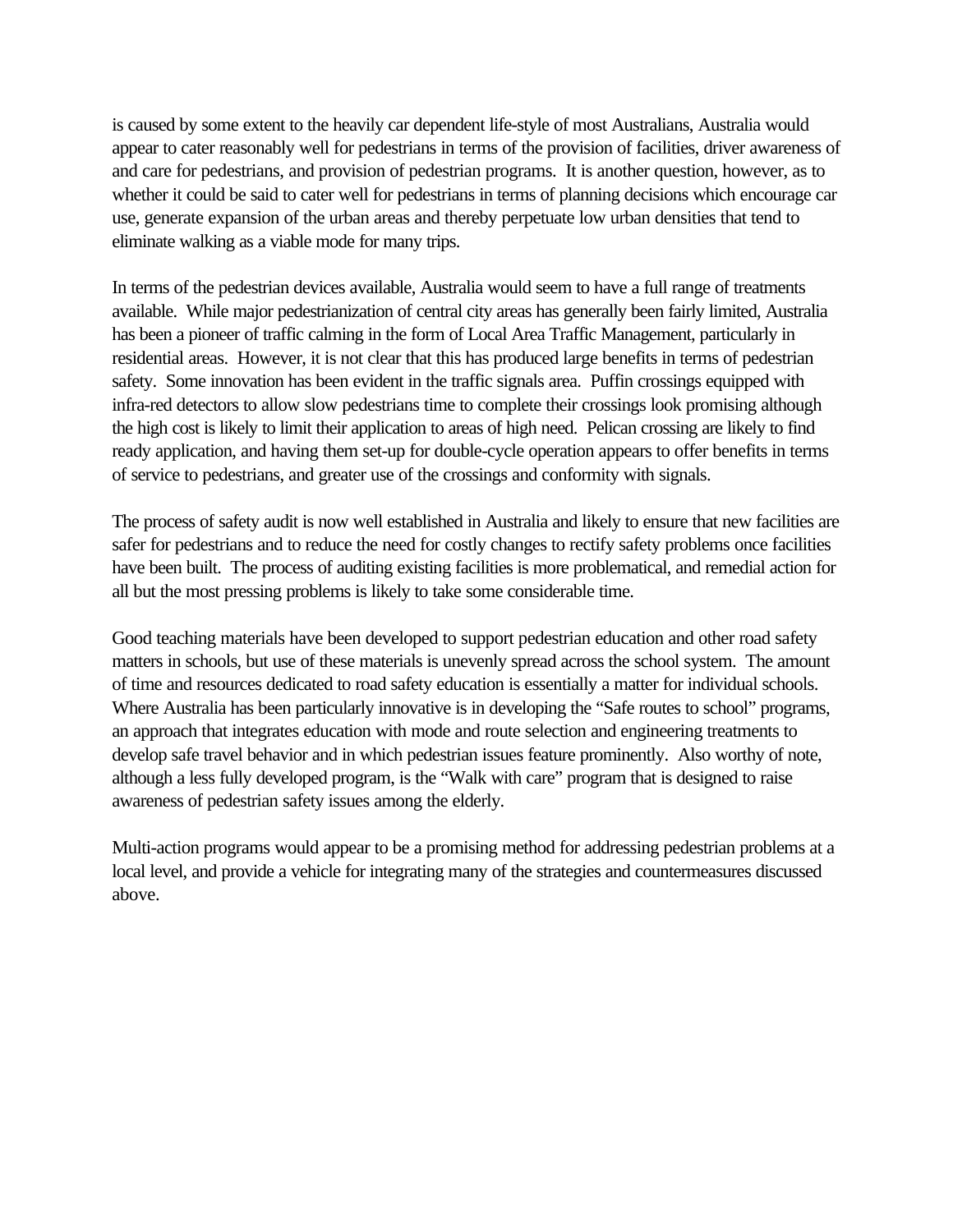## <span id="page-38-0"></span>**19. REFERENCES**

- 1. ADAMS, J. (1985). "Smeed's Law, Seat Belts, and the Emperor's New Clothes." In *Human Behaviour and Traffic Safety*, pp 193-257. New York : Plenum.
- 2. ALEXANDER, K., CAVE, T., and LYTTLE, J. (1990). *The Role of Alcohol and Age in Predisposing Pedestrian Accidents*. Roads Corporation (Victoria - now VicRoads) Report No. GR/90-11.
- 3. ANDERSON, P.R., MONTESIN, H.J., and ADENA, M.A. (1989). *Road Fatality Rates in Australia 1984-85*. Federal Office of Road Safety, Report CR 70.
- 4. ANDREASSEN, D.C. (1992). *Costs for Accident-Types and Casualty Classes*. Australian Road Research Board Ltd, Research Report ARR 227.
- 5. ANDREASSEN, D.C. (1994). *Model Guidelines for Road Accident Data and Accident-Types Version 2.1*. Australian Road Research Board Technical Manual ATM 29.
- 6. ANTHONY, S. AND WILCOCK, C. (1991). *Traffic Safety Education in Victoria. Volume 1 - Early Childhood Centres 1990*. VicRoads Report GR 91-12.
- 7. ANTHONY, S., CAVALLO, A., AND CROWLE, J. (1992). *Traffic Safety Education in Victoria. Volume 12 — Primary Schools 1990*. VicRoads Report GR 92-1.
- 8. ANTHONY, S., ALLEN, P., CAVALLO, A., AND HARALAM, H. (1992). *Traffic Safety Education in Victoria. Volume 3 — Secondary Schools 1990*. VicRoads Report G 92-2.
- 9. AUSTRALIAN BUREAU OF STATISTICS (1995). *Australian Year Book 1995*. Canberra: Australian Bureau of Statistics.
- 10. AUSTROADS (1994). *Road Safety Audit*. Sydney : Austroads.
- 11. AUSTROADS (1995). Proposed Australian Road Rules ; draft for public comment. National Road Transport Commission.
- 12. AUSTROADS (1996). *Urban Speed Management in Australia.* Austroads National Report AP118.
- 13. BISHOP, R.M. and HARWOOD, C.J. (1978). *School Children Pedestrian Measures and Accidents in South Australia*. Proceedings of the Joint ARRB/ DoT Pedestrian Conference, Sydney, November 15-17<sup>th</sup> 1978, Session 3, Paper 1. Vermont South: Australian Road Research Board.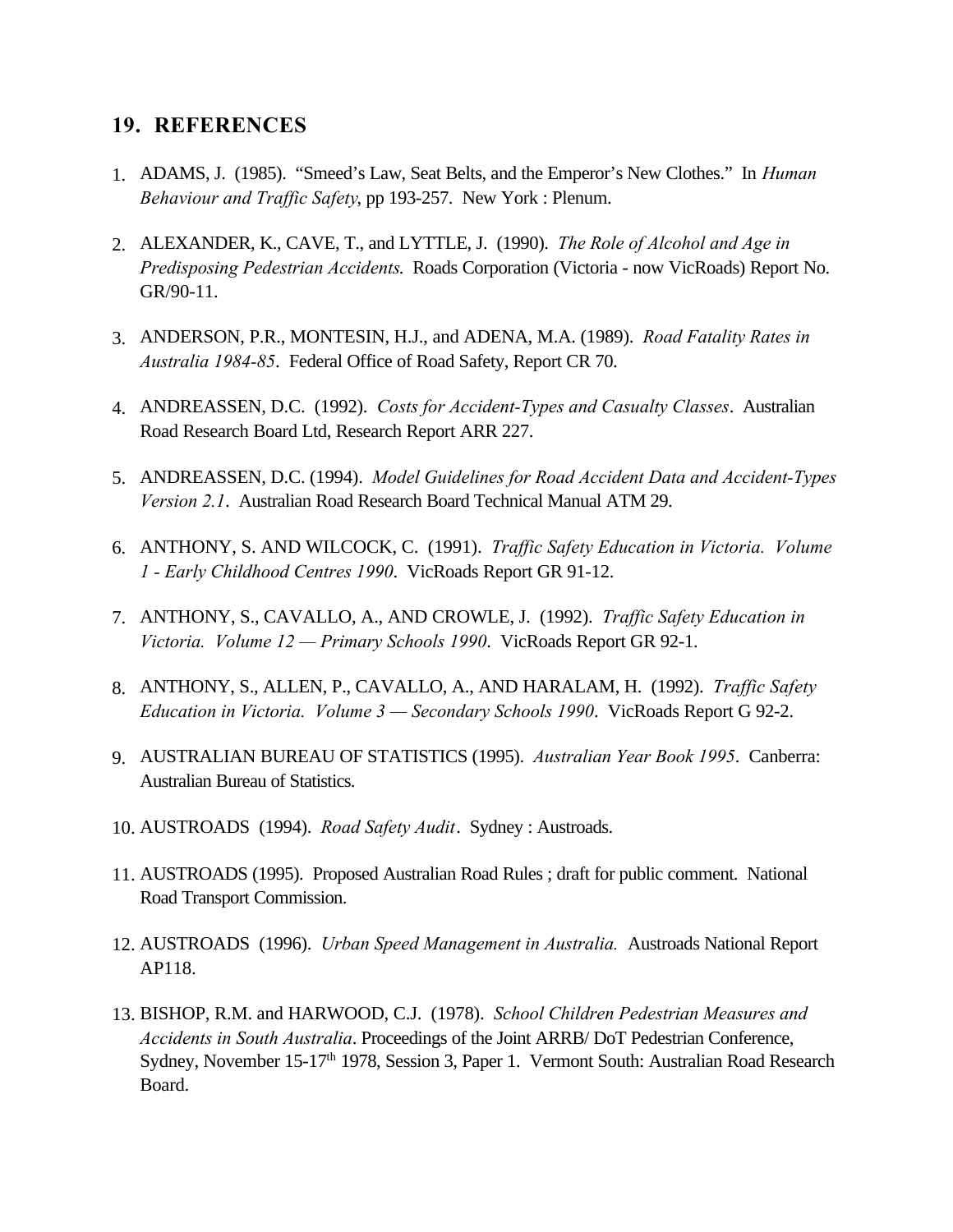- 14. BRINDLE, R.E. (1986). "The Relationship Between Traffic Management, Speed and Safety in Neighbourhoods." Proceedings of the 13<sup>th</sup> Australian Road Research Board Conference 13, (9), pp 90-102.
- 15. BRINDLE, R.E. (1992). Australia's Contribution to Traffic Calming, PTRC Summer Annual Meeting, Manchester, September 1992. Proceedings of Seminar G, Traffic Management and Safety, pp 49-60.
- 16. CAIRNEY, P.T. (1988). *Should the Flashing Man be Red or Green?* Australian Road Research, 18(1), pp 38-40.
- 17. CAIRNEY, P.T. *Understanding Traffic Control Devices*, Australian Road Research Board, Special Report No. 44, 1989.
- 18. CAIRNEY, P. AND CUSACK, S. (1997). *Comparison of Pedestrian and Bicycle Accidents in New South Wales, Victoria and Queensland*. ARRB Transport Research Contract Report CR OCN517.
- 19. CAMERON, M. and JORDAN, P.W. (1978). *Pedestrian Accident Risk at School Crossings and the Effect of Crossing Supervisors in Victoria*. Proceedings of the Joint ARRB/ DoT Pedestrian Conference, Sydney, November 15-17<sup>th</sup> 1978, Session 6, Paper 3. Vermont South: Australian Road Research Board.
- 20. CATCHPOLE, J.E., JORDAN, P.W. and CAIRNEY, P.T. (1996). "Mid-block Pedestrian Signals: Puffins and Pelicans Taking Off in Victoria." *Proceedings of the 18th ARRB Transport Research Conference*, 18 (5), pp 405-422.
- 21. CATCHPOLE, J.E., MILLAR, L., and MISSIKOS, A. (1996). "A More Intuitive Signal for the Pedestrian Clearance Interval. Mid-block Pedestrian Signals: Puffins and Pelicans Taking Off in Victoria." *Proceedings of the 18th ARRB Transport Research Conference*, 18 (5), pp 373-390.
- 22. CLAESSEN, J.G. and JONES, D.R., (1994). "The Road Safety Effectiveness of Raised Wide Medians." *Proceedings of the 17th Australian Road Research Board Conference* 17, (5), pp 269-287.
- 23. CONNYBEARE, J.A.C. (1980). "Evaluation of the Automobile Safety Regulations: The Case of Compulsory Seat Belt Legislation in Australia." *Policy Sciences*, 12, pp. 27-39.
- 24. CORBEN, B. and DIAMANTOPOULOU, K. (1996). *Pedestrian Safety Issues for Victoria*. Monash University Accident Research Centre, Report No. 80.
- 25. DAFF, M. AND CRAMPHORN, B. (1995A). "Pedestrian Audit: A Process to Raise the Consciousness of Designers." *Proceedings from the 1994 Australian Pedestrian and Bicyclist*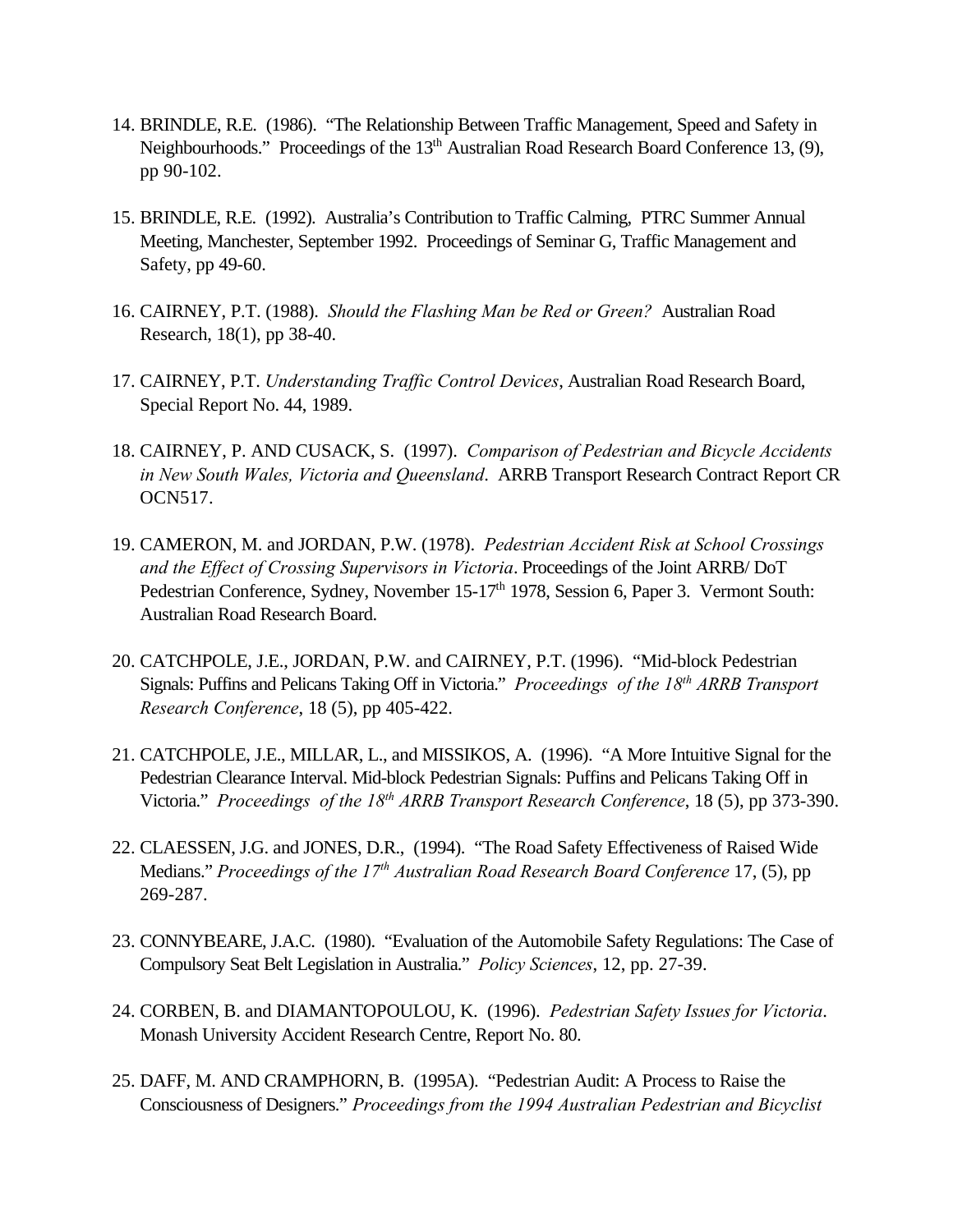*Safety and Travel Workshop*, pp 223-230.

- 26. DAFF, M. AND CRAMPHORN, B. (1995B). "Monitoring the Conversion of Pedestrian-Operated Signals to Double Cycling Pelican Operator." *Proceedings from the 1994 Australian Pedestrian and Bicyclist Safety and Travel Workshop*, pp 301-311.
- 27. DEPARTMENT OF TRANSPORT (1996). *Road Accidents Great Britain 1995 : The Casualty Report*. London : Her Majesty's Stationery Office.
- 28. FAIRLIE, R.B. and TAYLOR, M.A.P. (1990). "Evaluating the Safety Benefits of Local Area Traffic Management." *Proceedings of the 15th Australian Road Research Board Conference*, 15 (7), pp 141-166.
- 29. FOLDVARY, L.A. (1973). *A Review of Pedestrians, Pedalcyclists and Motorcyclists in Relation to Road Safety*. Canberra: Australian Government Publishing Service, Report No. NR/19.
- 30. FRAINE, G. (1995). *Pedestrian Safety and Travel in Queensland: Issues paper*. Land Transport and Safety Division, Queensland Transport.
- 31. GEOPLAN (1994). *Evaluation of Pedestrian Road Safety Facilities*. Report prepared for the Road Safety Bureau, Roads and Traffic Authority (New South Wales) by Geoplan Urban and Traffic Planning.
- 32. HAMPSON, G. (1982). "The Theory of Accident Compensation and the Introduction of Compulsory Seat Belt Legislation in New South Wales." *Proceedings of the 13th ARRB Conference*, 11(5), pp 135-140.
- 33. HARRISON, W.A., PENMAN, I., AND PENNEELLA, J. (1997). Monash University Accident Research Centre Report 110.
- 34. HEALY, D. (1995). *Community Involvement in Road Safety-Victoria*. Proceedings of the Australian Institute of Planning and Management Victoria State Institute, April 1995.
- 35. HUNT, J. (1992). "The Operation and Safety of Pedestrian Crossings in the United Kingdom." *Proceedings of the 17th Australian Road Research Board Conference*, 17 (5), pp 49-64.
- 36. JORDAN, P. (1995). "Road Safety Audit What It Can Do to Improve Safety for Pedestrians." *Proceedings from the 1994 Australian Pedestrian and Bicyclist Safety and Travel Workshop*, pp 213-222.
- 37. JOHNSTON, R.E. (1962). "Experience with Narrow Medians." *Proceedings of the 1st Australian Road Research Board Conference*, 1 (1), pp 489-499.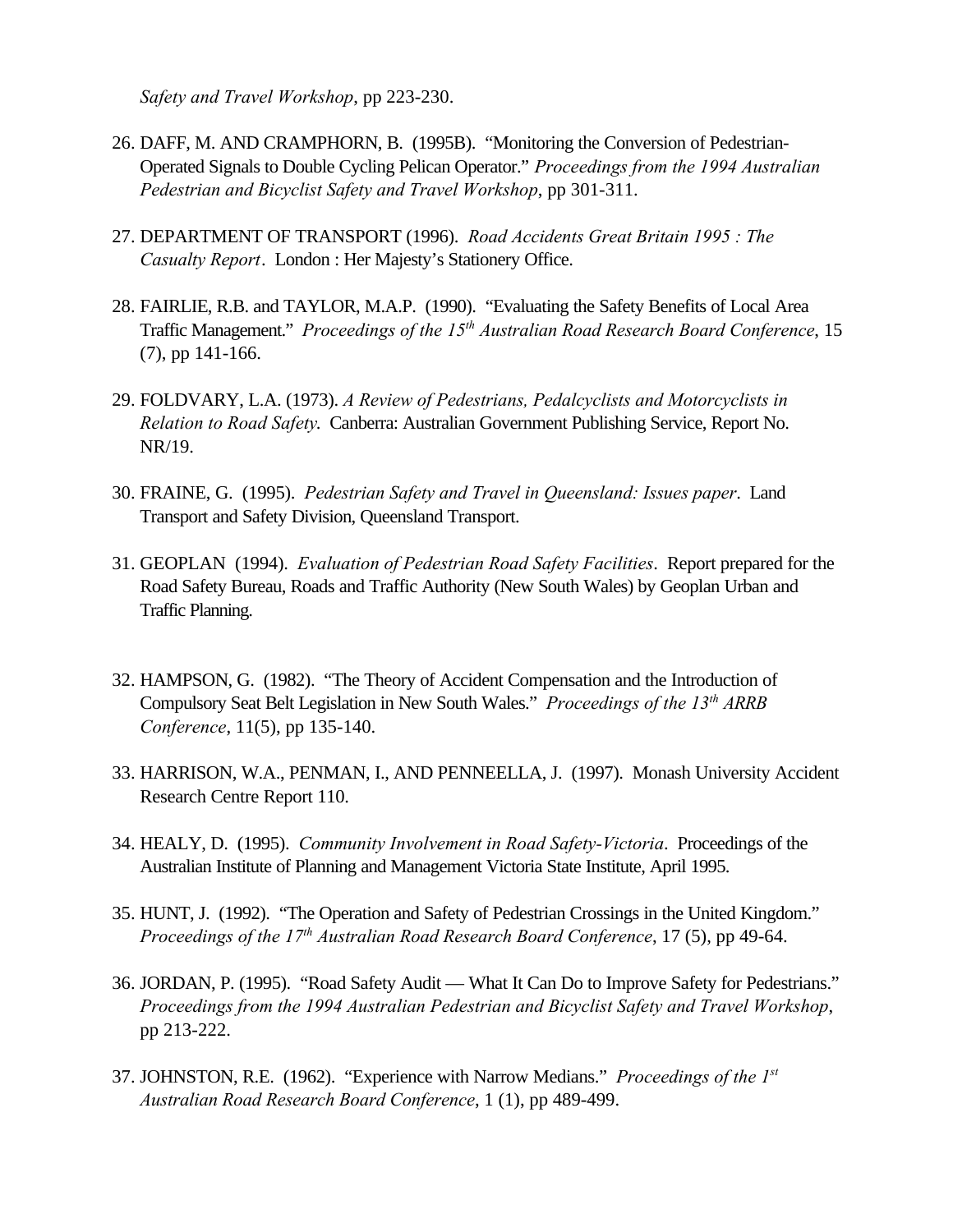- 38. JONES, S.M., and FARMER, S.A. (1993). "Pedestrian Ramps in Central Milton Keynes: A Case Study." *Traffic Engineering and Control*, 34 (3), pp 122-128.
- 39. KHISTY, C.J. (1994). "Evaluation of Pedestrian Facilities: Beyond the Level-of-Service Concept." *Transportation Research Board. No. 1438*, pp 45-50.
- 40. KLEIN, R. Personal communication.
- 41. LEONG, H.J.W. (1970). "The Effect of Kerbed Median Strips on Accidents on Urban Roads." *Proceedings of the 5th Australian Road Research Board Conference*, 5 (3), pp 338-364.
- 42. MCLEAN, A.J., ANDERSON, R.W.G., FARMER, M.J.B., LEE, B.H., and BROOKS, C.G. (1994). *Vehicle Travel Sspeeds and the Incidence of Fatal Pedestrian Collisions, Volume 1*. Federal Office of Road safety, Report No. CR 146.
- 43. MOORE, V.M., and McLEAN, A.J. (1995). *A Review of Pedestrian Facilities*, Office of Road Safety, South Australian Department of Transport, Report Series 2/95.
- 44. NHTSA (1996). *Traffic Safety Facts*. Washington : National Highway Traffic Safety Administration.
- 45. ROBINS, M. Personal communication.
- 46. ROSMAN, D.L., and KNUIMAN, M.W. (1994). "A Comparison of Hospital and Police Road Injury Data." *Accident Analysis and Prevention*, 26 (2), pp 215-22.
- 47. RTA (1994). *Road Traffic Accidents in New South Wales 1993*. Sydney; Roads and Traffic Authority.
- 48. SARKAR, S. (1995). "Evaluation of Safety for Pedestrians at Micro- and Micro-Levels in Urban Areas." *Transportation Research Record No. 1502*, pp 105-108, 1995.
- 49. SCRIVEN, R.W. (1986). "Raised Median Strips A Highly Effective Road Safety Measure." *Proceedings of the 13th Australian Road Research Board Conference*, 13 (9), pp 46-53.
- 50. STANDARDS AUSTRALIA (1993). AS 1428, *Design for Access and Mobility*. North Sydney: Standards Australia.
- 51. STANDARDS AUSTRALIA (1990). AS 1742.10, *Manual of Uniform Traffic Control Devices, Part 10: Pedestrian Control and Protection* North Sydney: Standards Australia.
- 52. STANDARDS AUSTRALIA (1991). AS 1742.13, *Manual of Uniform Traffic Control Devices, Part 13: Local Area Traffic Management*. North Sydney: Standards Australia..